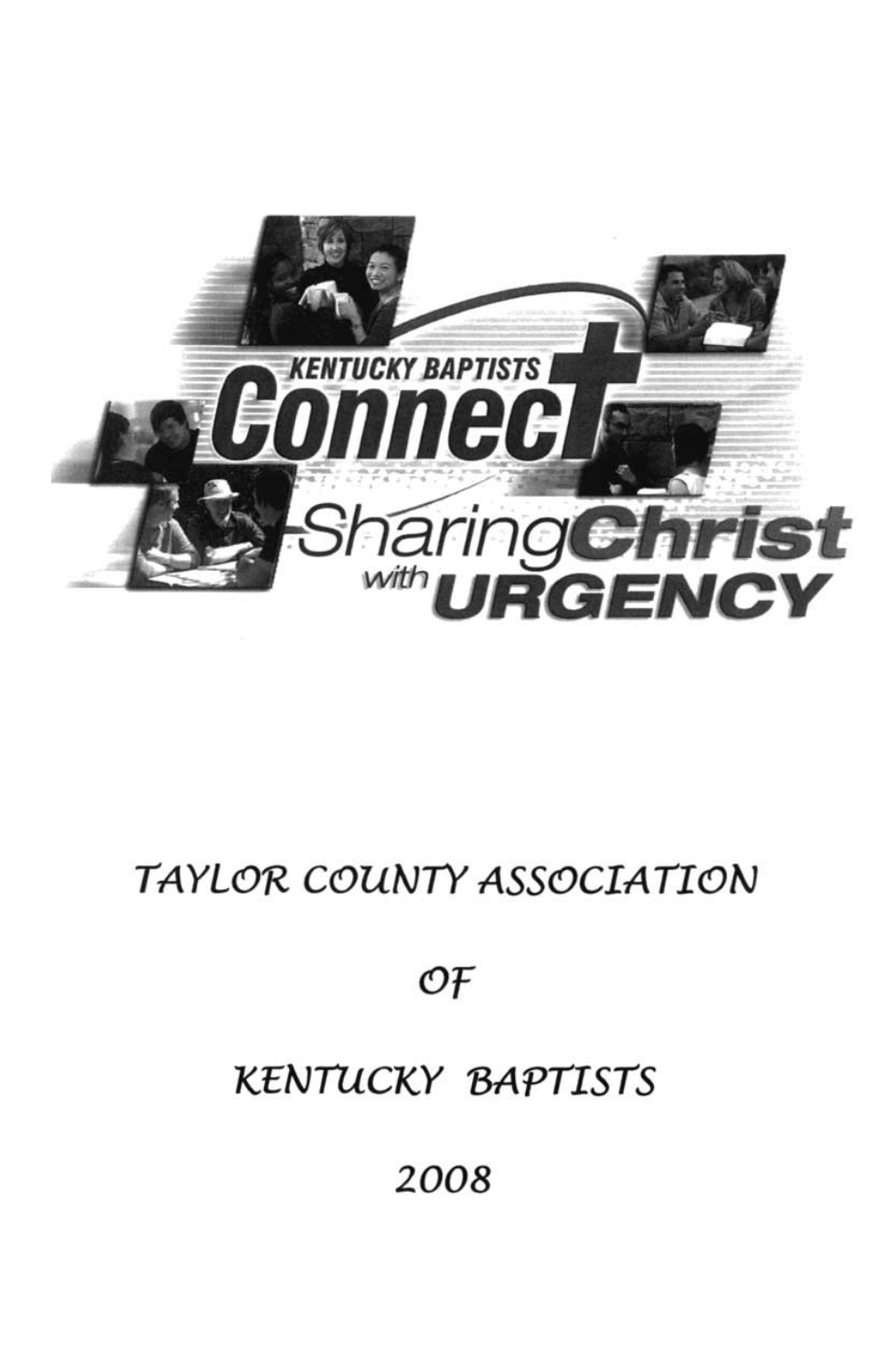#### **TAYLOR COUNTY ASSOCIATION** OF **KENTUCKY BAPTISTS**

**Twenty-Third Annual Spring Meeting** held with **Eastside Baptist Church** Monday, May 12, 2008, at 7:00 P.M.

**Fifty-First Annual Meeting Meadowview Baptist Church** Monday, September 8, 2008, at 7:00 P.M.

> And **Lowell Avenue Baptist Church** Tuesday, September 9, 2008 At 4:00 P.M. and  $7:00$  P.M.

> Moderator Dr. Skip Alexander Clerk Bro. Jim Campbell

The Taylor County Baptist Association will meet with

**ElkHorn Baptist Church** Monday, May 11, 2009, at 7:00 P.M.

And

**Green River Memorial Baptist Church** Monday, September 14, 2009, at 7:00 P.M.

And

**Pleasant Hill Baptist Church** Tuesday, September 15, 2009, At 4:00 P.M. and 7:00 P.M.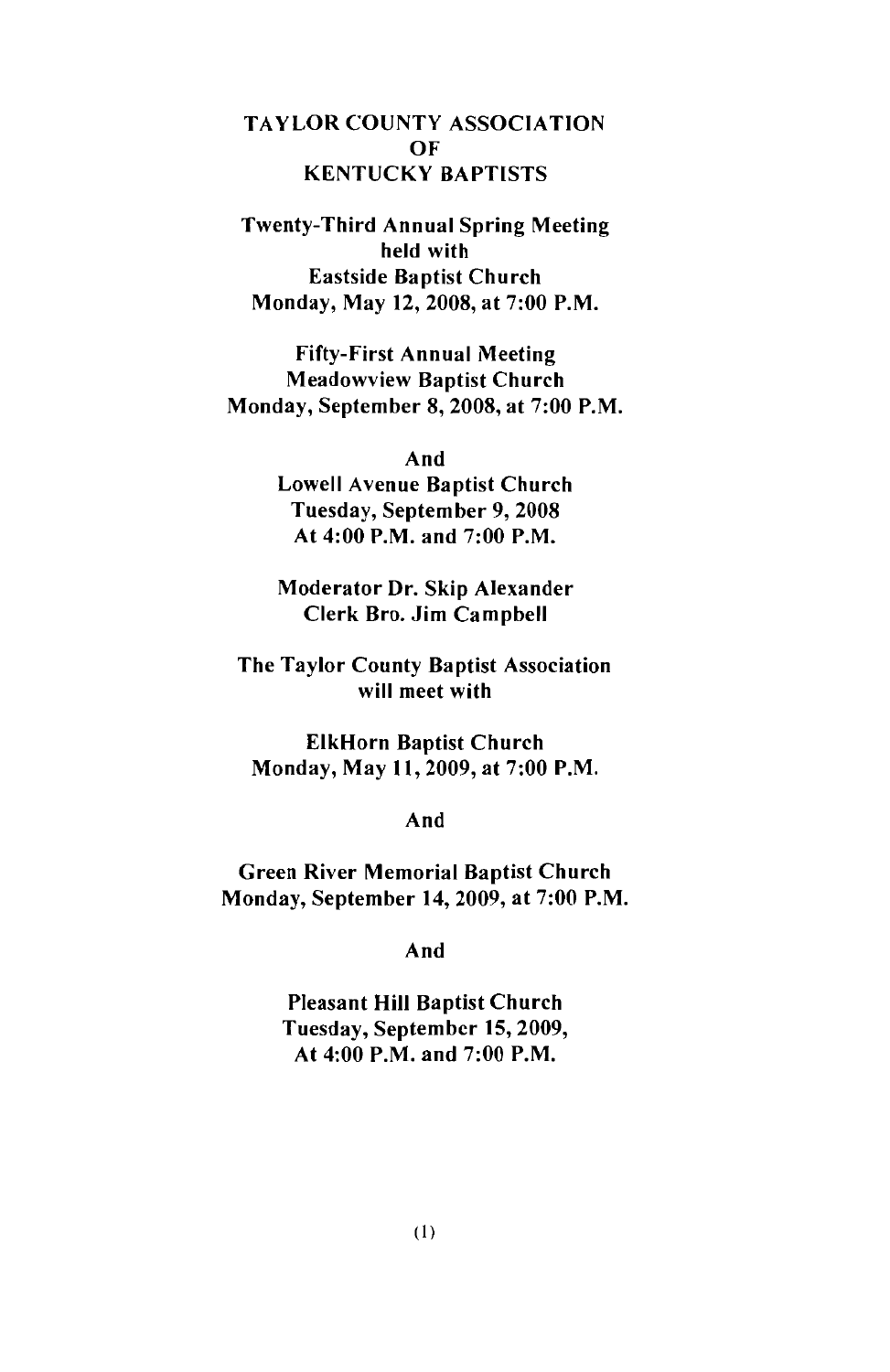#### **TABLE OF CONTENTS**

| <b>Association Directory</b>                                      | $1 - 13$                |
|-------------------------------------------------------------------|-------------------------|
| <b>Taylor County Association of Kentucky Baptists</b>             | 1                       |
| <b>Table of Contents</b>                                          | $\overline{2}$          |
| <b>Association Directory</b>                                      | 3                       |
| <b>Mission Projects of Taylor County</b>                          | $\overline{\mathbf{4}}$ |
| <b>Associational Teams</b>                                        | 5                       |
| <b>Ordained Ministers</b>                                         | 6                       |
| Kentucky Baptist Convention Elected Representatives on Boards and | $\overline{7}$          |
| <b>Institutions from Taylor County Baptist Association</b>        |                         |
| <b>Associational Pastors</b>                                      | $8-9$                   |
| <b>Executive Board Members</b>                                    | 10                      |
| Taylor County Executive Board and Annual Meeting Calendar         | 11                      |
| <b>Other Church Staff</b>                                         | $12 - 13$               |
| <b>Messengers</b>                                                 | $14 - 15$               |
| <b>Constitution and By-Laws</b>                                   | $16-18$                 |
| <b>Order of Business for Spring Meeting</b>                       | 19                      |
| <b>Order of Business for Fall Meeting</b>                         | $19-20$                 |
| Proceedings of Spring Meeting                                     | $21 - 22$               |
| <b>Proceedings of Fall Meeting</b>                                | $22 - 24$               |
| <b>Historical Events of Churches 2008</b>                         | $25 - 26$               |
| In Memoriam                                                       | $26 - 27$               |
| <b>Taylor County Baptist Association Proposed Budget</b>          | $28-29$                 |
| <b>Church Contributions</b>                                       | 30                      |
| <b>Funds Designated for Russia</b>                                | 31                      |
| <b>Map Insert</b>                                                 | $32 - 33$               |
| <b>Reports</b>                                                    | $34 - 46$               |
| <b>Executive Board Report</b>                                     | $34 - 36$               |
| <b>Report from Nickolai Syrovatko</b>                             | $37 - 38$               |
| <b>WMU</b> Report                                                 | 38                      |
| <b>Director of Missions Report</b>                                | 39                      |
| <b>Mission Scholarship Committee Report</b>                       | 40                      |
| <b>Baptist Campus Ministries</b>                                  | $40 - 41$               |
| Time, Place, & Preacher Report                                    | 41                      |
| <b>Lighthouse Counseling Report</b>                               | $42 - 43$               |
| <b>Resolutions Committee</b>                                      | 43                      |
| <b>Auditor's Report</b>                                           | 44                      |
| <b>Baptists and Missions</b>                                      | $44 - 45$               |
| <b>Christian Women Job Corps</b>                                  | $45 - 46$               |
| <b>Directors</b>                                                  | $47 - 54$               |
| <b>Clerks</b>                                                     | $47 - 48$               |
| <b>Discipleship Training</b>                                      | 48                      |
| <b>Women Missionary Union</b>                                     | 49                      |
| <b>Brotherhood</b>                                                | 50                      |
| <b>Sunday School Directors</b>                                    | 51                      |
| <b>Music Directors</b>                                            | 52                      |
| Deacons                                                           | 53                      |
| <b>Treasurer</b>                                                  | 54                      |
| <b>Statistical Tables</b>                                         | $55 - 59$               |
| <b>Historical Tables</b>                                          | $60 - 65$               |
| Index                                                             | 66                      |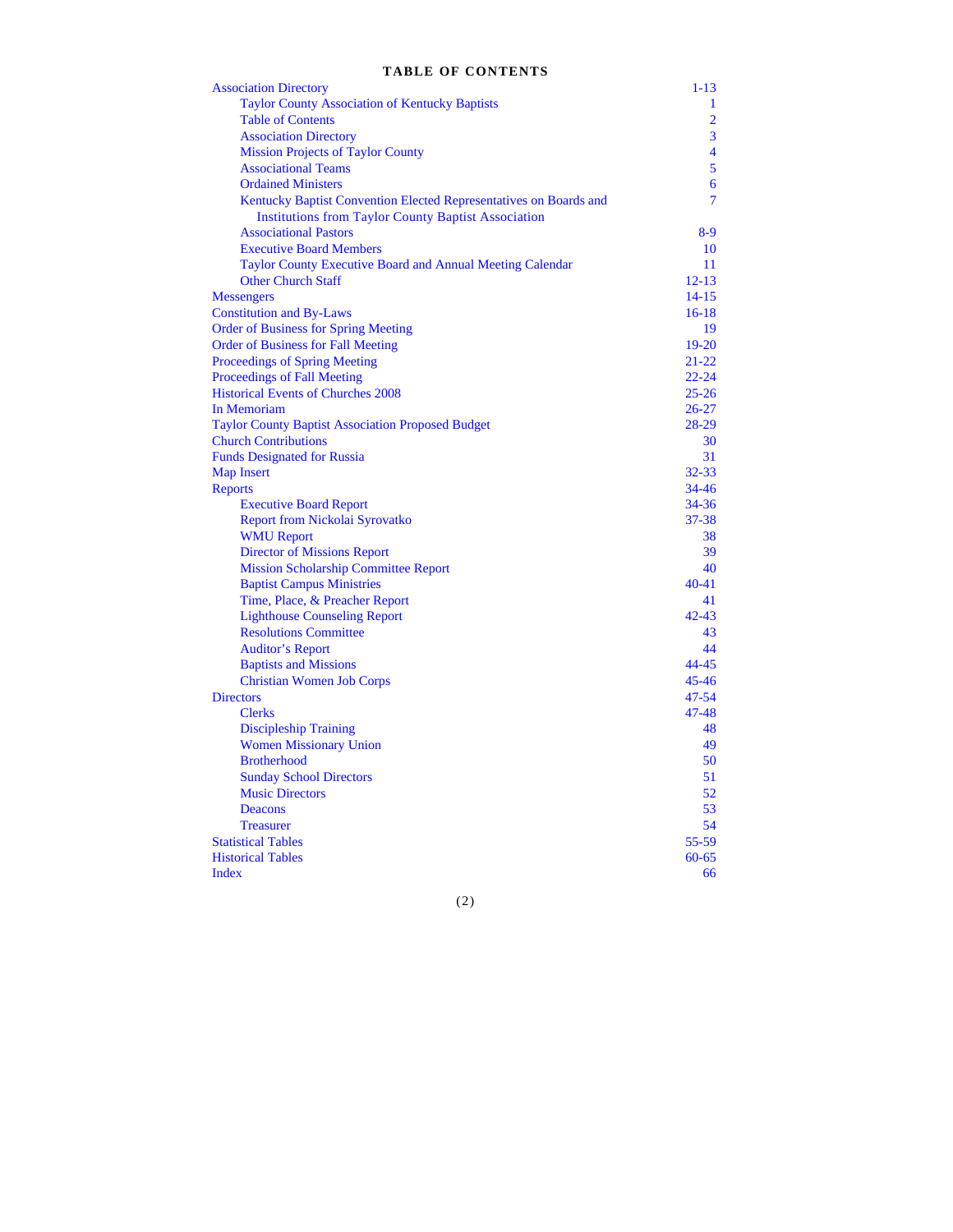## **ASSOCIATION DIRECTORY** TAYLOR COUNTY ASSOCIATION OF KENTUCKY BAPTIST **PO BOX 298 CAMPBELLSVILLE, KENTUCKY 42719-0298** PHONE 270-465-5600

| Moderator<br>Dr. Skip Alexander, 75 Trace Fork Road                                            | 270-465-8115                 |
|------------------------------------------------------------------------------------------------|------------------------------|
| <b>First Assistant Moderator</b><br>Rev. Danny Pace, 525 Timothy Trail                         | 270-789-0330                 |
| <b>Clerk</b><br>Bro. Jim Campbell, 711 N. Columbia Avenue                                      | 270-465-4744                 |
| <b>Treasurer</b><br>Bro. David Gaddie, 305 Summit Drive                                        | 270-789-2913                 |
| <b>Assistant Treasurer</b><br>Rev. Dave Walters, 965 Hidden Meadow Drive                       | 270-789-2449                 |
| <b>Auditor</b><br>Rev. Robert Langlois, 5716 Knifley Road, ElkHorn,<br>Kentucky 42733          | 270-789-6646                 |
| <b>Assistant Auditor</b><br>Bro. Allen Young, 112 Pearl Avenue                                 | 270-465-8249                 |
| <b>Director of Missions</b><br>Dr. Robert Clark, 115 Wakefield                                 | 270-465-6261                 |
| <b>Kentucky Baptist Convention Mission Board Taylor County</b>                                 |                              |
| Bro. George Phillips, PO Box 303 (2009-2010)<br>Rev. Bill Henderson, 31 Friendship Road (2011) | 270-465-2078<br>270-469-9809 |
| <b>Kentucky Baptist Convention</b><br>Dr. Skip Alexander, First Vice President, 2008-2009      | 270-465-8115                 |

All addresses are "Campbellsville, Kentucky 42718" unless otherwise noted.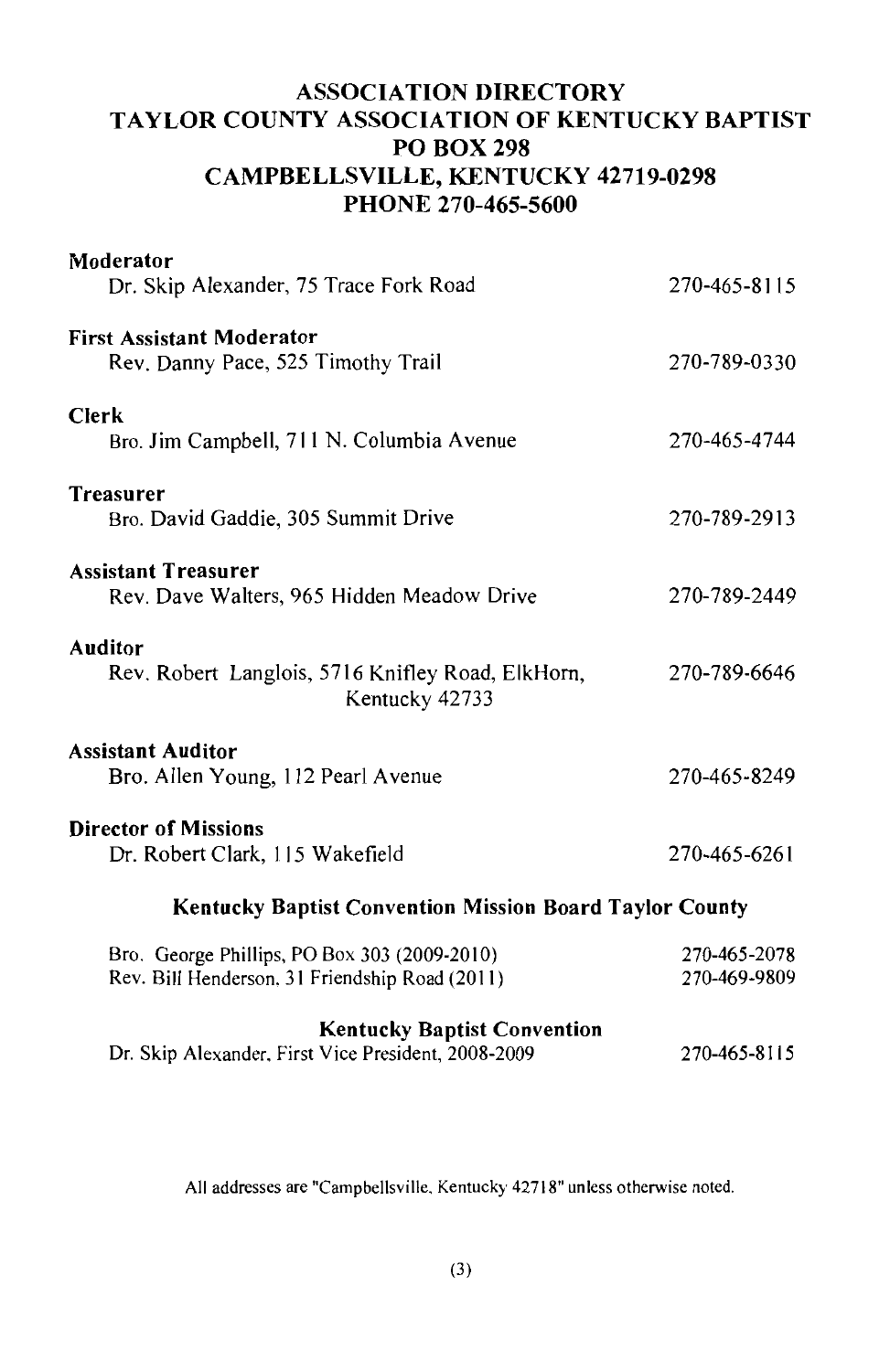#### **MISSION PROJECTS OF THE TAYLOR COUNTY BAPTIST ASSOCIATION 2008-2009**

Hispanic Ministries

Assist People on Mission Trips

Kentucky Heartland Outreach

Christian Women's Job Corps

**Baptist Campus Ministries** 

Lighthouse Counseling

July 4<sup>th</sup>, Witnessing Outreach

Vacation Bible School Clinic

Men on Mission

Women's Missionary Union

Partnership with Baptist Churches Hispanic Ministry And with Dr. Nickolai Syrovatko in Saint Petersburg, Russia

Central Kentucky Crisis Pregnancy Center

Ransdall Chapel Fund, Campbellsville University

Spiritual Growth Team

Leadership Growth Team

Kingdom Growth Team

Disaster Relief

Food Pantry

Taylor County Baptist Association Churches cooperating to connect and disciple people to Jesus Christ.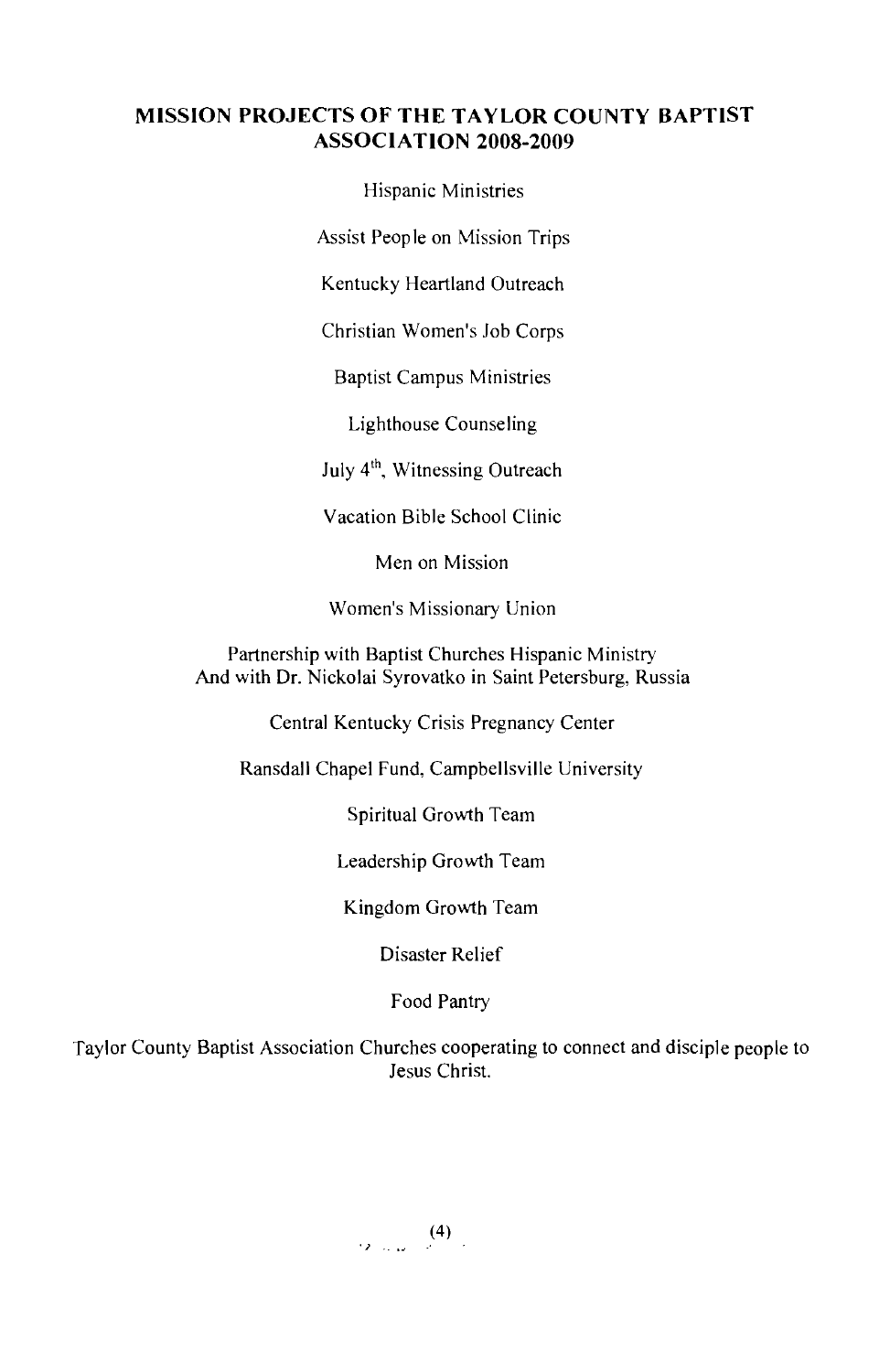#### **Administrative Team** Moderator, Dr. Skip Alexander, 75 Trace Fork Road 270-789-0038 Assistant Moderator, Rev. Danny Pace, 607 Osage Avenue 270-789-0330 Clerk, Bro. Jim Campbell, 711 North Columbia Avenue 270-465-4744 Treasurer, Bro. David Gaddie 305 Summit Drive 270-789-2913 Director of Missions, Dr. Robert Clark, 115 Wakefield Drive 270-465-6261 **Spiritual Growth** Chair, Rev. Shaun Caudill, 601 South Central 270-465-4261 Sunday School, Bro. Don Gowin, 500 East Meadow Creek Road 270-465-0122 Creative Ministries, Rev. Ed Pavy, 102 Wellington Park 270-789-0604 **Leadership Growth Team** Chair, Rev. Jimmy York, 311 Sharon Drive 270-465-7186 Fellowship of Pastors and Staff, Bro. Eugene Smith, 270-465-2820 407 Ingram Avenue **Kingdom Growth Team** Chair Evangelism, Bro. Don Green, 213 Crawford Street 270-789-0532 Missions, Rev. Bill Henderson, 31 Friendship Road 270-469-9809 WMU, Mrs. Sharon Wayne, 146 Wayne Road 270-789-1088 **Mission Scholarship Committee** Bro. George Phillips, PO Box 303 270-465-2078 Mrs. Sharon Wayne, 146 Wayne Road 270-789-1088 Rev. Michael Goodwin, 65 Linda Lane 270-465-4169 Rev. Danny Pace, 607 Osage Avenue 270-789-0330

**TEAMS** 

All addresses are "Campbellsville, Kentucky 42718" unless otherwise noted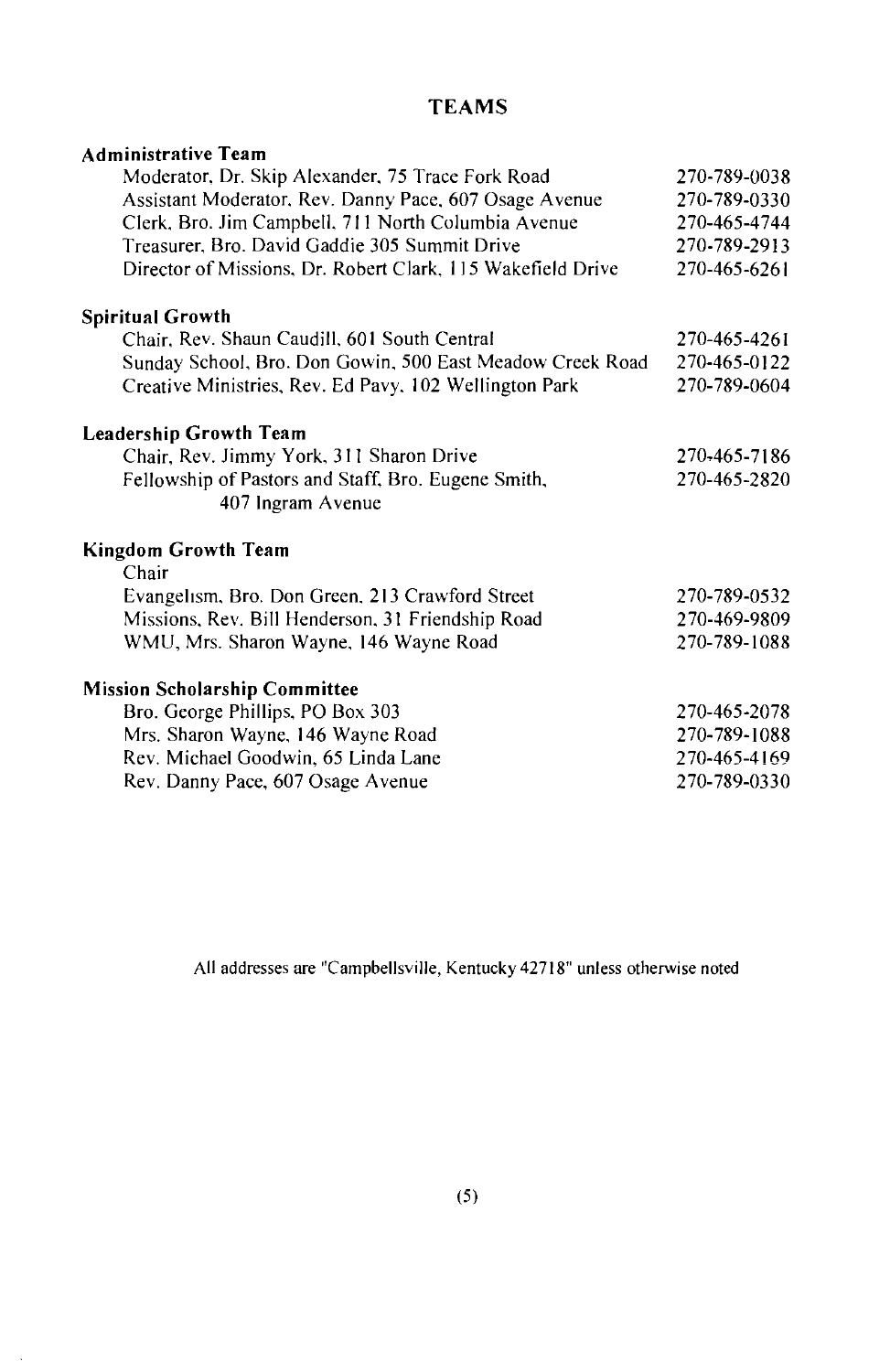## **ORDAINED MINISTERS**

The following are members of Associational Churches and are presently not employed as pastors.

| Badgett, J. Chester, 112 Columbia Court       | 270-465-5023 |
|-----------------------------------------------|--------------|
| Clark, Robert S, 115 Wakefield Drive          | 270-465-6261 |
| Cox, Keith, PO Box 8, ElkHorn, Kentucky 42733 | 270-465-8209 |
| Crain, Mike, 102 Druin Street                 | 270-789-3130 |
| Davenport, Howard, 102 Eggers Street          | 270-465-5114 |
| Dix, Delbert, 822 West Main Street            | 270-465-4777 |
| Doty, Robert, Risen Avenue, Apt. #5           | 270-465-2088 |
| Gaddie, George, 636 Lebanon Avenue            | 270-465-6002 |
| Howell, Dewayne, 1108 Hampton                 | 270-465-6634 |
| Kibbons, Jerry, 112 Sunset Drive              | 270-465-8089 |
| Oldham, Robert, PO Box 5                      | 270-465-6759 |
| Pavy, Ed, 102 Wellington Park                 | 270-789-1580 |
| Pope, Ken, 102 Wakefield Drive                | 270-789-3354 |
| Smith, Bill, 720 Lebanon Avenue               | 270-465-3915 |
| Smith, Eugene, 407 Ingram Avenue              | 270-465-2820 |
| Smith, Harold, 1449 Palestine Road            | 270-465-7715 |
| Steele, Richard and Alice, 133 Noe Road       | 270-465-6009 |
| Street, Robert, 30 Debra Kay Street           | 270-789-1620 |
| Tucker, Bob, 2293 Old Summersville Road       | 270-465-5007 |
| Vale, Terry, 383 Cainwood Road                | 270-465-7112 |
|                                               |              |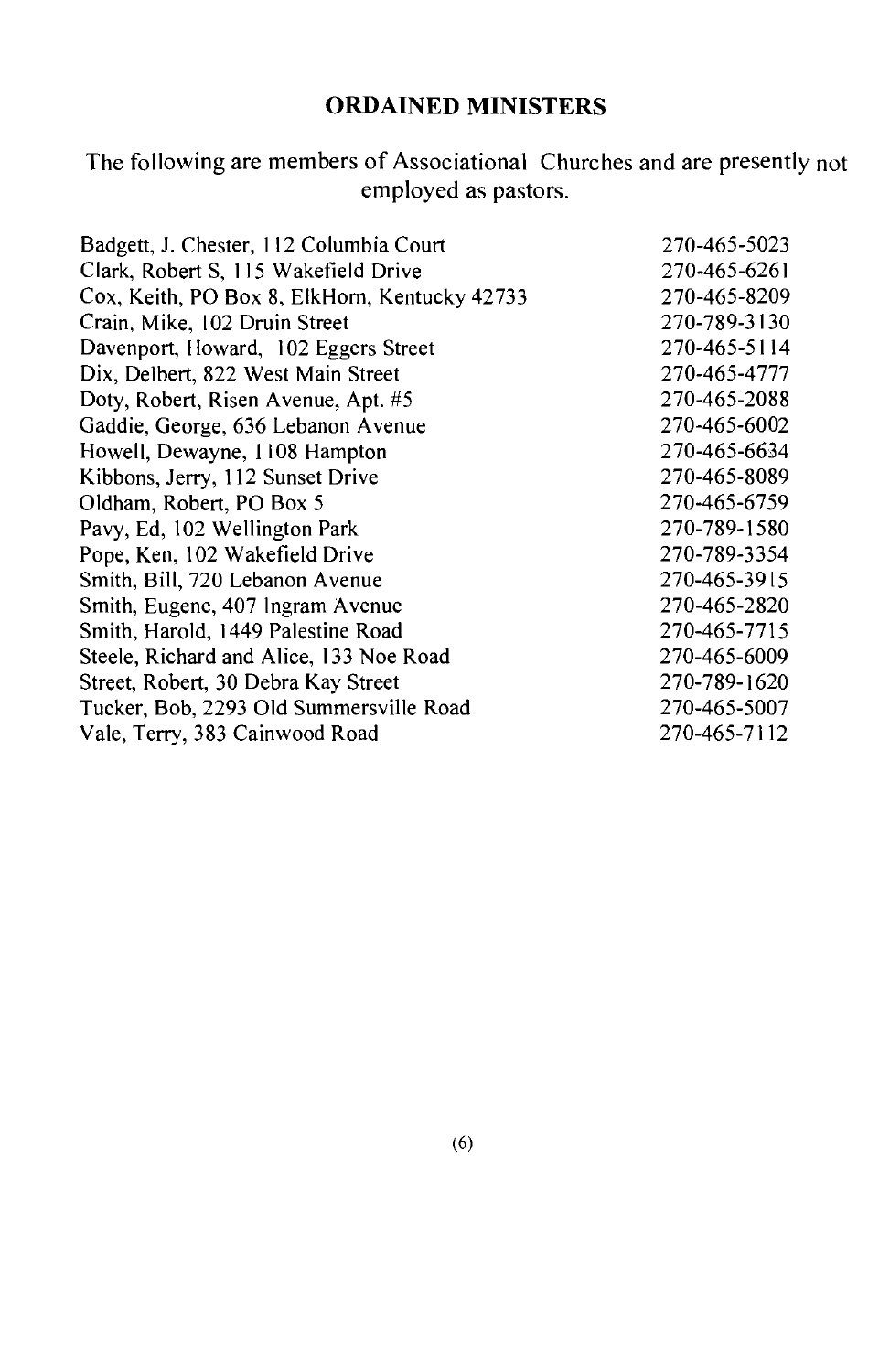#### **KENTUCKY BAPTIST CONVENTION ELECTED REPRESENTATIVE** ON BOARDS AND INSTITUTIONS **FROM TAYLOR COUNTY BAPTIST ASSOCIATION**

#### **Mission Board**

Mr. George Phillips, (2010) Rev. Bill Henderson, (2011)

#### Kentucky League on Alcohol and Gambling Problems

Rev. John Chowning. (2009)

#### **Western Recorder, Director**

Dr. Skip Alexander, (2012)

#### **Committee on Order of Business**

Dr. Skip Alexander, (2010)

#### **Campbellsville University Trustees**

Dr. J. Chester Badgett, (2009) Mr. Henry Lee, (2009) Mr. Barry Blevins, (2010) Dr. W. D. Feltner, (2010) Mr. Alex Montgomery, (2010) Dr. Larry Noe,  $(2010)$ Mr. Kenny Bennett. (2011) Mr. Paul Osborne, (2011) Mr. Barry Bertram. (2012) Mrs. Teresa Cassell, (2012) Mr. Fuller Harding. (2012) Dr. James Jones. (2012) Dr. Forest F. Shelv, (2012)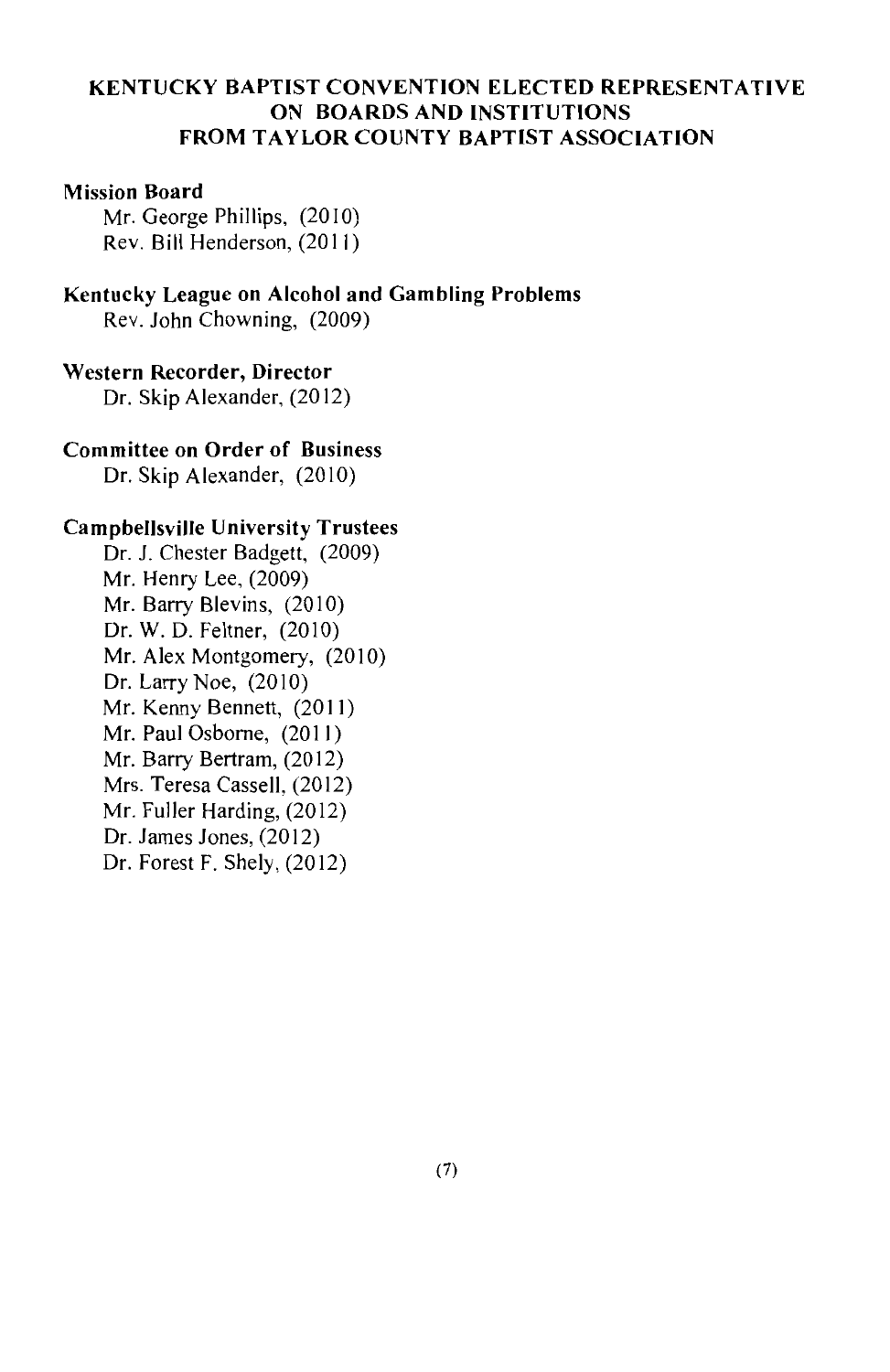### **PASTORS** With Home Addresses and Phone Numbers

| Acton                                                           |              |
|-----------------------------------------------------------------|--------------|
| John Batcher, 4936 Hodgenville Road                             | 270-465-3462 |
| Campbellsville                                                  |              |
| Skip Alexander, 75 Trace Ford Road                              | 270-789-0038 |
| Eastside                                                        |              |
| Roger Robertson, 75 High Point Crossing<br>ElkHorn              | 270-849-8829 |
| Brian Rafferty, 3145 ElkHorn Road                               | 270-789-2113 |
| Fairview                                                        |              |
| Don Gowin, 500 E. Martin Meadow Creek Road                      | 270-465-0122 |
| Friendship                                                      |              |
| William Henderson, 31 Friendship Road                           | 270-469-9809 |
| Good Hope                                                       |              |
| J. Alvin Hardy, 608 North Central Avenue                        | 270-465-3268 |
| <b>Green River Memorial</b>                                     |              |
| Jamie Bennett, 3441 Old Columbia Road<br>Liberty                | 270-303-2225 |
| Carlos Compton, 405 Dowell Street                               | 270-849-2131 |
| <b>Lowell Avenue</b>                                            |              |
| Dave Walters, 965 Hidden Meadow Drive                           | 270-789-2449 |
| Meadowview                                                      |              |
| Brent Gupton, 3180 Maple Road                                   | 270-465-2469 |
| Mount Gilboa                                                    |              |
| Fred Miller, 250 Blue Hole Road<br><b>Mount Roberts</b>         | 270-465-6050 |
| Kyle Franklin, 775 Garnett Road                                 |              |
| <b>Mount Washington</b>                                         |              |
| Jimmy York, 311 Sharon Drive                                    | 270-465-7186 |
| Palestine                                                       |              |
| Danny Pace, 607 Osage Avenue                                    | 270-789-0330 |
| <b>Pitman Valley</b>                                            |              |
| Dannie Nelson, 370 Danny Nelson Lane                            | 270-932-5494 |
| Greensburg, Kentucky 42743                                      |              |
| <b>Pleasant Hill</b><br>James Jones, 6380 Old Lebanon Road      | 270-789-2055 |
| Raikes Hill                                                     |              |
| Jonathan Anderson, 7439 Old Lebanon Road                        | 270-789-9235 |
| <b>Robinson Creek</b>                                           |              |
| James Collison, 52 McMahan Road                                 | 270-465-3215 |
| Salem                                                           |              |
| Michael Goodwin, 65 Linda Lane                                  | 270-465-4169 |
| Saloma                                                          |              |
| John Chowning. 512 Fern Drive                                   | 270-789-2707 |
| South Campbellsville<br>Shaun Caudill. 601 South Central Avenue |              |
| Yuma                                                            | 270-465-0081 |
| Carlton Winters, 131 Pearl Avenue                               | 270-789-9697 |
|                                                                 |              |

All addresses are "Campbellsville, Kentucky 42718" unless otherwise noted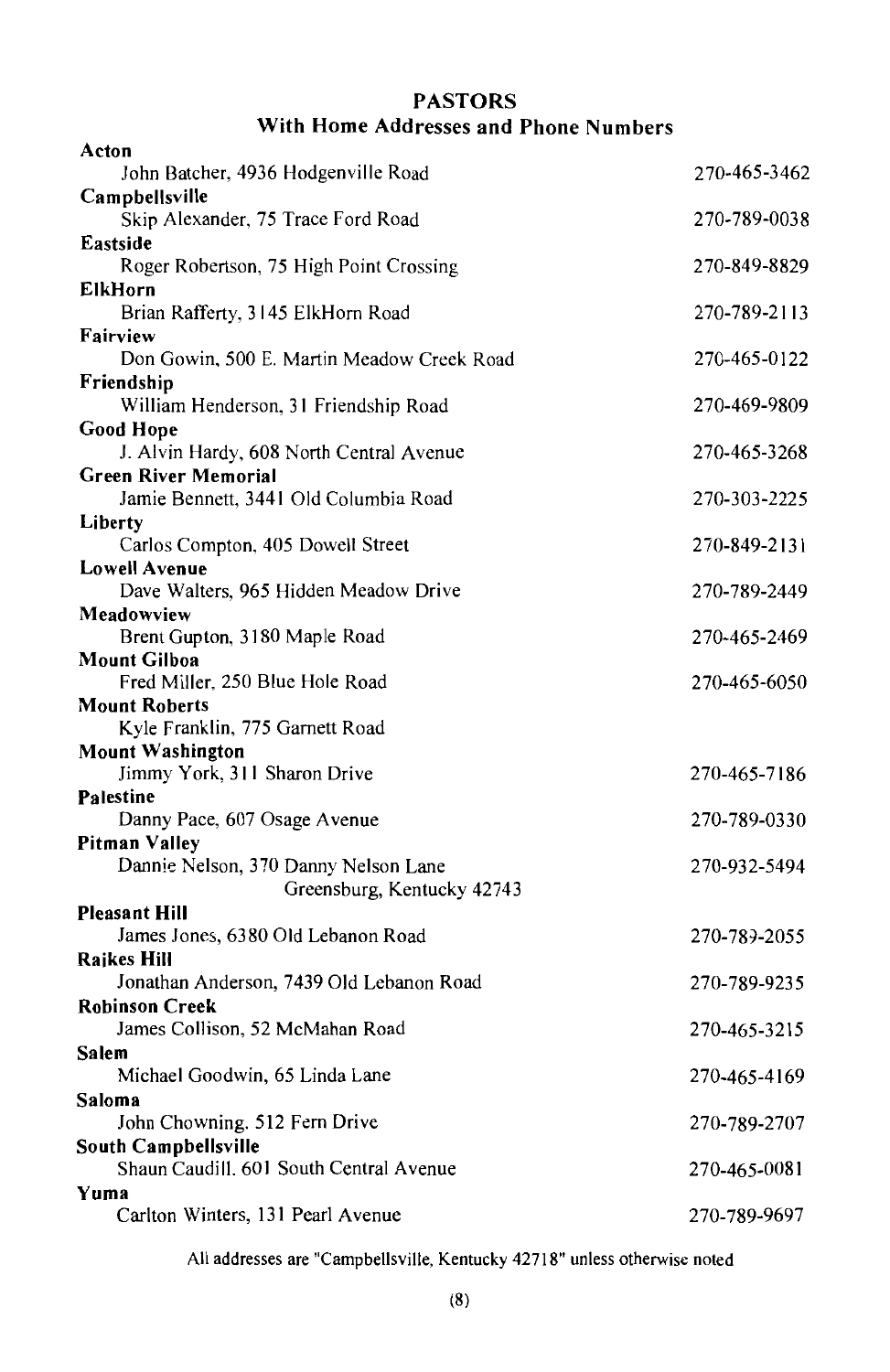### **PASTORS** With Churches Address and Phone Number

| Acton                                                                  |              |
|------------------------------------------------------------------------|--------------|
| John Batcher, 1715 Kindness Road                                       | 270-465-4728 |
| Campbellsville                                                         |              |
| Skip Alexander, PO Box 530                                             | 270-465-8115 |
| Eastside                                                               |              |
| Roger Robertson, 2900 Reids Chapel Road                                | 270-849-8829 |
| <b>ElkHorn</b>                                                         |              |
| Brian Rafferty, 3145 ElkHorn Road                                      | 270-789-2113 |
| Fairview<br>Donald Gowin, 2700 ElkHorn Road                            | 270-465-7901 |
| Friendship                                                             |              |
| William Henderson. 5411 Bengal Road                                    | 270-465-3164 |
| <b>Good Hope</b>                                                       |              |
| J. Alvin Hardy. 8320 Saloma Road                                       | 270-465-5008 |
| <b>Green River Memorial</b>                                            |              |
| Jamie Bennett, 3441 Old Columbia Road                                  | 270-465-6032 |
| Liberty                                                                |              |
| Carlos Compton, 3890 Spurlington Road                                  | 270-789-3400 |
| Lowell Avenue                                                          |              |
| Dave Walters, 420 Lowell Avenue                                        | 270-465-7163 |
| Meadowview                                                             |              |
| Brent Gupton, 1211 ElkHorn Road                                        | 270-465-8621 |
| Mount Gilboa                                                           |              |
| Fred Miller, Mount Gilboa Road                                         | 270-789-2932 |
| <b>Mount Roberts</b>                                                   |              |
|                                                                        |              |
| Kyle Franklin, 898 Mac Pittman Road                                    | 270-465-5457 |
| Mount Washington                                                       |              |
| Jimmy York. 6325 Scott Ridge Road, Raywick, Kentucky 40060             | 270-465-7186 |
| Palestine                                                              |              |
| Danny Pace, 80 Church Lane                                             | 270-789-0765 |
| Pitman Valley                                                          | 270-465-2104 |
| Dannie Nelson, Pitman Valley Church Road<br>Greensburg. Kentucky 42743 |              |
| Pleasant Hill                                                          |              |
| James Jones, 6380 Old Lebanon Road                                     | 270-789-1462 |
| Raikes Hill                                                            |              |
| Jonathan Anderson, 3890 Raikes Hill Road                               | 270-789-2733 |
| ElkHorn. Kentucky 42733                                                |              |
| <b>Robinson Creek</b>                                                  |              |
| James Collison, 2564 Smith Ridge Road                                  | 270-465-6477 |
| Salem                                                                  |              |
| Michael Goodwin, 217 Salem Church Road                                 | 270-465-4544 |
| Saloma                                                                 |              |
| John Chowning, 1505 West Saloma Road                                   | 270-789-0082 |
| South Campbellsville                                                   |              |
| Shaun Caudill, 601 South Central Avenue<br>Yuma                        | 270-465-4261 |
| Carlton Winters, 5716 Knifley Road, ElkHorn, Kentucky                  | 270-789-9697 |

All addresses are "Campbellsville. Kentucky 42718" unless otherwise noted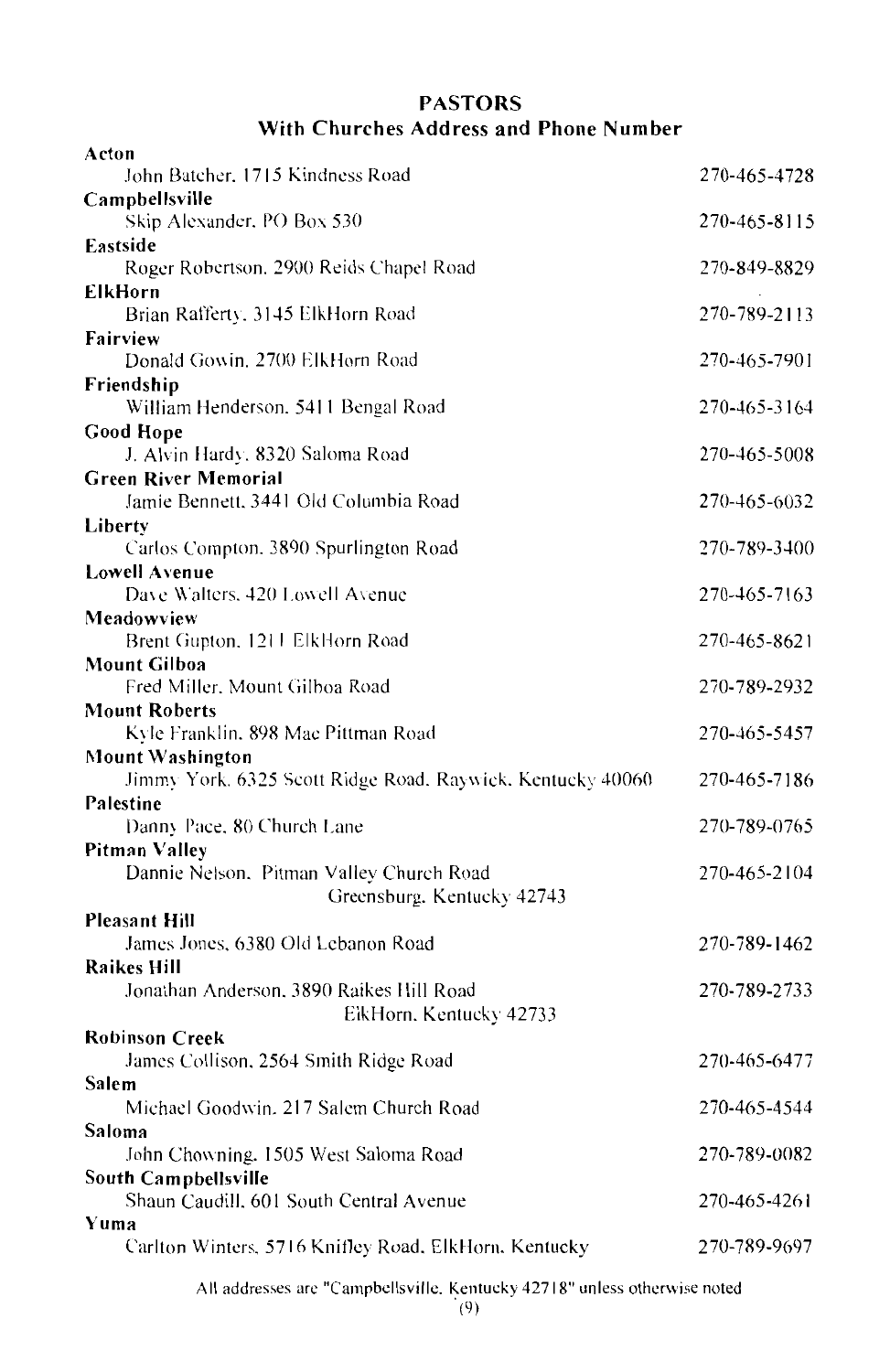## **EXECUTIVE BOARD MEMBERS**

| Acton                                                         |              |
|---------------------------------------------------------------|--------------|
| Campbellsville                                                |              |
| Dr. J. Chester Badgett, 112 Columbia Court                    | 270-465-5023 |
| Eastside                                                      |              |
| <b>ElkHorn</b>                                                |              |
| Ernie Wise, 1800 Wise Road                                    | 270-789-0766 |
| Wally Humphress, 802 Lebanon Avenue                           | 270-403-3799 |
| Fairview                                                      |              |
| Larry Barnes, 2534 ElkHorn Road                               | 270-465-6865 |
| Friendship                                                    |              |
| Jimmy Kendall, 656 Fairview Drive                             |              |
| <b>Good Hope</b>                                              |              |
| Larry Underwood, 250 West Owl Creek                           | 270-465-2293 |
| <b>Green River Memorial</b>                                   |              |
| Liberty                                                       |              |
| John Smith, 5075 Spurlington Road                             | 270-789-2865 |
| <b>Lowell Avenue</b>                                          |              |
| Eugene Smith, 407 Ingram Avenue                               | 270-465-2820 |
| Meadowview                                                    |              |
| <b>Mount Gilboa</b>                                           |              |
| Darrell Hunt, 902 Gardenia                                    | 270-465-4808 |
| <b>Mount Roberts</b>                                          |              |
| Bob Milby, 135 John Deere Lane                                |              |
| <b>Mount Washington</b>                                       |              |
| Palestine                                                     |              |
| Randall Harmon, 706 Melrose Drive                             | 270-465-7510 |
| Pitman Valley                                                 |              |
| <b>Pleasant Hill</b>                                          |              |
| Sonny Cave, 3356 Old Lebanon Road                             | 270-465-8338 |
| <b>Raikes Hill</b>                                            |              |
| <b>Robinson Creek</b>                                         |              |
| Salem                                                         |              |
| Dr. Jerry Kibbons, 112 Sunset Drive                           | 270-465-8098 |
| Saloma                                                        |              |
| Mike Forbis, 15 Peach Tree Circle                             | 270-465-6245 |
| South Campbellsville                                          |              |
| Yuma                                                          |              |
| Garry Bault, 199 Gibb Greer Road, Columbia, Kentucky<br>42728 | 270-465-3927 |

All addresses are "Campbellsville, Kentucky 42718" unless otherwise noted

 $\overline{a}$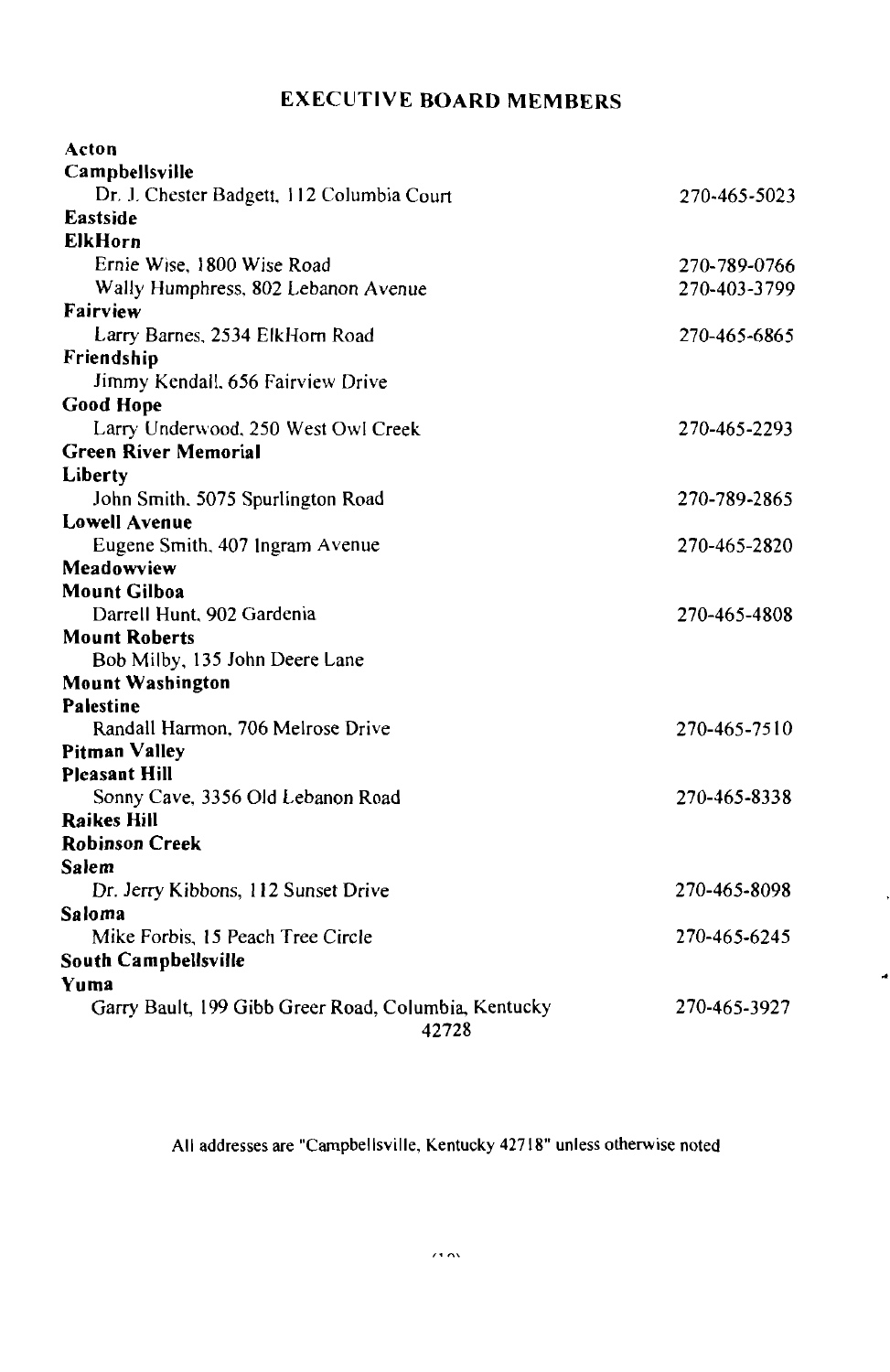#### **TAYLOR COUNTY EXECUTIVE BOARD AND ANNUAL MEETING 2009**

The Taylor county Association of Kentucky Baptist Executive Board meets on the second Monday of each month except June and November during which its meets on the first Monday. This allows executive board members to attend the Southern Baptist Convention and the Kentucky Baptist Convention.

**Executive Board Executive Board Executive Board Executive Board Executive Board Executive Board Executive Board Executive Board Executive Board Executive Board Executive Board Executive Board** 

12 January 9 February 9 March 13 April 11 May  $*$  1 June 13 July 10 August 14 September 12 October 1 November 14 December

 $\ast$ 

• Executive Board meets the first Monday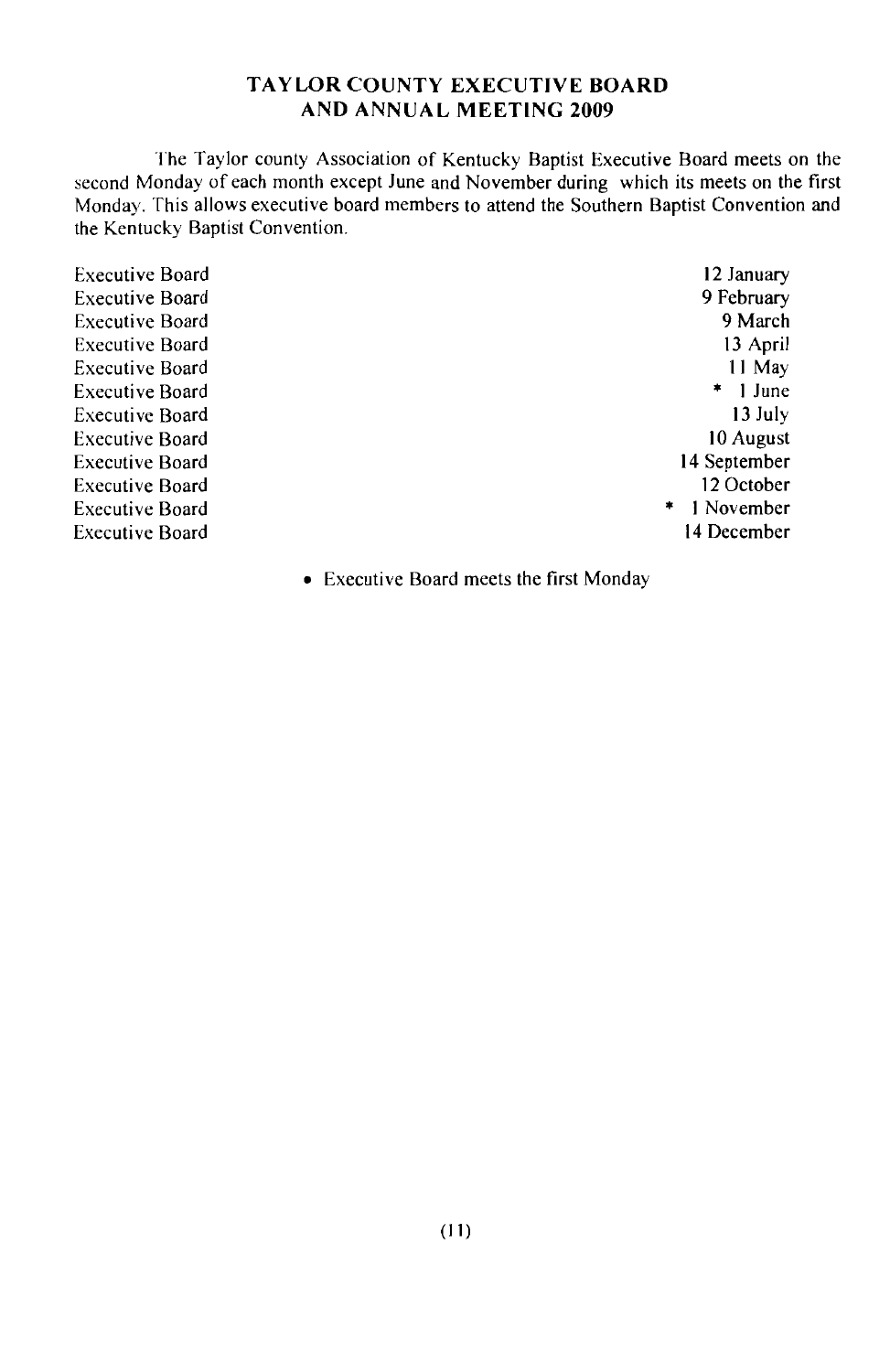## **OTHER CHURCH STAFF**

| Acton                                                                        |              |
|------------------------------------------------------------------------------|--------------|
| Minister to Young Adults, Paul Pike, 210 Jayne Avenue                        | 270-465-2948 |
| Minister to Children, Darlene Batcher, 4936 Hodgenville Road                 | 270-465-3462 |
| Minister to Preschool, Beverly Pike, 210 Jayne Avenue                        | 270-465-2948 |
| Youth Director, Alene Gilpin, 440 ElkHorn Loop Road                          | 270-403-2721 |
| ElkHorn, Kentucky 42733                                                      |              |
| Campbellsville                                                               |              |
| Minister of Education, Brad Lauer, PO Box 530                                | 270-465-8115 |
| Minister to Children, Jennifer Collie, PO Box 530                            | 270-465-8115 |
| Minister Recreation/Activities, Rev. David Akers, PO Box 530                 | 270-465-8115 |
| Prayer Ministry Coordinator, Paul Osborne, 202 Albion Way                    | 270-465-6282 |
| RA Leader, Robert Langlois, 5835 Speck Ridge Road,                           | 270-789-6646 |
| ElkHorn, Kentucky 42733                                                      |              |
| Youth Director, Dave Collie, PO Box 530                                      | 270-465-8115 |
|                                                                              |              |
| <b>Eastside</b>                                                              |              |
| Minister of Education, James Rice, 922 Salem Church Road                     | 270-465-3208 |
| ElkHorn                                                                      |              |
| Youth Director, Clint Graham, 3145 ElkHorn Road                              | 270-789-2133 |
| Fairview                                                                     |              |
| Friendship                                                                   |              |
| Prayer Ministry Coordinator, Jan Riter, 4405 Bengal Road                     | 270-789-6649 |
| <b>Good Hope</b>                                                             |              |
| Minister to Children, Daniel Cook, 8320 Saloma Road                          | 270-465-8181 |
| RA Leader, David McCarty, 148 Red Fern Road                                  | 270-692-5861 |
| Youth Director, David Cook, 8320 Saloma Road                                 | 270-465-8181 |
| Green River Memorial                                                         |              |
| Liberty                                                                      |              |
| Youth Director, Brian Wise, 160 North Calvary Road                           | 270-789-2656 |
| <b>Lowell Avenue</b>                                                         |              |
| Church Crusader Leader, Robert Cowherd, 304 Hidden Meadow Drive 270-789-1169 |              |
| RA Leader, Kevin Farmer, 109 Wellington Park                                 | 270-403-5117 |
| Youth Directors, Dale Henderson, 100 Sassy Court                             | 270-789-1872 |
| Boo Cowherd, 304 Hidden Meadow Drive                                         | 270-789-1169 |
|                                                                              |              |
| Meadowview                                                                   |              |
| Minister to Children, Mike Etherington, 14 Dowell Street                     | 270-789-9662 |
| Youth Director, Mike Etherington, 14 Dowell Street                           | 270-789-9662 |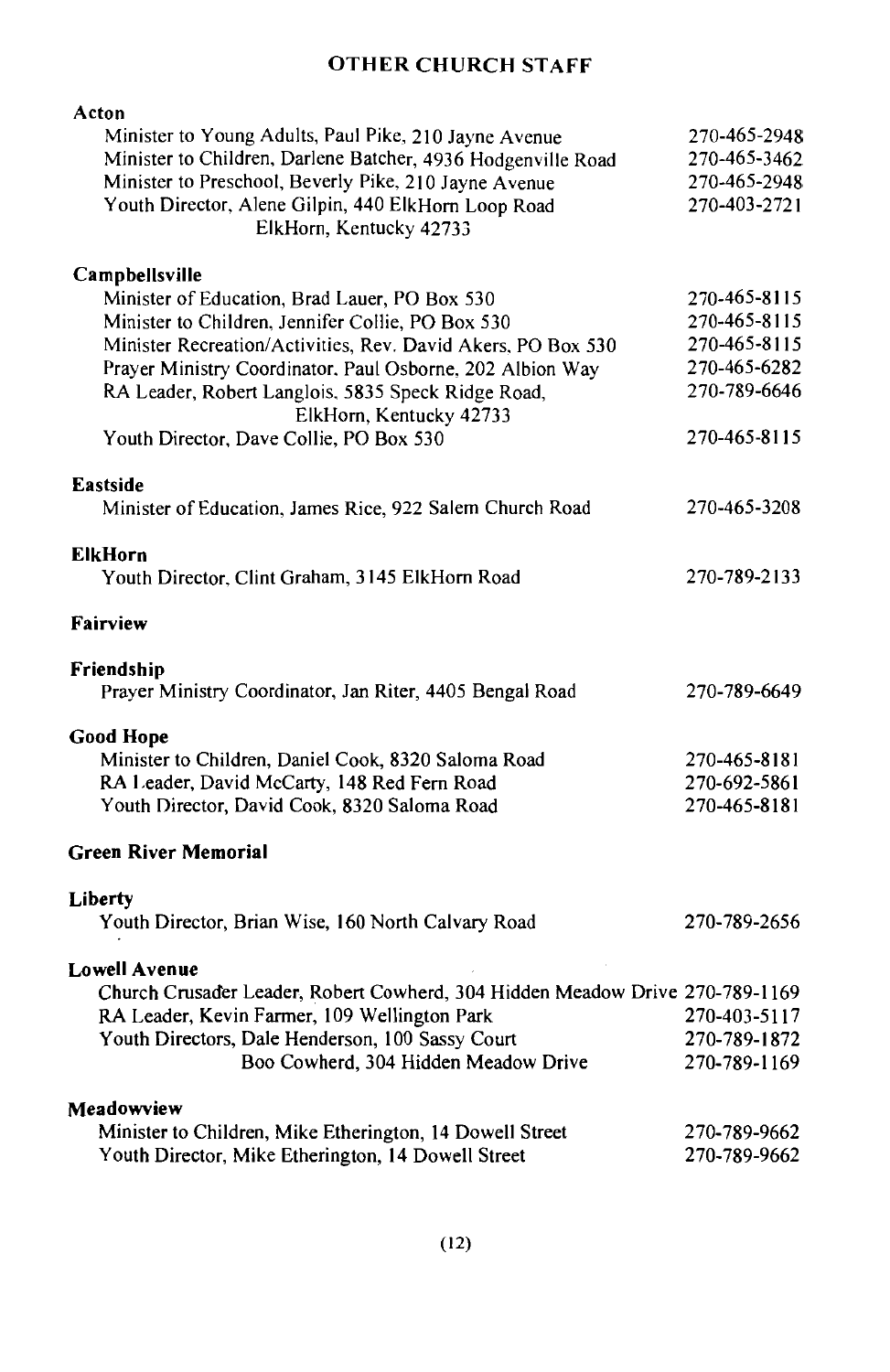| <b>Mount Gilboa</b><br>Church Missions Director. LaQuita Hunt. 2305 White Rose Road                                                                                                                                                                                | 270-465-7671                                                 |
|--------------------------------------------------------------------------------------------------------------------------------------------------------------------------------------------------------------------------------------------------------------------|--------------------------------------------------------------|
| <b>Mount Roberts</b><br>Minister to Children, Bonnie Webster, 638 Pittman Road<br>RA Leader, Scott Beard, 775 Garnett Road<br>Youth Director, Drew Underwood, 97 Debra Kay Avenue                                                                                  | 270-789-1146<br>270-849-5765                                 |
| Mount Washington                                                                                                                                                                                                                                                   |                                                              |
| <b>Palestine</b><br>Church Crusader Leader. Rev. Danny Pace. 607 Osage Avenue<br>Prayer Ministry Coordinator. Betty Graham. 3012 Old Lebanon Road<br>Senior Adult Ministry. Betty Graham. 3012 Old Lebanon Road<br>Youth Director. Tim Coghill. 111 Brimingham Way | 270-789-0330<br>270-789-1359<br>270-789-1359<br>270-465-9772 |
| <b>Pitman Valley</b><br>Youth Directors. Bernie and Tammy Sluder. 140 Newton Lane                                                                                                                                                                                  | 270-789-6991                                                 |
| <b>Pleasant Hill</b><br>Minister of Children, Angie Wise, 59 Oak Trace<br>Youth Director, Melissa Williams, 207 Jan Street                                                                                                                                         | 270-465-2367<br>270-465-6352                                 |
| <b>Raikes Hill</b>                                                                                                                                                                                                                                                 |                                                              |
| <b>Robinson Creek</b><br>Youth Director, Paxton Reed, 2564 Smith Ridge Road                                                                                                                                                                                        | 270-350-0516                                                 |
| Salem<br>Minister to Children, Marilyn Goodwin, 65 Linda Lane<br>Prayer Ministry Coordinator, Diana Arvin, 601 Hunters Run<br>Youth Director, Brenda Patton, 940 Spears Road                                                                                       | 270-465-4169<br>270-465-7139<br>270-465-7835                 |
| Saloma<br>Associate/Assistant Pastor, Rev. Jason England, 508 Fern Drive<br>Prayer Ministry Coordinator. Rev. John Chowning, 512 Fern Drive<br>RA Leader, Jason England, 508 Fern Drive<br>Youth Director, Jason England, 508 Fern Drive                           | 270-789-2707                                                 |
| South Campbellsville<br>Youth Director, Carl Sode, 601 south Central Avenue                                                                                                                                                                                        | 270-465-4261                                                 |
| Yuma<br>Youth Director, Garry Bault, 199 Gibb Greer Road,<br>Columbia, Kentucky 42728                                                                                                                                                                              | 270-465-3927                                                 |

All addresses are "Campbellsville, Kentucky 42718" unless otherwise noted.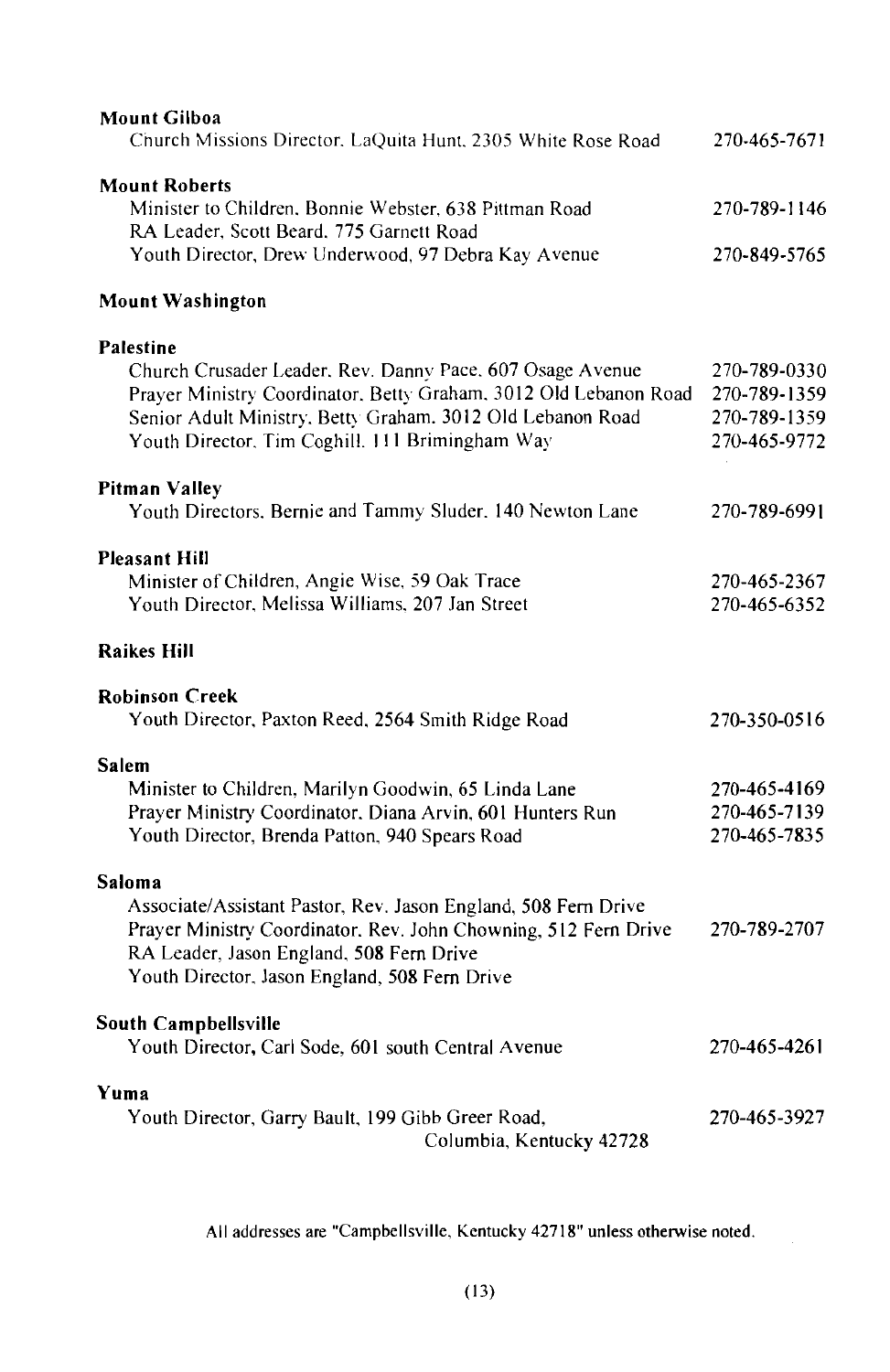#### **MESSENGERS**

#### The following people served at one or more of the session of the Fall Meeting

#### Acton

Rev. John Batcher Rosaline Beck

#### Campbellsville

George Gaddie Robert Clark Sharon Hedrick J. Chester Badgett David Johnson

#### Eastside

#### **ElkHorn**

Fairview Allan Cox

Friendship Jim Campbell Rev. William Henderson Vickie Campbell

**Good Hope** Rev. J. Alvin Hardy Shirley Benningfield

**Green River Memorial** Rev. Jamie Bennett

Liberty Rev. Carlos Compton John Smith

**Lowell Avenue** Rev. Dave Walters

Meadowview Rev. Brent Gupton Willie Wise Nancy Cornett

Mount Gilboa Larry Hunt

Darlene Batcher Paul Pike

Wilma Gaddie Robert Oldham Ken Forman Ed Pavy

Debbie Martin Beverly Pike

Willard Wise Charles Hedrick Dr. Skip Alexander Brad Lauer

Peggy Cox

Clyde Stephens Milton Jones

Peggy Hardy Lynwood Newton

Marie Compton

Eugene Smith

Paul Smith Roy Seaborne Jimmie Kendell Geraldine Jones

Glenn Benningfield Don Green

Brenda Sapp

David Cable Ivan Cornett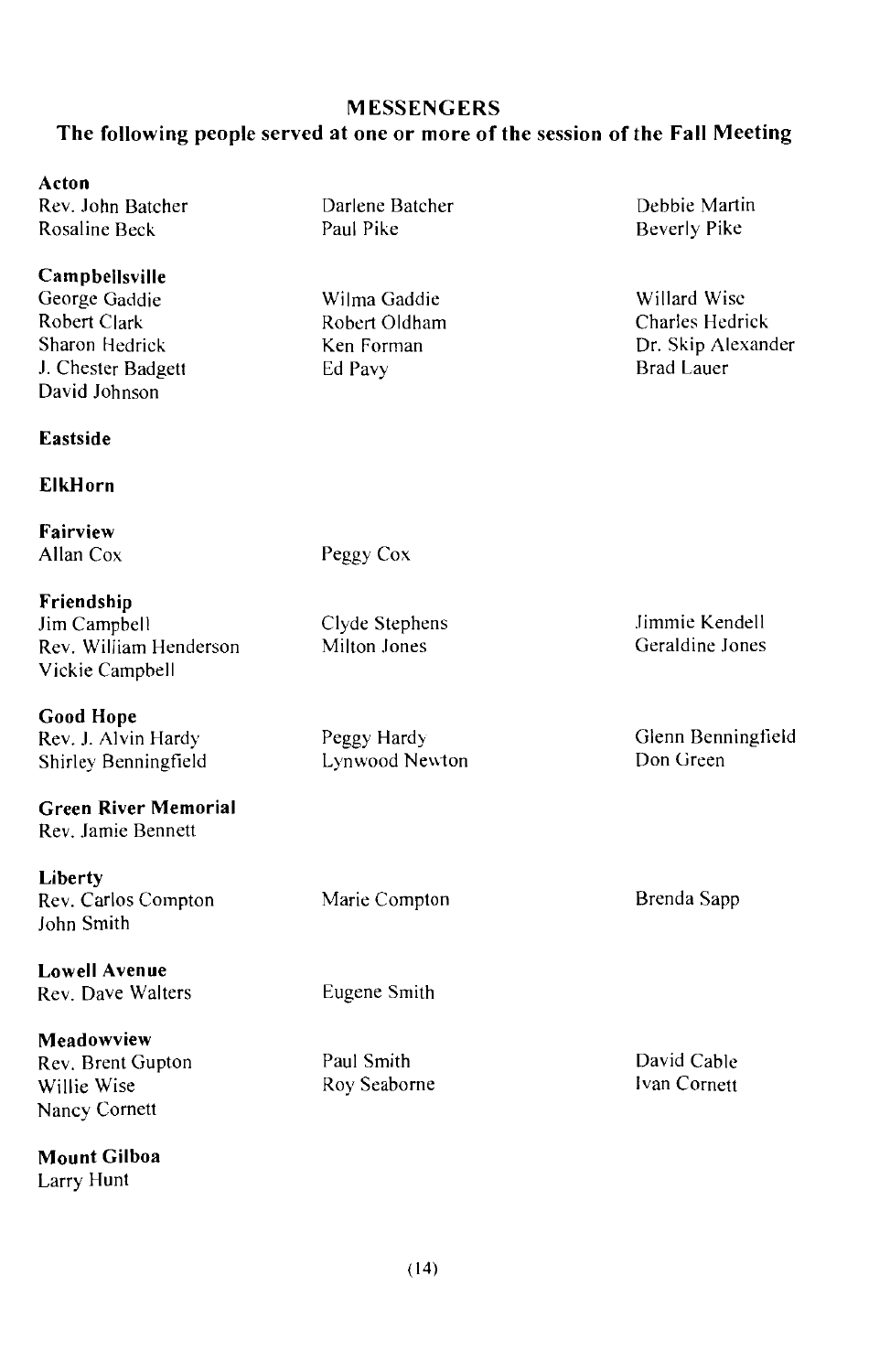| <b>Mount Roberts</b><br><b>Bobby Milby</b><br>Kent Parker                | Melvin Skaggs                  | Kyle Franklin                         |
|--------------------------------------------------------------------------|--------------------------------|---------------------------------------|
| <b>Mount Washington</b><br><b>Terry Pace</b><br>Clayton Sullivan         | Rev. Jimmy York                | Ronnie Sullivan                       |
| Palestine<br>Lora Tungate<br>Kim Bailey                                  | Greg Tungate                   | Rev. Danny Pace                       |
| Pitman Valley                                                            |                                |                                       |
| <b>Pleasant Hill</b><br>Sam Crawley<br><b>Bill Gupton</b><br>Mary Tollar | Barbara<br>aham<br>Lena Gupton | <b>Bill Puritt</b><br>Dr. James Jones |
| <b>Raikes Hill</b>                                                       |                                |                                       |
| <b>Robinson Creek</b><br>Rev. James Collison                             |                                |                                       |
| <b>Salem</b><br>David Gaddie<br>Rev. Michael Goodwin                     | Jerry Kibbons                  | Sharon Wayne                          |
| Saloma<br>L.T. Roy                                                       | Rev. John Chowning             |                                       |
| South Campbellsville<br>Amy Harrison                                     |                                |                                       |
| Yuma<br>Gary Bault                                                       | Rev. Carlton Winters           | Larry Bell                            |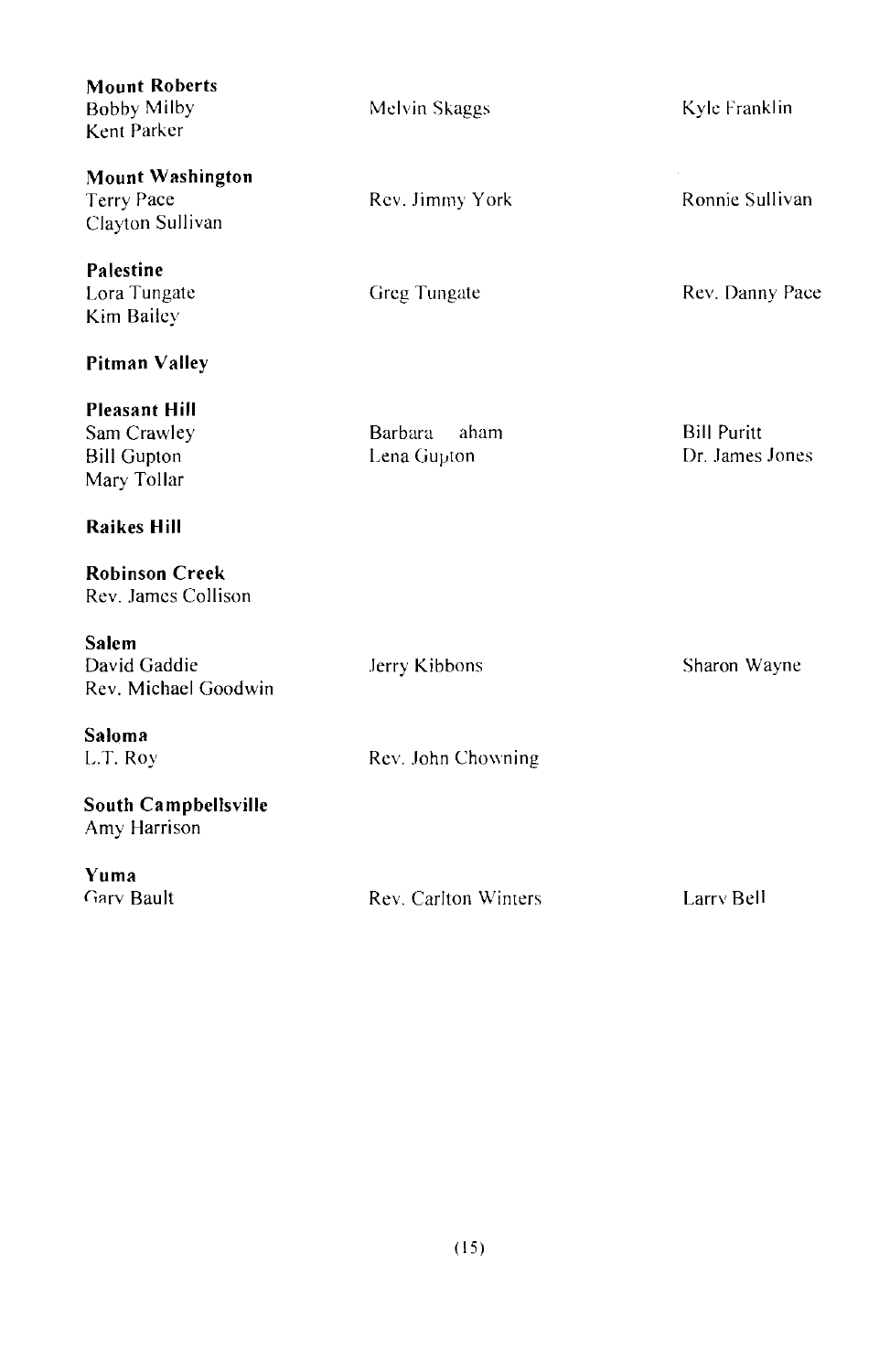#### **CONSTITUTION Mission Statement Preamble**

We the Taylor County Association of Kentucky Baptists, shall cooperate in fulfilling the Great Commission through missions, ministry, and fellowship; and shall serve as a resource and equipping center for the churches and as a liaison between the churches and the association

Article 1. This body shall be called the Taylor County association of Kentucky Baptists.

- Article 2. Each cooperating church shall be entitled to four (4) messengers, one of whom shall be the pastors, and one additional messenger for each fifty  $(50)$  members or fraction thereof, above the first one hundred (100) members, plus four (4) messengers from each mission sponsored.
- Article 3. The business of this body shall be, when assembled, to hear reports from the church with regard to their condition as to members, prosperity, etc., to consult together for their development and growth in all matters pertaining to the evangelism of the world, and shall hold and control such property as shall come into possession of the association.
- Article 4. The body shall exercise no authority over the local churches, and recognizes their complete autonomy. The association reserves the right, as final action, to sever relations with any cooperating church for engaging in practices not Biblical.
- Article 5. The Executive Team shall, in addition to the annual meeting, select a time and place for spring session for the purpose of electing officers and team leaders for the next Associational year, at which time the body shall elect by nomination and private ballot, or raising hand vote: Moderator, Assistant Moderator, Clerk, Assistant Clerk, treasurer, assistant Treasurer, Auditor, and Assistant Auditor, whose duties shall be as custom imposes on their respective offices. The Executive Team shall also nominate all team leaders at this time. All officers and team leaders shall continue in office until superseded by their successor, but none shall be eligible to the office of Moderator for more than two successive terms. In the absence of moderator and assistant moderator, the clerk shall convene the meeting and a moderator pro tem shall be elected for that one meeting. The treasurer shall serve in absence of a clerk.
- Article 6. Churches desiring fellowship in the association must make application to the executive board at least six (6) months prior to the annual meeting. The application shall be referred to a Credentials Committee who shall be responsible for examining the churches' article of faith and record of mission support. The committee will also be responsible for bringing a preliminary report to the Executive Board and a final report to the Annual Meeting.
- Article 7. The Executive Board of the Association shall be composed of all pastors of cooperating churches, missions, and one lay member from each church. All general associational officers and team leaders will by virtue of their office be members of the Executive Board. The retiring moderator will be a member of the Executive Board for the year following his active service as a moderator. Each associational officer shall hold the same office in the sessions of the Executive Board. The Executive Board shall be responsible for the work of the association between the annual sessions and shall be empowered to fill any vacancy in associational leadership. A quorum of the Executive Board consists of nine (9) members.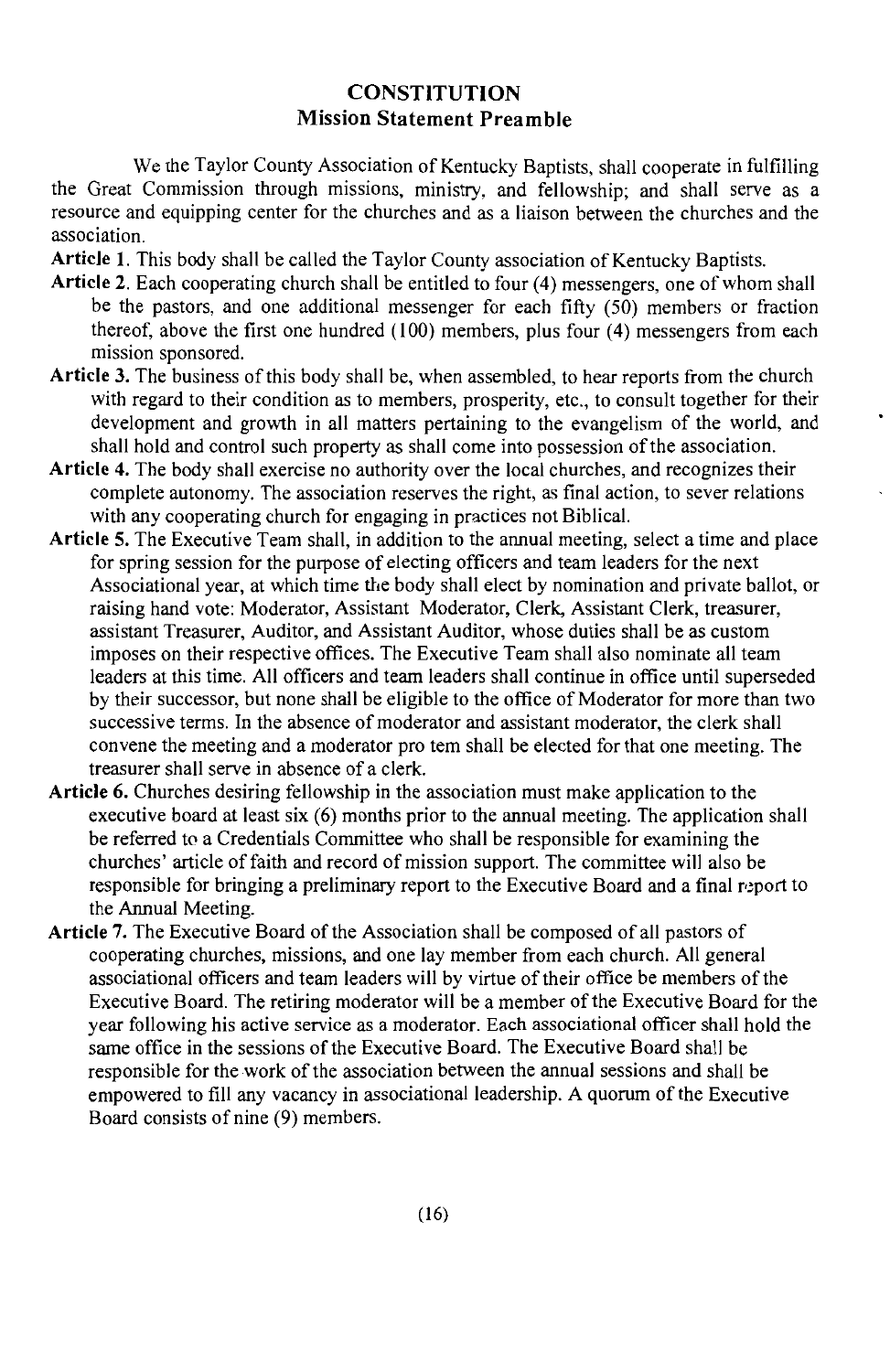- Article 8. In the appointment of teams, individuals shall be named instead of churches, and on each tea.n named, one or more members shall be laymen. The Executive Team shall consist of Moderator, Clerk, Treasurer, Team Leaders, and such other members as the occasion demands.
	- Article 9. This body shall meet annually, according to adjustment, but in case of emergency, The Executive Board may call a special session, and also change the time and place of the meeting. In addition to the annual meeting, the body shall meet in spring session for purpose of electing officers for the following associational year.
- Article 10. This Constitution may be altered or amended (except Article 4) at any meeting of the body, upon one year's notice, by concurrence of two-thirds of the members present. The labeling terminology, not including any original intent of the article of the constitution, adopted by Southern Baptist Convention, Kentucky Baptist Convention. and/or this association may be incorporated by vote at an annual meeting by a concurrence of two-thirds of the members presents.
- Parliamentary Rules: Robert's Rules of Order (latest edition) is a guide of the parliamentary order followed by the association.

#### **RYLAWS ARTICLE 1-DUTIES OF OFFICERS**

- 1. Officers and team leaders elected at the spring session shall assume their duties at the close of the last session in the fall meeting.
- 2. The moderator shall chair all Associational and executive board meetings, shall make Ad Hoc committee appointments; shall serve as ex officio member of all teams and committee, shall direct the activities of the association, shall serve as contact person for Director of Missions, shall lead in and maintain constant supervision of all phases of Associational work, and shall perform other duties the office of moderator requires.
- 3. The Clerk shall keep a record of the proceedings of the Association and the Executive Board; superintend the printing and distribution of the minutes of the Association, which shall include statistics from August 1 through July 31 immediately proceeding the annual meeting covered by the minutes, send five copies to the Secretary of the Kentucky Baptist Convention, send copies to various other Baptist agencies, and keep a file of the minutes and other important papers of the association.
- 4. The Treasurer shall receive all money contributed by the churches to the Association or money received from other sources, shall make reports to the Association and the Executive Board covering the Associational year of August 1 through July 31, and shall make disbursements as authorized by the Association the Executive Board, and shall be authorized to pay all bills and salaries established by the budget adopted at an annual meeting until the next budget is adopted at the following annual meeting. All checks issued by the association shall bear the signatures of the treasurer and the Director of Missions. In an emergency, the assistant treasurer may sign in the absence of either the treasurer or the Director of Missions. The treasurer shall be bonded and the bonding fee paid by the association.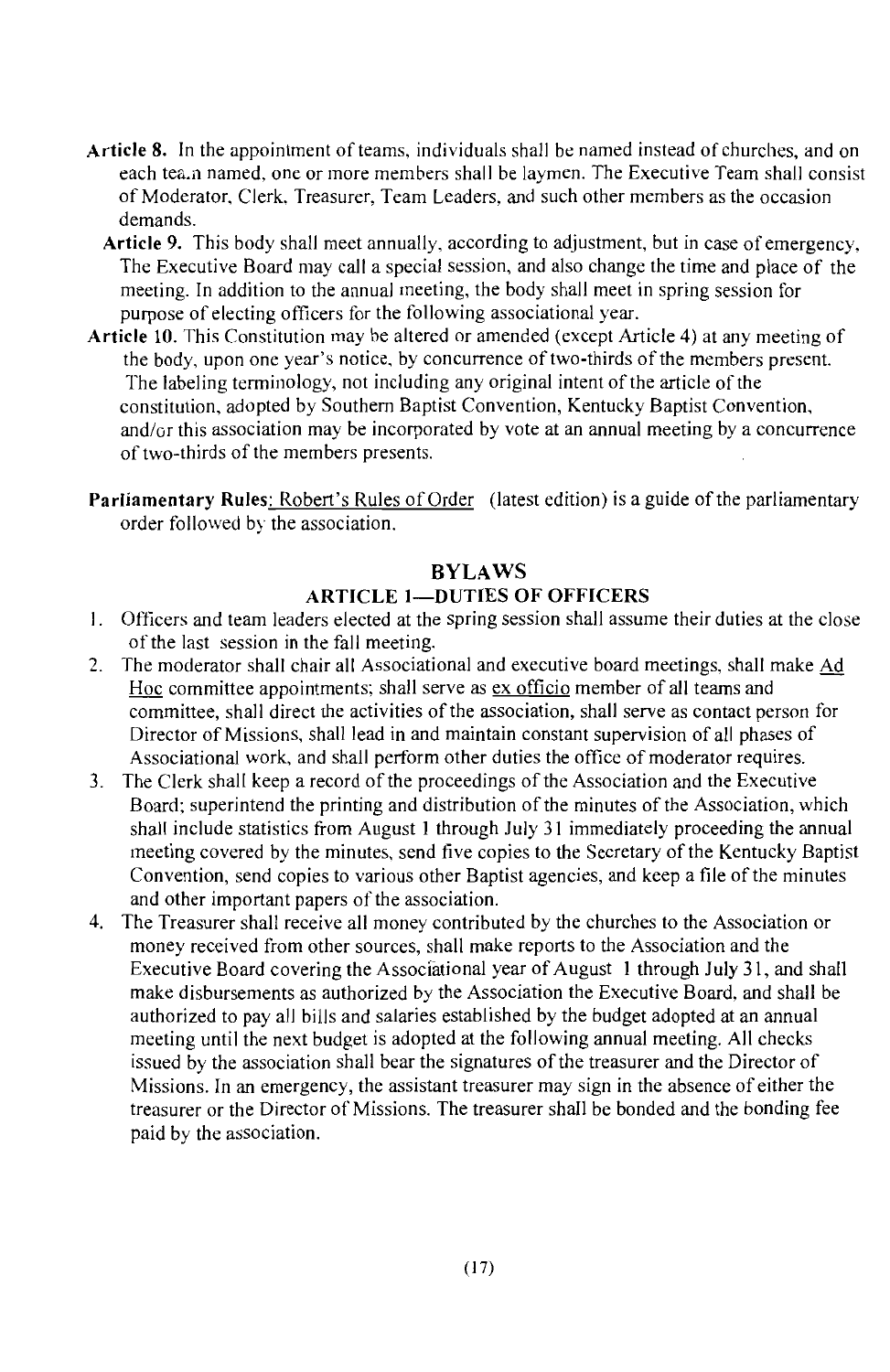- The Director of Missions shall be recommended by the executive team and shall be  $\ddot{\phantom{0}}$ elected by the executive board or at an annual meeting. His (Her) duties shall be commensurate with the job description initially adopted by the executive board in March 1999, unless changed by subsequent action.
- 6. An auditor shall be secured by the Executive Board to audit the Treasurer's books and attest his annual report. The auditing expense, if any, shall be paid by the Association.

#### **ARTICLE II-TEAMS**

- 1. The Executive Team shall be responsible for planning, developing, and promoting a program of activities for the year in all phases of church work. This team shall give a monthly report on the progress of their program. This team shall also serve as the personnel committee of the association.
- $2.$ The Executive Team will plan the program for the annual meeting, name program participants, and shall report to the executive board as far in advance as possible.
- $3<sub>1</sub>$ The Executive Team, after consulting with the Auxiliary Teams of the Association shall recommend to the Association at its annual meeting nominations for leaders. The Administrative Team, The Spiritual Growth Ministries Team, Leadership Growth Ministries Team and the Kingdom Growth Ministries Team; and such other officers as the body may from time to time assign them.
- $4.$ The Executive Team shall be responsible for presenting a proposed budget in the annual Fall Meeting.
- 5. The Standing Teams of the Association shall be The Administrative Team, The Spiritual Growth Ministries Team, The Leadership Growth Ministries Team, and The Kingdom Growth Ministries Team. The Executive Team shall be responsible for nominating all standing team members. Members of these Standing Teams shall serve a term of three years. Standing Team members may be nominated for successive three-year terms. A representative from the Women's Missionary Union and a representative from the Brotherhood shall be selected from recommendations made by the Executive Team to the Executive Board. All other teams and Ad Hoc Committees shall be appointed thru the moderator unless specified by special motion of the Executive Board.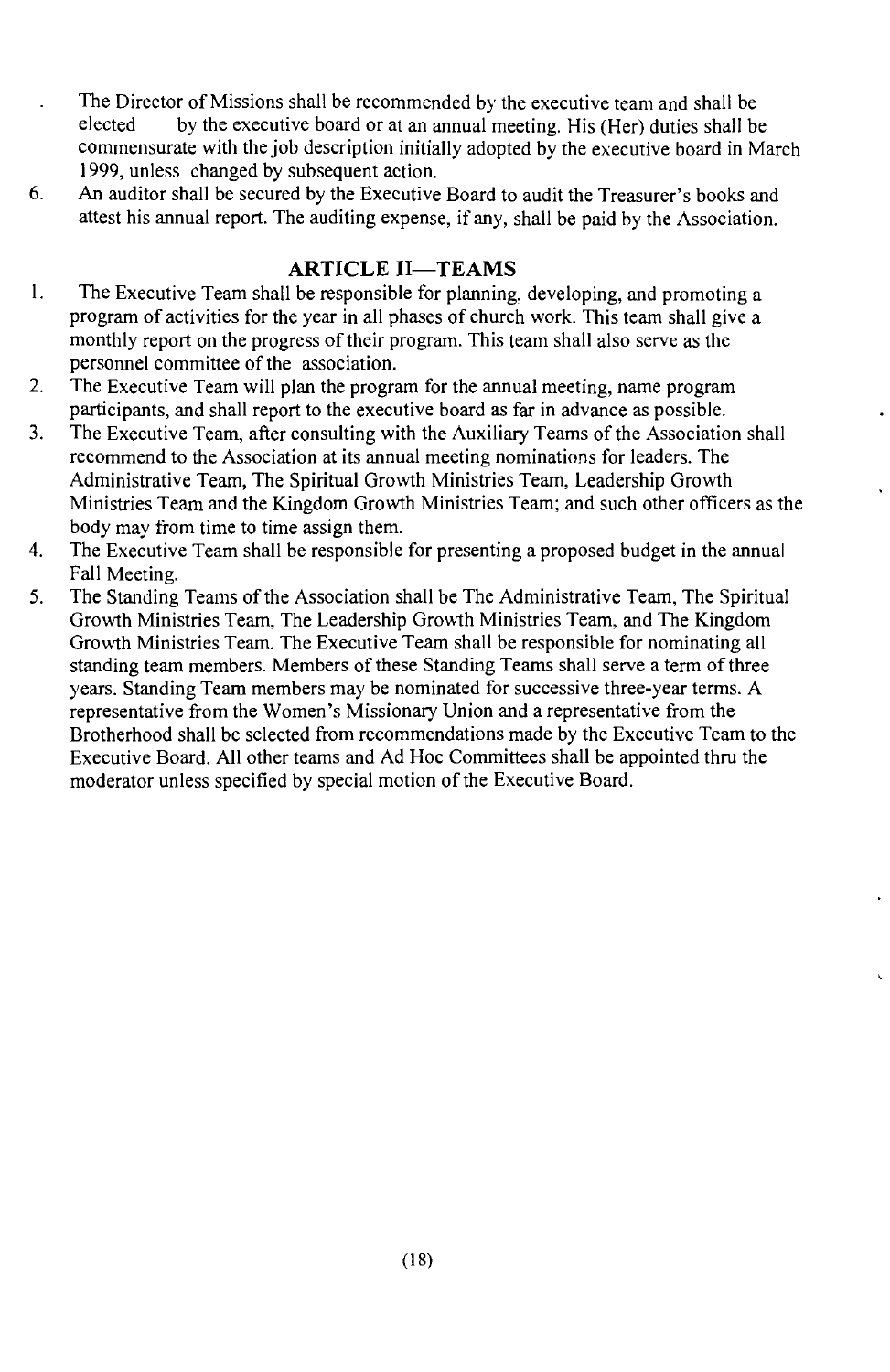#### PROGRAM-TWENTY-THIRD ANNUAL SPRING MEETING **EASTSIDE BAPTIST CHURCH MONDAY, MAY 12, 2008**

| 7:00 Call to order                   | Rev. Bill Henderson                                                |
|--------------------------------------|--------------------------------------------------------------------|
|                                      | Moderator, Pastor, Friendship Baptist Church                       |
| Hymn                                 | "Standing on the Promises" 335                                     |
|                                      | Mark and Tina Meece                                                |
| Welcome, Scripture, Prayer           | Rev. Roger Robertson                                               |
|                                      | Pastor, Eastside Baptist Church                                    |
| <b>Enrollment of Messengers</b>      | Clerk                                                              |
| Roll Call of Churches                |                                                                    |
| Adoption of Program                  |                                                                    |
| Hymn                                 | "When We All Get to Heaven" 514                                    |
| Recognition of New Pastors and Staff | Rev. Bill Henderson                                                |
| Hispanic Ministry                    | Rev. Heriberto Torres                                              |
|                                      | Hispanic Minister, Southern Kentucky Hispanic Ministries           |
| Election of Officers                 |                                                                    |
|                                      | Moderator, Assistant Moderator, Clerk, Assistant Clerk, Treasurer, |
|                                      | Assistant Treasurer, Auditor, Assistant Auditor                    |
| Old Business                         |                                                                    |
| New Business                         |                                                                    |
| Special Music                        | "I Believe in a Hill Called Mount Calvary"                         |

Message

Keisha Robertson

Rev. Carlos Compton

Pastor, Liberty Baptist Church

Benediction

#### FIFTY-FIRST ANNUAL MEETING **MEADOWVIEW BAPTIST CHURCH** MONDAY, SEPTEMBER 8, 2008

| Call to Order                                      | Rev. Bill Henderson         |
|----------------------------------------------------|-----------------------------|
| Moderator, Pastor, Friendship Baptist Church       |                             |
| Hymn                                               | "Nothing but the Blood" 135 |
| Welcome, Scripture, Prayer                         | Rev. Brent Gupton           |
| Pastor, Meacowview Baptist Church                  |                             |
| Adoption of Program                                | Bro. Jim Campbell           |
| Recognition of New Pastors, Church Staff, Visitors |                             |
| Appointment of Resolutions Committee               |                             |
| Report of Executive Board                          |                             |
| Digest of Letters and Historical Events            | Bro. Jim Campbell           |
| Treasurer's Report                                 | Bro. David Gaddie           |
| Auditor's Report                                   | Rev. Robert Langlois        |
| Time and Place Committee Report                    | Rev. Dave Walters           |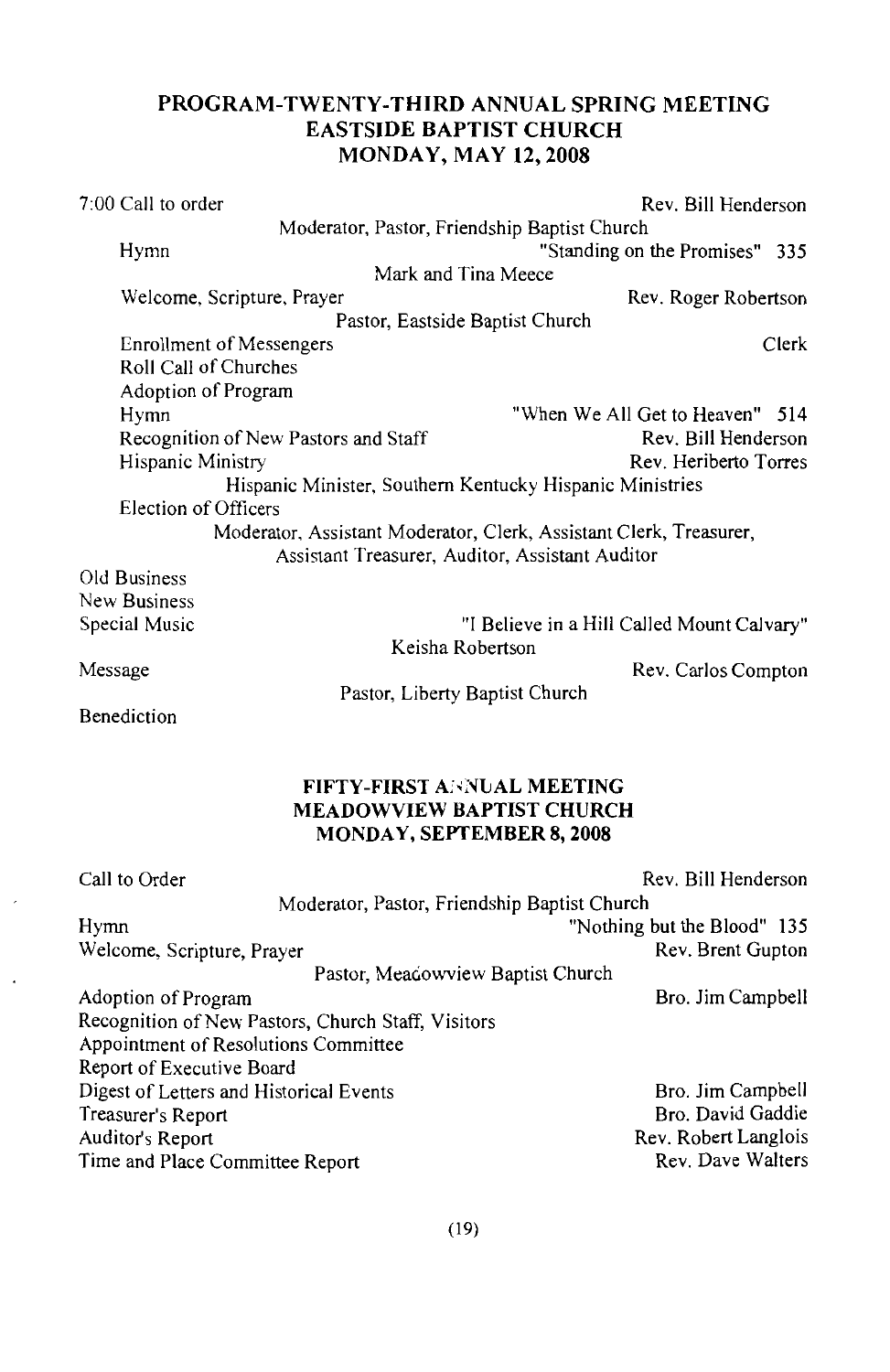Rev. Al Hardy In Memoriam "Victory in Jesus" 426 Hymn Campbellsville University, Kentucky Baptist Convention Rev. John Chowning and Agencies Pastor, Saloma Baptist Church Annual Sermon Rev. James Collison, III Pastor, Robinson Creek Baptist Church

Benediction

 $4:00$  Call to Order

#### Lowell Avenue Baptist Church Tuesday, September 9, 2008

Rev. Bill Henderson

 $\cdot$ 

 $\mathbf{r}$ 

| www.can.com                                                             | TIPLE PHILIPPING CON                             |
|-------------------------------------------------------------------------|--------------------------------------------------|
| Hymn                                                                    | "Stand Up, Stand Up for Jesus" 485               |
| Welcome, Scripture, Prayer                                              | Rev. Dave Walters                                |
|                                                                         | Pastor, Lowell Avenue Baptist Church             |
| 4:15 Team Reports                                                       |                                                  |
| Spiritual Growth Team                                                   | Rev. Shaun Caudill                               |
| Leadership Growth Team                                                  | Rev. Jimmy York                                  |
| Kingdom Growth Team                                                     | Rev. Bill Henderson                              |
| Russian Ministry of Nickolai Syrovatko                                  | Dr. Jerry Kibbons                                |
| Hispanic Ministry                                                       | Rev. Heriberto Torres                            |
| Christian Women's Job Corps                                             | Mrs. Debbie Carter                               |
| Women's Missionary Union                                                | Mrs. Sharon Wayne                                |
| Men on Mission                                                          | Bro. Wendell Bowen                               |
| Lighthouse Counseling                                                   | Dr. Scott Wigginton                              |
| Campus Ministry                                                         | Bro. Ed Pavy                                     |
| <b>Vision Committee</b>                                                 | Rev. Al Hardy                                    |
| 4:45 Miscellaneous Business                                             |                                                  |
| 5:00 Special Music                                                      | "Jesus Loves Me" Lisa Gupton                     |
| 5:10 On Mission Testimonies                                             | Michael and Terri Cassell, George Phillips       |
|                                                                         | Anna Maria Johnson, Willard Wise, Landon Dickens |
| 5:40 Benediction and Blessing Potluck meal in Fellowship Hall of Church |                                                  |
| 7:00 Call to Order                                                      | Bro. Bill Henderson                              |
| Hymn, Scripture, and Prayer                                             | "Victory in Jesus" 426                           |
| $7:10$ Resolutions                                                      | Rev. John Chowning                               |
| 7:15 Proposed Budget, 2008-2009                                         | Rev. Bill Henderson                              |
| 7:30 The Revolutionary Sunday School                                    | Bro. Darryl Wilson                               |
|                                                                         | Director, Kentucky Baptist Convention            |
| Introduction of Associational Officers                                  |                                                  |
| Adjournment                                                             |                                                  |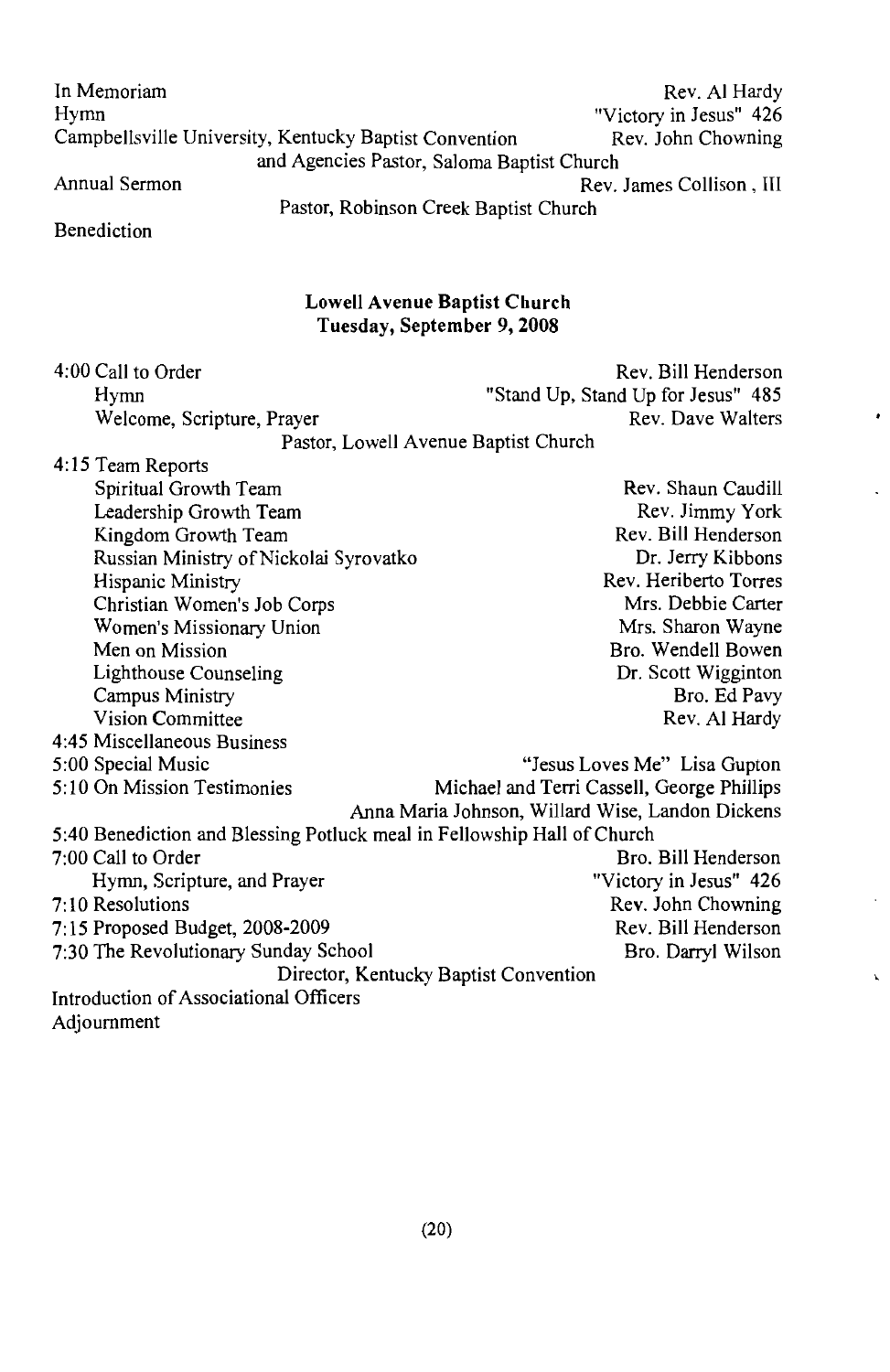#### PROCEEDING--TWENTY-THIRD ANNUAL SPIRNG MEETING MAY 12, 2008. EASTSIDE BAPTIST CHURCH 7:00 P.M.

- $\mathbf{1}$ . The Twenty-Third Annual Spring Meeting of the Taylor County Baptist Association was called to order by the Moderator Rev. Bill Henderson.
- $\overline{2}$ . Rev. Bill Henderson introduced Rev. Roger Robertson, pastor of Eastside Baptist Church. Rev. Robertson welcomed everyone and asked everyone to greet each other by a handshake and stated that in the book of Exodus Moses built an alter and over it he said "The Banner over me is the Lord." He then led in prayer.
- $\overline{3}$ . Mark and Tina Meece led the congregation in singing "Standing on the Promises."
- The clerk, Helen Henderson, moved that the presently registered messengers and those  $4<sup>2</sup>$ that register later be seated as messengers for this session.
- 5. The roll call of the churches revealed that eighteen of the twenty -three churches were represented at the meeting.
- 6. Helen Henderson moved the adoption of the program with any adjustments that need to be made. Dr. James Jones seconded these motion and they carried.
- 7. Mark and Tina Meece led the congregation in singing "When We All Get to Heaven."
- 8. Rev. Bill Henderson asked for the recognition of new pastors and there were none present.
- 9. Rev. Heriberto Torres, Hispanic Minister, Southern Kentucky Hispanic Ministries, reported he covers five associations and requested that everyone pray for him and his learning to speak English. Also he stated the people he works with need Jesus.
- 10. Election of Officers: Moderator, Assistant Moderator, Clerk, Assistant Clerk, Treasurer, Assistant Treasurer, Auditor, Assistant Auditor. Bro. Bill Henderson stated that all the places have been filled with the past officers except the Moderator and Clerk. Bro. Henderson opened the floor for nominations. Dr. James Jones nominated Dr. Skip Alexander for Moderator. Rev. Al Hardy moved that all nominations cease and he be elected by acclamation. Seconded by Bro. Darrell Hunt and motion carried. Since Dr. Alexander was serving as Assistant Moderator now a Assistant Moderator is needed. Call for nominations for an Assistant Moderator. Rev. Danny Pace is nominated and seconded by Rev. Bob Langlois. Dr. James Jones moved that all nominations cease and he be elected by acclamation. Call for nominations for clerk. After no nominations Rev. Al Hardy moved the Executive Board find a placement and be at liberty to appoint someone to fill this place. Dr. Jerry Kibbons seconded and motion carried. Dr. Jerry Kibbons moved that the person now serving in the other position continue do to so. Bro. Milton Jones seconded and motion carried.
- 11. Old Business: none
- 12. New Business: Dr. James Jones asked that everyone pray for the "Go Tell Crusade" to be held September 14-17, 2008 at the Campbellsville High School football field. Dr. Jones stated that they are asking every church to designated the "Go Tell Crusade" as their fall revival. Dave Collie, Youth Pastor at Campbellsville Baptist Church, discussed the STRAW ministry held on Tuesday and Thursday from 3:00 to 5:00 p.m. Approximately 25-30 students were coming to witness to the youth. Bro. Collie discussed the need of moving out to a larger area due to the growth of numbers coming to participate in this ministry.
- 13. Keisha Robertson brought the special music of the night with a beautiful rendition of "I Believe in a Hill Called Mount Calvary."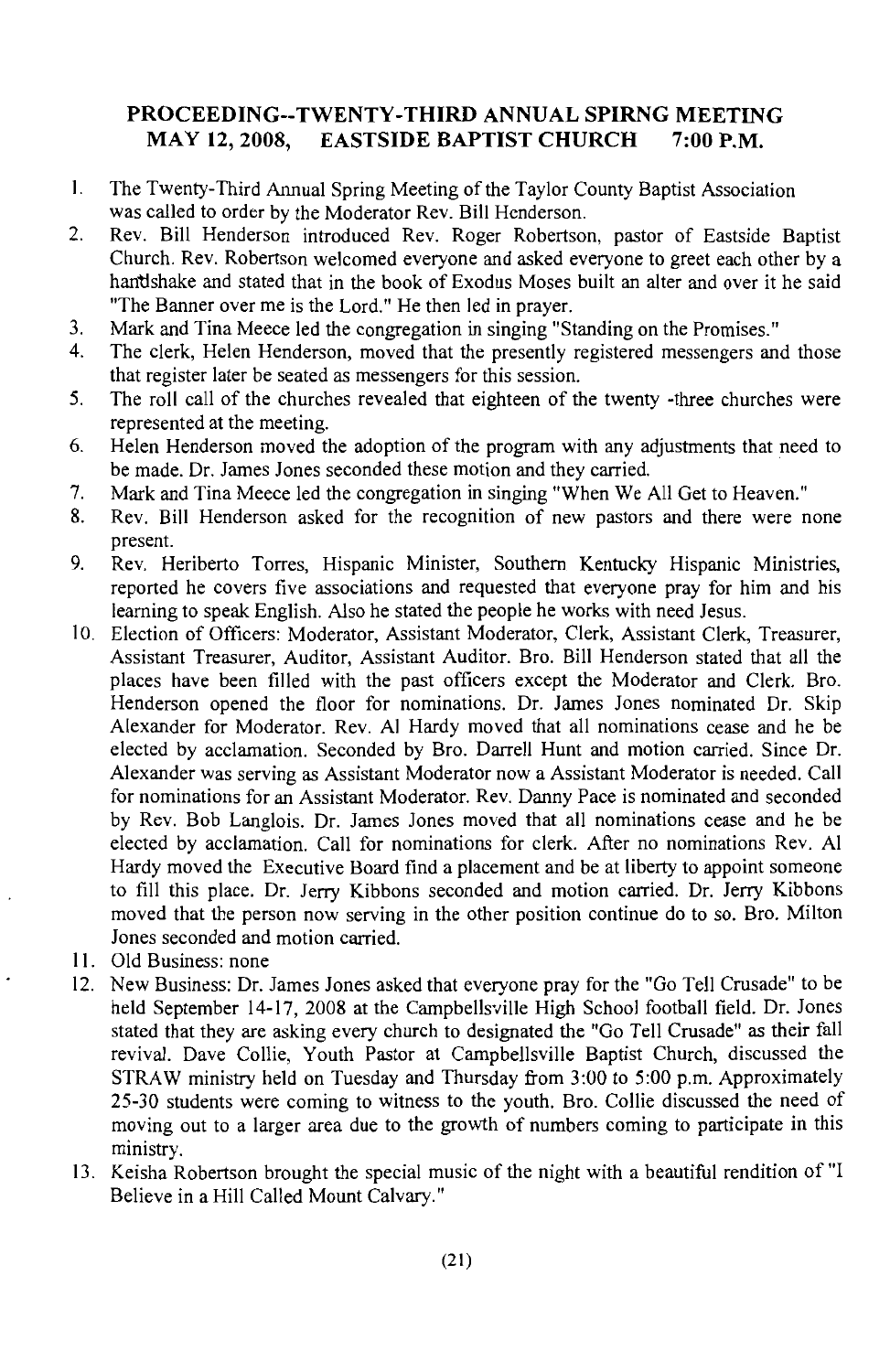- 14. The message of the evening was brought by Rev. Carlos Compton, Pastor, Liberty Baptist Church. Rev. Compton brought a message entitled 'Mandate from the Living Christ" With scripture from John 20:24. Rev. Compton noted four things involved in a Mandate. (1) a Personal Faith (2) A Powerful Faith (3) A Protected Faith (4) A Productive Faith
- 15 Following the singing of "When We All Get to Heaven" Dr. Robert Clark dismissed the meeting with prayer.

2008-2009 Associational Officers

Moderator **Assistant Moderator** Clerk **Assistant Clerk** Treasurer **Assistant Treasurer** Auditor **Assistant Auditor** 

Dr. Skip Alexander Rev. Danny Pace Bro. Jim Campbell Rev Michael Goodwin Bro. David Gaddie Rev. Dave Walters Rev. Robert Langlois · Bro. Allen Young

#### FIFTY FIRST ANNUAL MEETING **MEADOWVIEW BAPTIST CHURCH** SEPTEMBER 8, 2008 7:00 P.M.

Moderator Bill Henderson called the fifty first annual session of the Taylor County Association of Kentucky Baptists to order at 7:01 P.M.

Meadowyiew Pastor Rev. Brent Gupton led the congregation in singing "Nothing but the Blood," welcomed those present, read Matthew 28: 19-20, commented on the passage, and led in praver.

Clerk Jim Campbell made a roll call of churches. Eighteen of the twenty-three churches in the association were represented. He then moved that the presently registered messengers plus any registering at subsequent sessions be seated as messengers to the 2008 fall session of the Taylor County Association of Kentucky Baptist. Jimmy Kendall seconded the motion, and it carried.

After the moderator indicated the Moderator Elect Dr. Skip Alexander would be moderating that sessions on the following day, the clerk moved that the printed program with these revisions and subsequent necessary revisions be approved as the program for the meeting. After Rev. George Gaddie seconded the motion, it carried.

Moderator Bill Henderson appointed the Resolutions Committee: Rev. John Chowning, Rev. Bob Langlois, and Rev. Jamie Bennett. A motion, seconded by Milton Jones, to elect these carried.

The clerk further moved to approve the written Digest of Letters and Historical Events listed on the Annual Church Profile and presented at the door to be included in the Annual book of Minutes. Don Green seconded the motion, and it carried.

David Gaddie presented the treasurer's report and moved its approval. After a second by Dr. Jerry Kibbons, the report was approved.

Because of illness in the family of Auditor Rev. Bob Langlois, by common consent it was agreed to accept the auditor's report at a later session of the executive board.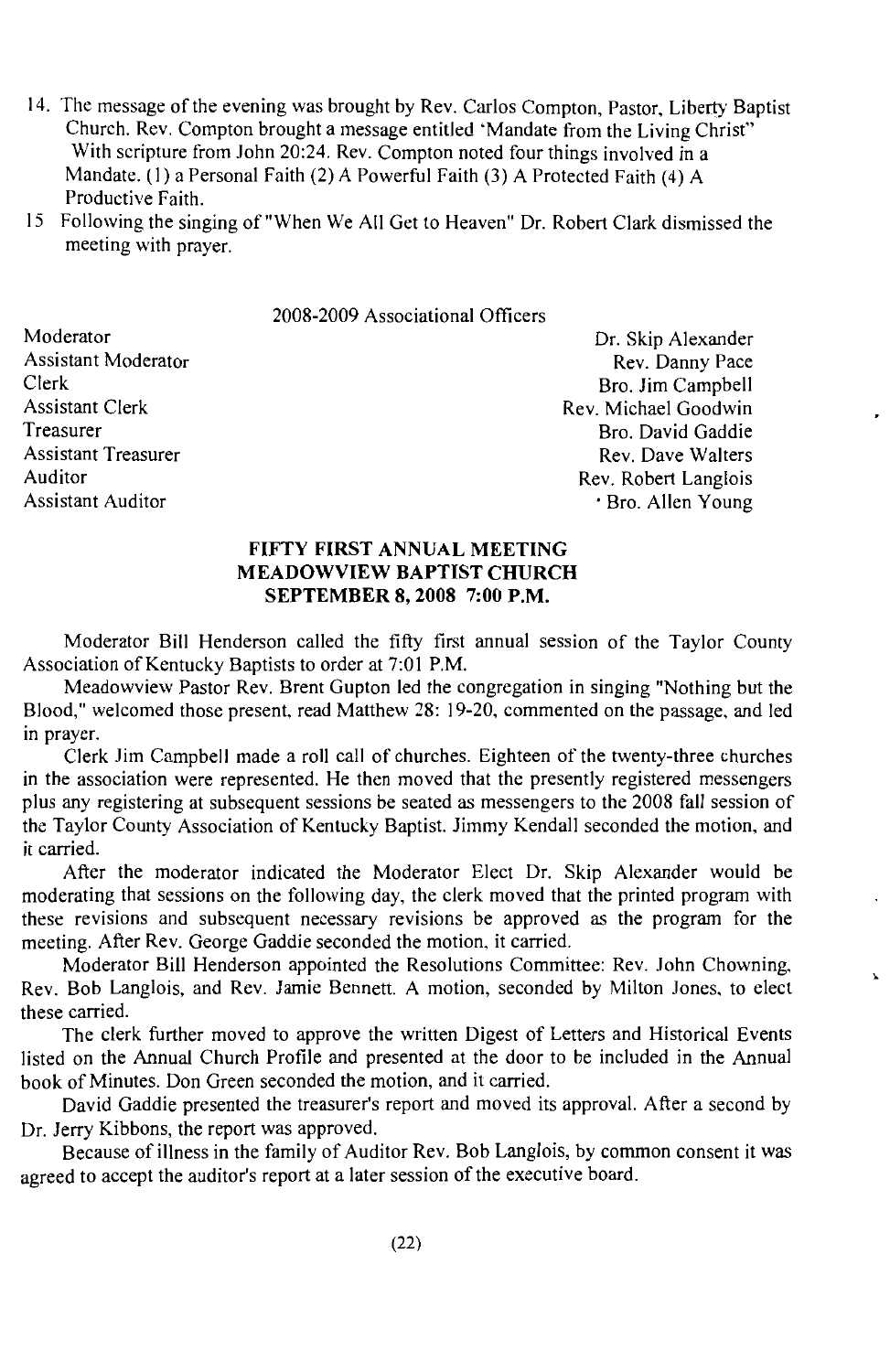Rev. Dave Walters presented the Time, Place, and Preacher Committee Report and moved for its approval. Rev. Al Hardy seconded the motion, and it carried. The report follows. Monday, May 11, 2009, 7:00 P.M. ElkHorn--Rev. Brian Rafferty

Monday, September 14, 2009, 7:00 P.M.--Green River Memorial Church--Rev. Jamie Bennett Tuesday, September 15, 2009, 4:00 P.M. and 7:00 P.M. Pleasant Hill

Rev. Al Hardy read a list of those members of associational churches who went to be with the Lord during the 2007-2008 associational year, asked for a moment of silence out of respect for them, and led in prayer. He then moved this report be approved for inclusion in the book of minutes. Milton Jones seconded the motion. It carried.

Rev. Brent Gupton led the congregation in the singing of "Victory in Jesus."

Rev. John Chowning presented the Campbellsville University and Kentucky Baptist Convention and Agencies report. Rev. Al Hardy moved for its approval, Dr. James Jones seconded the motion, and it carried.

The annual fall sermon was presented by Rev. Jim Collison III, who based his message on Matthew 5: 17-21.

The meeting was dismissed at 8:39 P.M. after Rev. Brent Gupton led in the singing of "Have Faith in God."

#### Taylor County Association of Kentucky Baptist Annual Fall Meeting September 9, 2008 Lowell Avenue Baptist Church

Moderator Elect Dr. Skip Alexander called the afternoon session of the second session of the fifty-first annual session of the Taylor County Association of Kentucky Baptists to order at 4:00 P.M.

Lowell Avenue Music Director Lisa Gutpon led the congregation in singing "Stand Up, Stand Up for Jesus." Pastor Dave Walters welcomed those present, read II Samuel 23:15-16a, commented on the passage, and led in prayer.

Team Reports followed.

Christian Women's Job Corps--Mrs. Debbie Carter

Kingdom Growth--Rev. Bill Henderson

Russian Ministry of Nickolai Syravatko--Dr. Jerry Kibbons

Hispanic Ministry--Heriberto Torres

Women's Missionary Union--Mrs. Sharon Wavne

Lighthouse Counseling--Dr. Scott Wigginton

Campus Ministry--Rev. Ed Pavy

Vision Committee--Rev. Al Hardy

A motion was made, duly seconded, and passed that these reoprts be received.

Dr. Skip Alexander opened the floor for miscellaneous business. Richard Treitz, a member of Friendship Baptist Church, requested the floor. He announced the possibility of a session or sessions prepared by Crown Financial Services and indicated he could contact the people for presenting seminars on Christian Financial Planning.

Ms. Lisa Gupton shared "Jesus Loves Me" as a solo.

The following gave testimonies of their mission tirps.

Anna Marie Johnson--Mission Trip to Costa Rica

Michael and Terri Cassell--Mission Trip to Costa Rica

Landon Dickens--Lithuania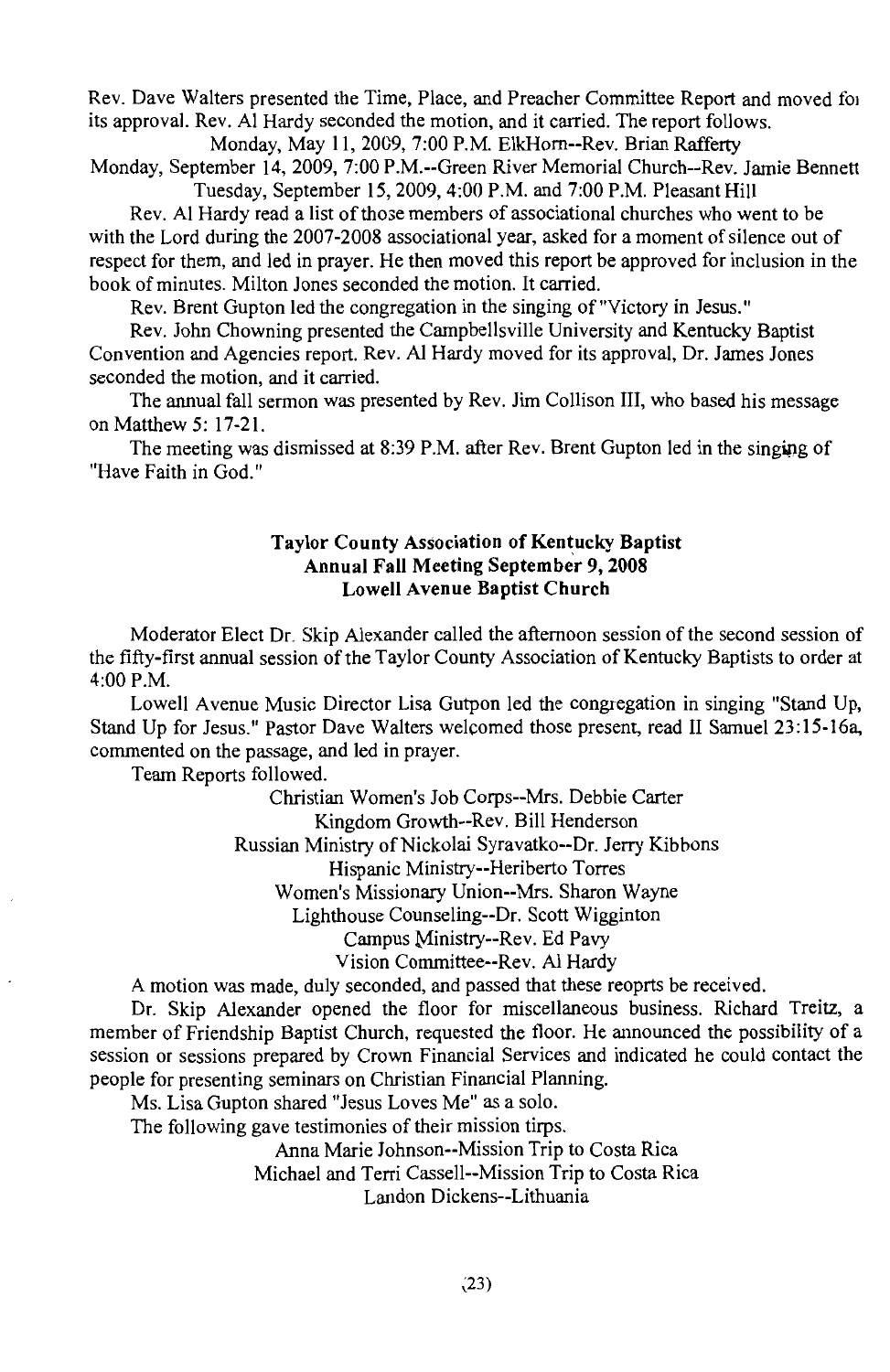Larry Hunt--Nicaragua

Willard Wise--Mississippi (Hurricane reconstruction)

Rev. Kyle Franklin dismissed the afternoon session with prayer that also served as a blessing on the potluck meal to follow. The session closed at 5:45 P.M.

#### Session 2 (Evening) Lowell Avenue Baptist Church

Moderator elect Dr. Skip Alexander called the evening session of the second session of the fifty-first annual session of the Taylor County Association of Kentucky Baptists to order at 6:59 P.M., and read II Corinthians 5: 14-15. Ms. Lisa Gupton led the congregation in the singing of "Victory in Jesus."

Visitors were recognized.

Rev. Jamie Bennett brought the Resolution Committee Report and moved for its approval. This report was approved.

Bro. Bill Henderson presented the proposed budget for 2008-2009 and moved for its approval. This report was approved.

Rev. Darryl Wilson, Sunday School Director for the Kentucky Baptist Convention, presented a message on "The Revolutionary Sunday School."

After Dr. Skip Alexander presented the officers for the coming year, a motion was made, duly seconded, and carried to adjourn.

First Assistant Moderator Danny Pace closed the meeting with prayer. The meeting adiourned at 8:10 P.M.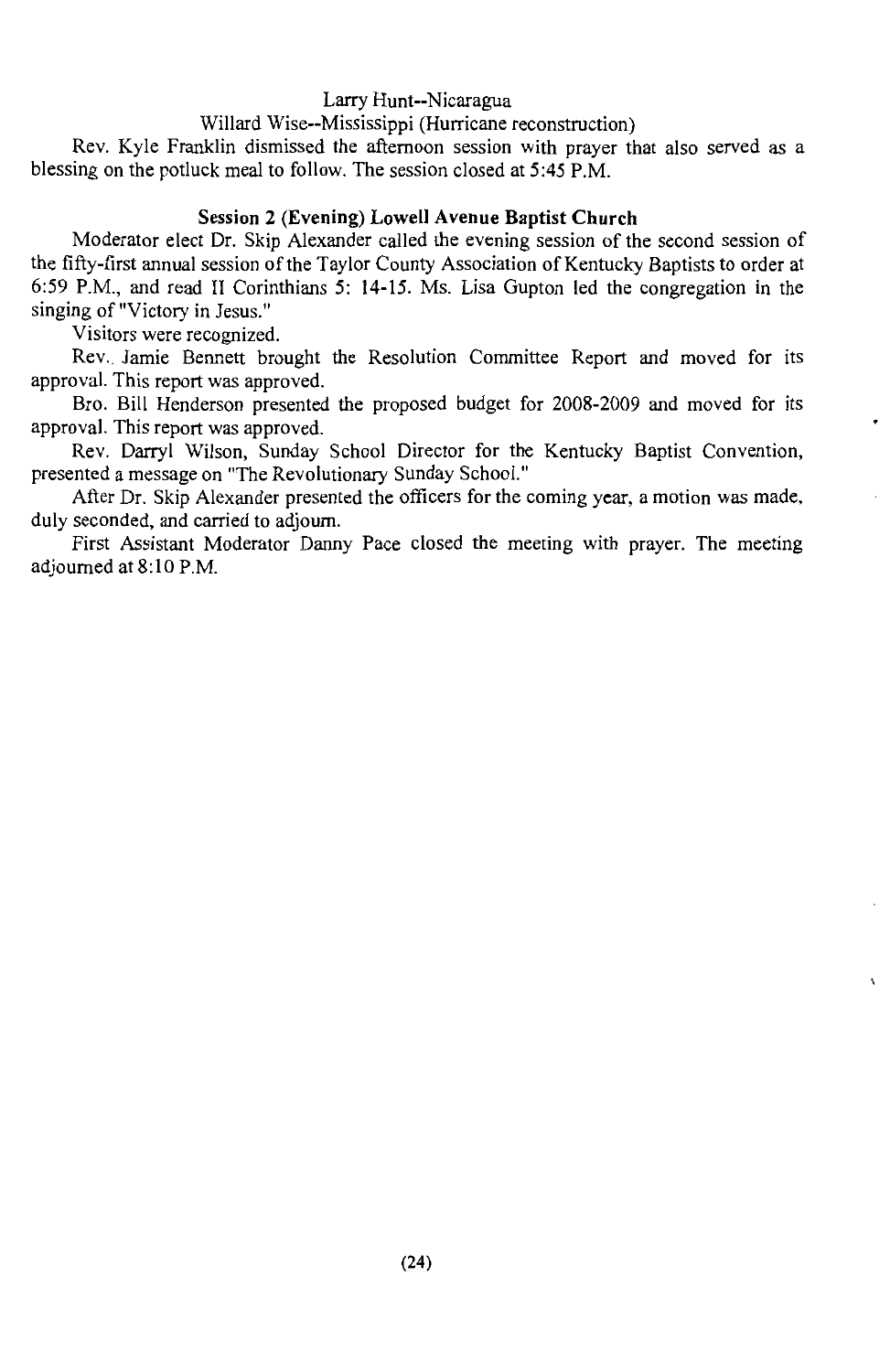#### **HISTORICAL EVENTS OF CHURCHES 2008**

#### Campbellsville

**Mission Trips** Disaster Relief Youth to Virginia Two teams to Costa Rica Added new Sunday School Classes and Bible study groups Upward basketball and cheer leading Gathering Grounds Coffee House for college students 100 gift cards given for White Christmas Hispanic worship service and weekly bible studies Hosted a mission team from Florida to work with Hispanics in the area Young at Heart Meetings **Eats and Treats** No Man Left Behind--men's event Blessing of the Bikes Baptism at the lake 30 hour famine...youth and college students Journey to Easter Family ski trip Youth Valentine Mystery Dinner

#### **ElkHorn**

Men on Mission started July 2007 Began Soul Café' before Sunday School Began discipleship training on Sunday nights in August 2007 Youth put together and printed a church cookbook to sell Sponsored Joymakers in concert Disaster Relief Training Course Gave away 68 Thanksgiving Baskets Fed over 100 people on Christmas Day from community Ladies Prayer and Bible study began in January 2008

#### Fairview

Paid off Fellowship Hall debt

#### Friendship

Celebrated 200 Year Homecoming

#### **Lowell Avenue**

Remodeled Education Wing on the outside by replacing windows and installing new walls. Also installed new hlinds in the windows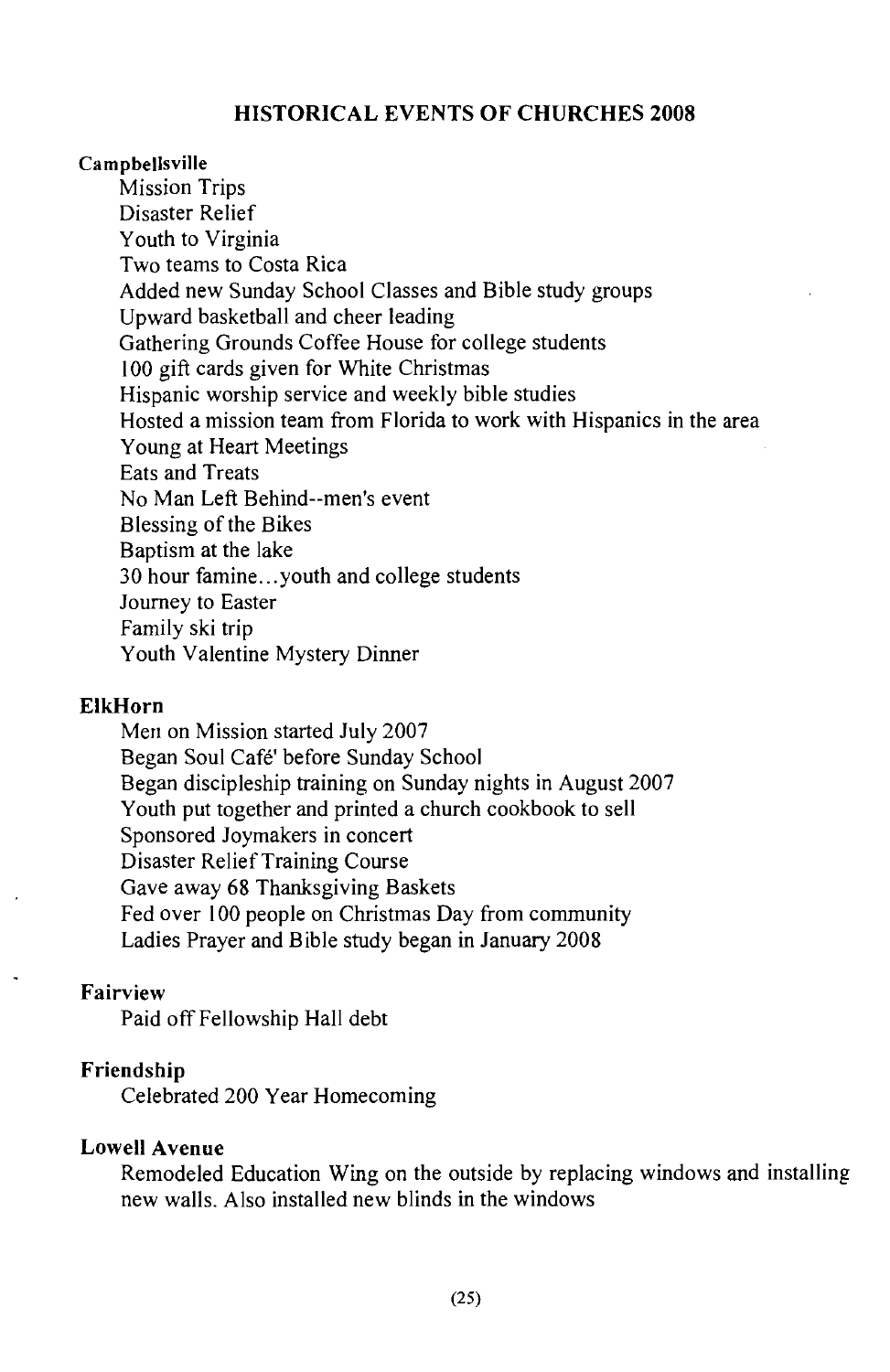#### **Pitman Valley**

Homecoming September 9, 2007, 50<sup>th</sup> anniversary had a note burning to pay off the loan of the church.

#### **Pleasant Hill**

Began construction of Christian Life Center

#### Saloma

Sponsored Water Well in Zambia Celebrated 56<sup>th</sup> Homecoming Anniversary Hosted several mission programs Named Jason England as Associate Pastor-hired Brittney Hall has worship minister.

#### **IN MEMORIAM**

 $\cdot$ 

 $\mathbf{r}$ 

**ACTON Billie Batcher** 

| Campbellsville                  |                    |                            |
|---------------------------------|--------------------|----------------------------|
| Corinne Allen                   | <b>Bobby Caulk</b> | <b>Frances Clinkscales</b> |
| Evelyn Ford                     | Bobby Himes        | Lawrence James             |
| Jean Keeton                     | Margaret LeFande   | Nadine Lemons              |
| Nancy Mills                     | Lori Morrison      | Kathleen Mullins           |
| Louis Oliver                    | Jean Pennebaker    | Jackie Pierce              |
| Gilbert Pike                    | Thomas Porter      | Russ Shaw                  |
| <b>Greg Stiles</b>              | Ray Taylor         | Rosie Thompson             |
| Ken White                       |                    |                            |
| <b>ElkHorn</b><br>Mildred Wolfe | Richard cable      | Clarence Glidewell         |
| Fairview<br>* Mr. Lewis Cox     |                    |                            |
| Friendship                      |                    |                            |
| * Arvin Harlan Warren           | # Mayme Kessler    | Seba Vandyke               |
| Good Hope                       |                    |                            |
| Les Blevins                     | Robert Johnson     |                            |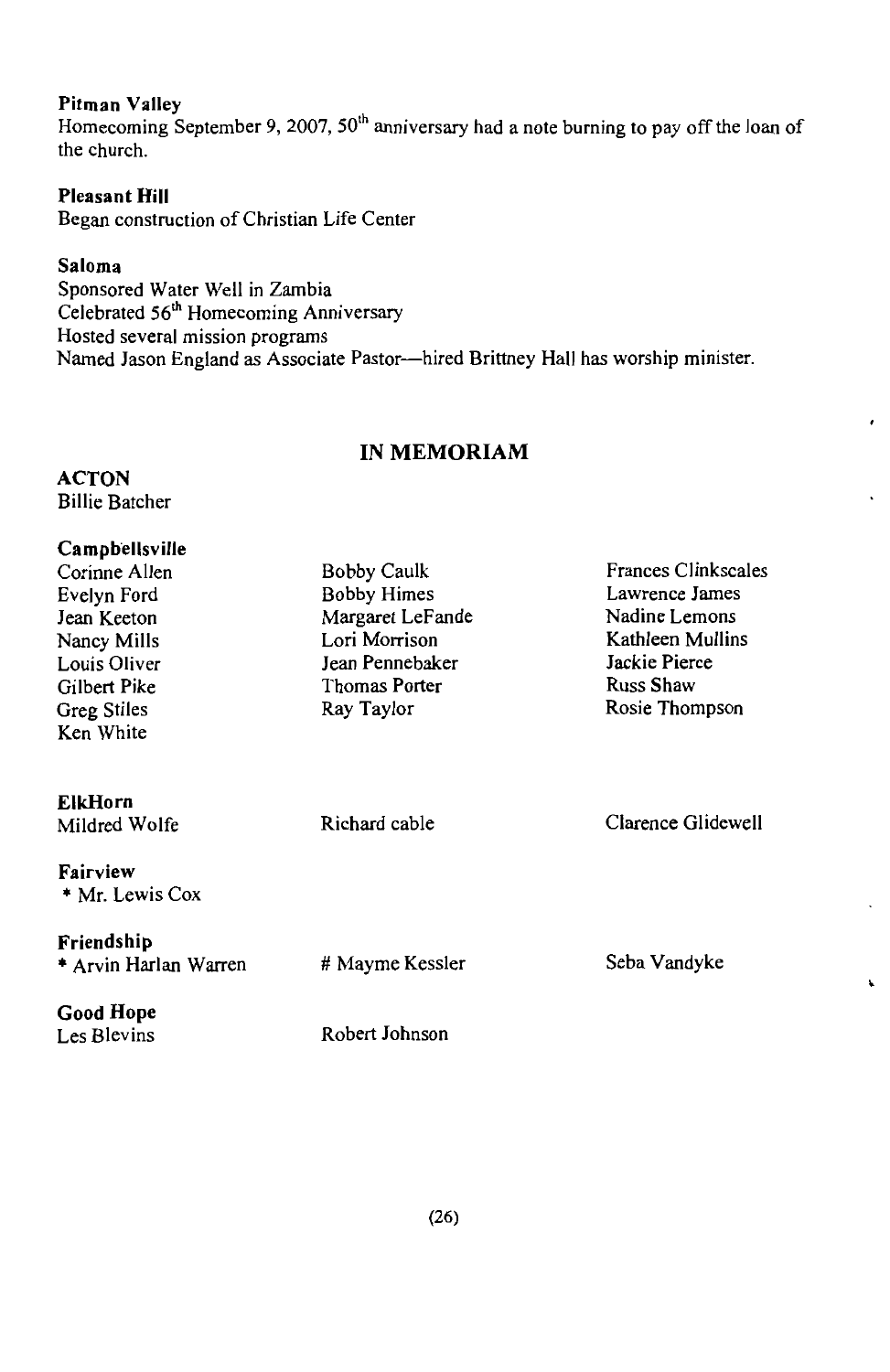#### **IN MEMORIAM**

**Green River Memorial** Tom Grav Iva Hardin

Liberty Anna Sapp

**Lowell Avenue** Delene Durham Rev. J.V. Mullen Fay Smith William Allen

Meadowview Sam Bright Winffrey Gribbins

Mount Gilboa Lyla Parrott

**Mount Roberts** Rarbara Beams

Palestine Marie Chewing Frances Helm

Pitman Valley Dan Watson

**Pleasant Hill** Ina Blakeman

**Robinson Creek** Juanita Collins

Saloma Dorothy Maupin

South Campbellsville Loretta Jacobs Mildred Pyles Ruby Helm

 $*$  Deacon

Kenneth Shreve Ruth Bradshaw

Margaret Tucker

Carl Gabehart Rev. Henry Parrott Mary VanDoozer

Opal Clark

R.A. Willis Noxie Vaughn Smith

Florence Marlow Pearl Pierce Lyron Wiley

D.L. Quisenburg

James Kessler

**Ricky Shields** 

Mattie Self

Leroy Nelson

Johnetta Rash Larry McClure Lisa Squires

Hazel Davis Jeanette Mason

# Oldest Member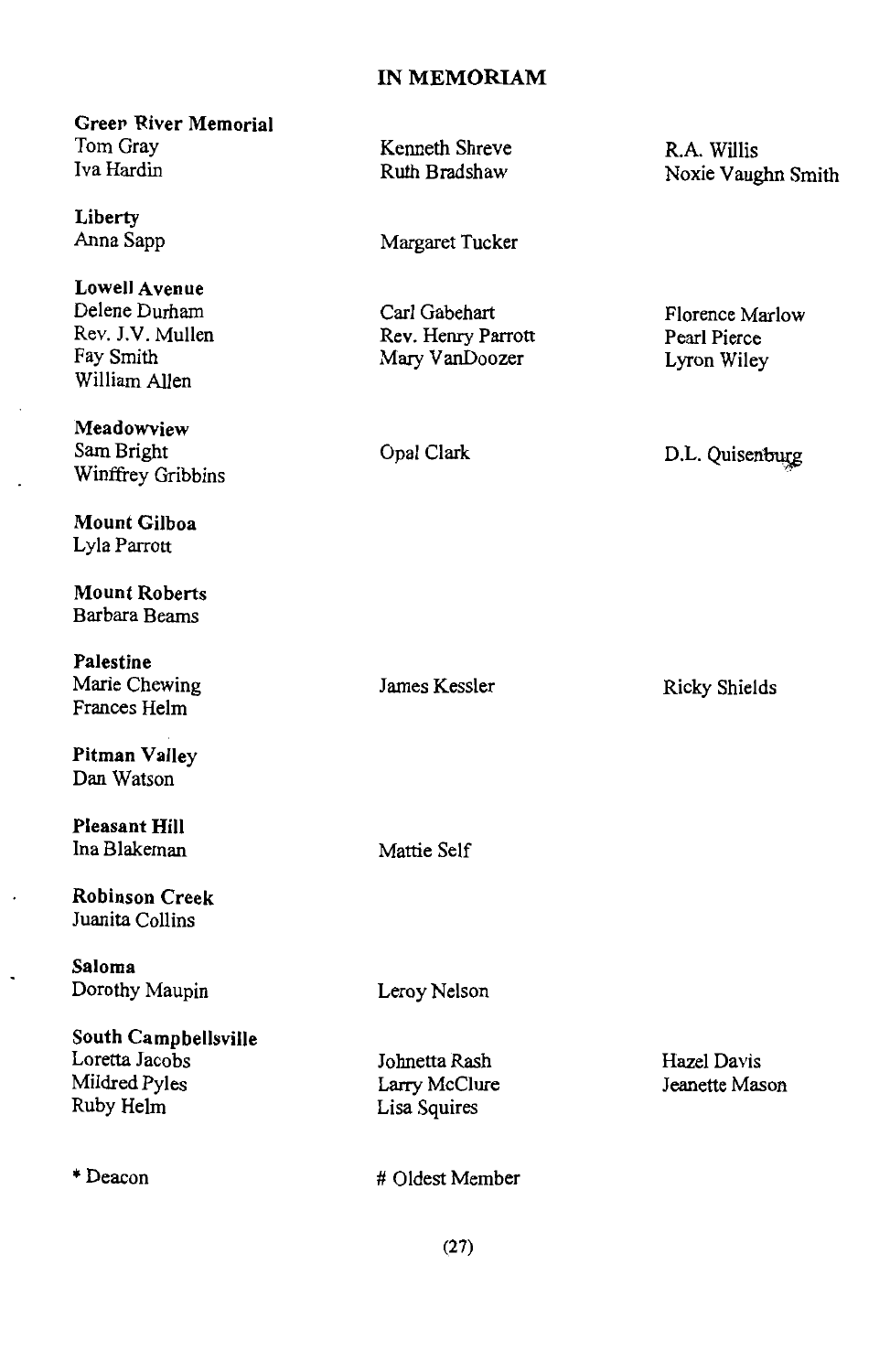#### TAYLOR COUNTY BAPTIST ASSOCIATION PURPOSED BUDGET 2008-2009

#### **General Fund**

,

| <b>Spiritual Growth</b>                 |           |
|-----------------------------------------|-----------|
| Discipleship Training                   |           |
| Sunday School                           |           |
| Music                                   |           |
| Youth                                   |           |
| Total                                   | 750.00    |
|                                         |           |
| <b>Leadership Growth</b>                |           |
| Leadership Growth Activities            | 550.00    |
| Counseling for Church Staff             | 1,200.00  |
| <b>Total</b>                            | 1,750.00  |
|                                         |           |
| <b>Kingdom Growth</b>                   |           |
| Evangelism                              |           |
| Baptist Men on Mission                  |           |
| <b>Missions</b>                         |           |
| <b>Mission Sermon</b>                   |           |
|                                         |           |
| WMU ·                                   |           |
| Total                                   | 500.00    |
| <b>Mission Projects</b>                 |           |
| Nursing Home Ministries                 | 300.00    |
| <b>Detention Center Ministries</b>      | 500.00    |
| On Mission Support                      | 8,000.00  |
| <b>Russia Missions</b>                  |           |
|                                         | 4,800.00  |
| Crisis Pregnancy Center                 | 500.00    |
| Christian Women's Job Corps             | 500.00    |
| <b>Campus Ministries</b>                | 200.00    |
| Hispanic Ministry                       | 16,000.00 |
| <b>Total</b>                            | 30,800.00 |
| <b>Administrative Team</b>              |           |
| <b>Annual Minutes</b>                   |           |
|                                         | 1,700.00  |
| <b>Bonding Fee</b>                      | 100.00    |
| Miscellaneous                           | 500.00    |
| Treasurer's Fee                         | 200.00    |
| Total :                                 | 2,500.00  |
| Office                                  |           |
| <b>Equipment Repair and Replacement</b> | 300.00    |
| Office Supplies                         | 500.00    |
| Postage                                 | 600.00    |
|                                         |           |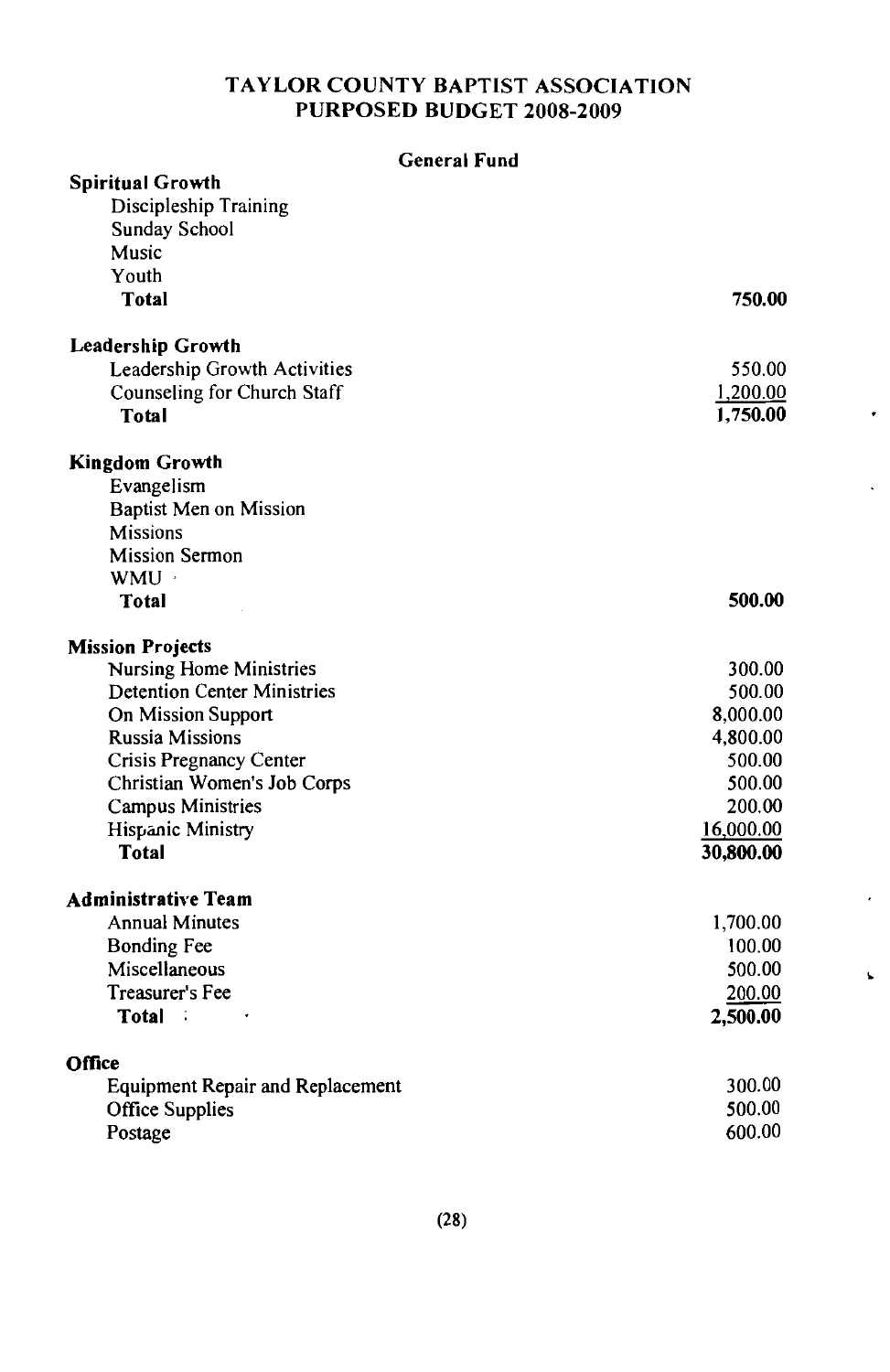| Telephone                          | 800.00    |
|------------------------------------|-----------|
| Internet                           | 300.00    |
| <b>Utilities</b>                   | 600.00    |
| Western Recorder                   | 400.00    |
| <b>Total</b>                       | 3,500.00  |
| <b>Total General Fund</b>          | 39,800.00 |
| Personnel                          |           |
| Secretary                          |           |
| Salary                             | 4,500.00  |
| <b>FICA</b>                        | 340.00    |
| Health Insurance Allowance         | 700.00    |
| Total                              | 13,800.00 |
| <b>Director of Missions</b>        |           |
| Compensation                       |           |
| Salary                             | 10,000.00 |
| Housing Allowance                  | 3,800.00  |
| Total                              | 13,800.00 |
| <b>Protection Coverage</b>         |           |
| Annuity                            | 2,400.00  |
| Health Insurance Allowance         | 3,000.00  |
| Social Security Equivalent         | 918.00    |
| <b>Total</b>                       | 6,318.00  |
| <b>Travel and Ministry Expense</b> |           |
| Travel/Ministry/Convention         | 1,000.00  |
| Total                              | 1,000.00  |
| <b>Total DOM</b>                   | 21,118.00 |
| <b>Total Personnel</b>             | 26,658.00 |
| <b>Grand Total</b>                 | 66,458.00 |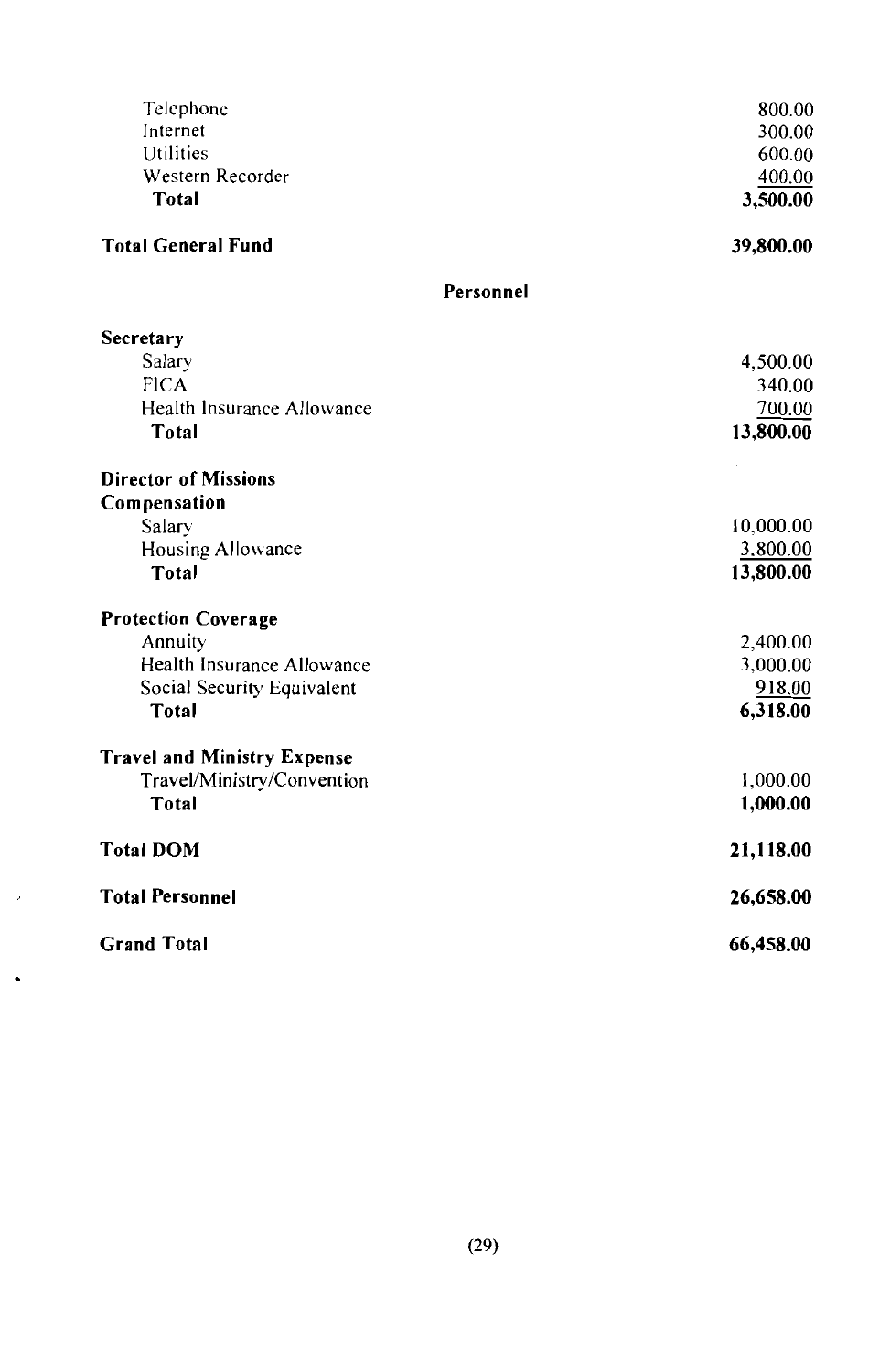## **CHURCH CONTRIBUTIONS**

|                          | Total for Year |
|--------------------------|----------------|
| Acton                    | 367.87         |
| Campbellsville           | 6,791.65       |
| Eastside                 | 0.00           |
| ElkHorn                  | 1,200.00       |
| Fairview                 | 834.86         |
| Friendship               | 2,024.07       |
| Good Hope                | 2,831.55       |
| Green River Memorial     | 3.546.60       |
| Liberty                  | 2,164.03       |
| Lowell Avenue            | 2,485.32       |
| Meadowview               | 1,966.88       |
| Mount Gilboa             | 400.00         |
| Mount Roberts            | 458.51         |
| Mount Washington         | 1,200.00       |
| Palestine                | 1,277.10       |
| Pitman Valley            | 240.00         |
| Pleasant Hill            | 4,486.78       |
| Raikes Hill              | 100.00         |
| Robinson Creek           | 5,149.55       |
| Salem                    | 2,375.73       |
| Saloma                   | 3,450.52       |
| South Campbellsville     | 2,180.58       |
| Yuma                     | 500.00         |
| Total                    | 46,031.60      |
| <b>Beginning Balance</b> | 13.511.70      |
| Receipts:                |                |
| Churches                 | 46,031.60      |
| Hispanic Ministry        | 8,786.00       |
| Hispanic Soccer          | 400.00         |
| Russia Mission           | 2,288.00       |
| Designated-Minutes       | 200.00         |
| Interest on NOW Account  | 336.16         |
| Interest on CD           | 736.42         |
| <b>Total Receipts</b>    | 58,778.18      |
| Expenditures             | (58, 828.67)   |
| <b>Ending Balance</b>    | 13,461.21      |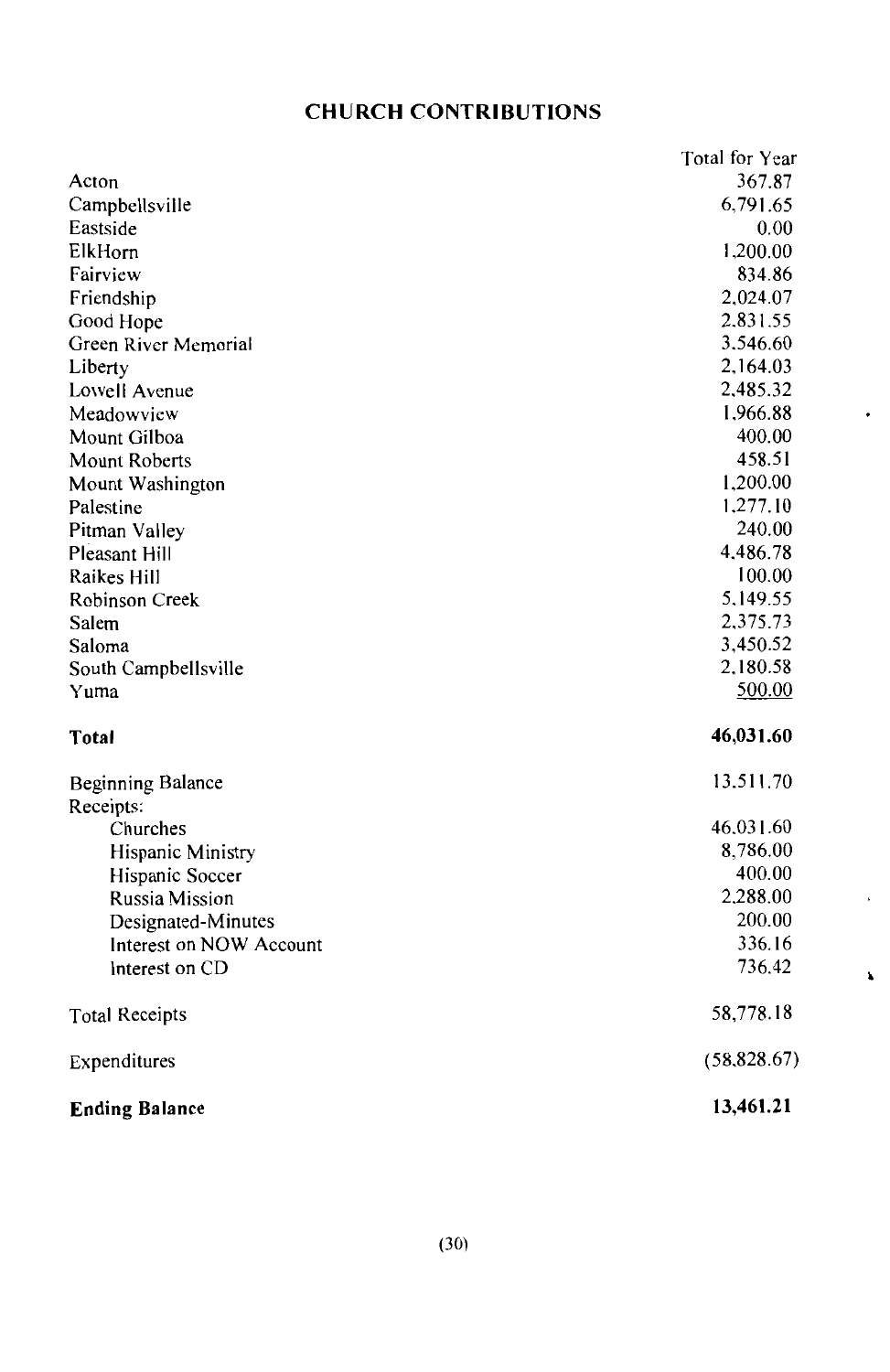## **FUNDS DESIGNATED FOR RUSSIA**

| Russian Learning Center        |             |
|--------------------------------|-------------|
| <b>Beginning Balance</b>       | (203.19)    |
| From Building Fund             | 203.19      |
| Disbursements                  | 0.00        |
| <b>Ending Balance</b>          | 0.00        |
| Salary-Nickolai Syrovatka      |             |
| Beginning Balance              | 2,015.62    |
| Receipts                       | 3,739.52    |
| Disbursements                  | (2,375.00)  |
| <b>Ending Balance</b>          | 3,379.14    |
| <b>Russia Building Fund</b>    |             |
| Beginning Balance              | 24,805.15   |
| From General Fund              | 1,000.00    |
| From Other Russian             | 55.00       |
| To Go Tell Crusade             | (11.000.00) |
| To Nickolai for Publications   | (14.341.96) |
| To Learning Center Fund        | (203.19)    |
| To Education Fund              | (315.00)    |
| <b>Ending Balance</b>          | 0.00        |
| <b>Russia Education Fund</b>   |             |
| <b>Beginning Balance</b>       | (65.00)     |
| Receipts                       | 625.00      |
| From Building Fund             | 315.00      |
| Disbursements                  | (875.00)    |
| <b>Ending Balance</b>          | 0.00        |
| <b>Other Russia Designated</b> |             |
| Beginning Balance              | 55.00       |
| Receipts                       | 0.00        |
| To Building Fund               | (55.00)     |
| <b>Ending Balance</b>          | 0.00        |
| <b>BANK BALANCE</b>            | 16,840.35   |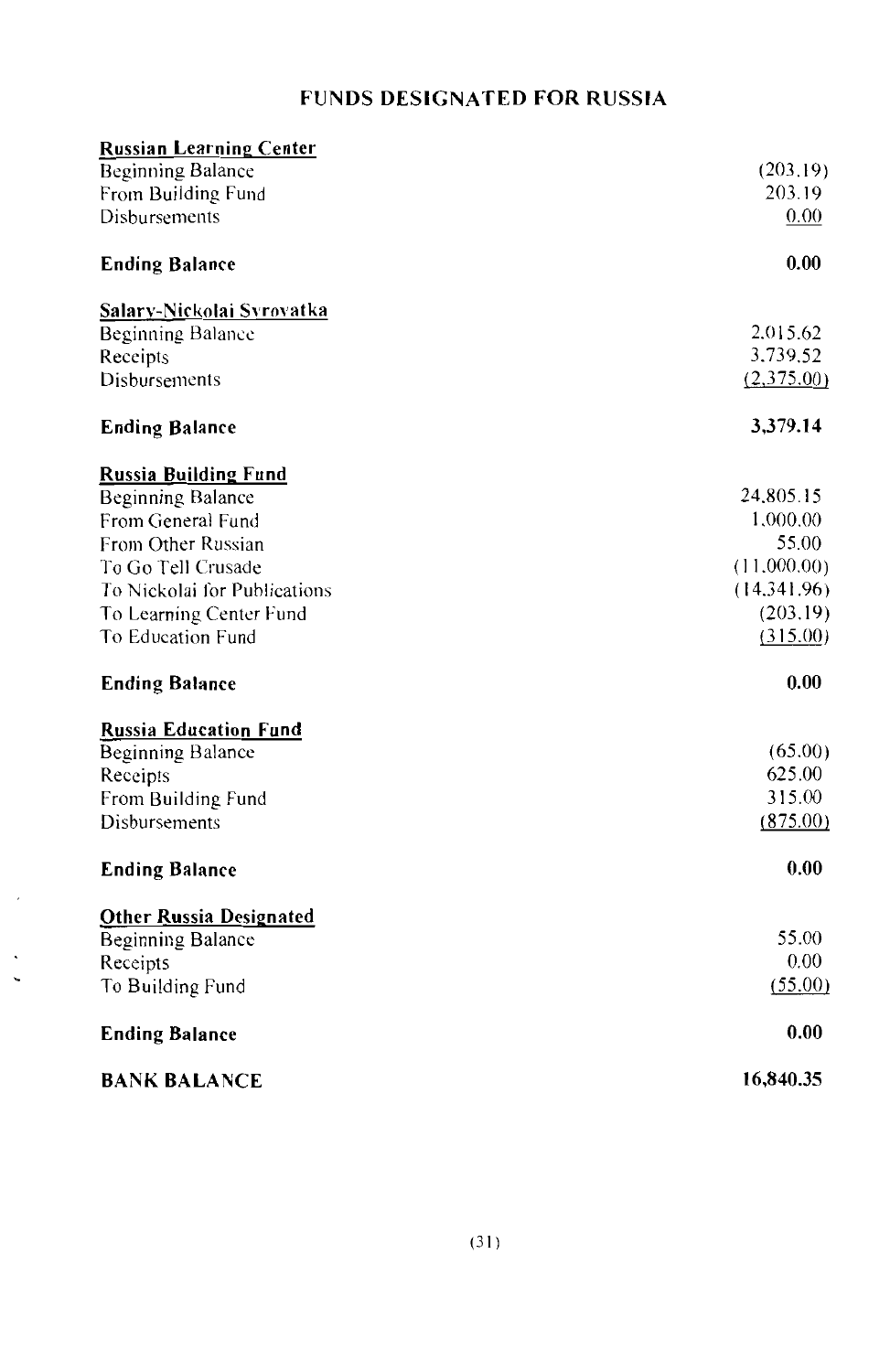#### **EXECUTIVE BOARD REPORT 2007-2008**

#### August 2007

Dr. Robert Clark joined several Directors of Mission and pastors in Baltimore, Maryland concerning a mission partnership between Kentucky and Maryland/Delaware.

Moderator Bill Henderson appointed David Gaddie and Bob Langlois to the vision committee which plans for the work of the Taylor County Baptist Association.

Three churches, Campbellsville Baptist, Salem, and Yuma participated in the baptism at Green River Lake.

#### September 2007

The Taylor County Baptist Association celebrated her fiftieth anniversary with meeting at Liberty Baptist Church. Rev. Shaun Caudill, pastor of South Campbellsville Baptist Church, brought the annual sermon from Mark 8:34-36 on "Being Faithful."

 $\lambda$ 

The Annual Meeting occurred the second day with Campbellsville Baptist Church. The Rev. Bill Egbert, IMB Missionary, Costa Rica shared examples of ministry to the Guavmi Indians of Costa Rica.

Associational officers for the year 2007-2008 include:

| Moderator                  | Rev. Bill Henderson  |
|----------------------------|----------------------|
| <b>Assistant Moderator</b> | Dr. Skip Alexander   |
| Clerk                      | Mrs. Helen Henderson |
| <b>Assistant Clerk</b>     | Rev. Michael Goodwin |
| Treasurer                  | Mr. David Gaddie     |
| <b>Assistant Treasurer</b> | Rev. Dave Walters    |
| Auditor                    | Mr. Henry Pippin     |
| <b>Assistant Auditor</b>   | Mr. Allen Young      |
| Director of Missions       | Dr. Robert Clark     |

Dr. Larry Martin, Kentucky Baptist Convention Mission Growth Team, led the Association to "Pray with One Voice" for our nation, pray for the family of the soldier from Vine Grove killed in the war, for Associational leaders, and heads of county, state, and nation.

The Association approved the budget for 2007-2008.

#### October 2007

The History of Taylor County Association of Kentucky Baptist 1957-2007 contained significant events by decade and a brief history with photographs of the 23 member churches.

The Executive Board accepted the resignation of Henry Pippin as auditor.

The Vision Committee held its first meeting October 9, 2007.

The Kentucky Baptist Convention transferred the ownership of the Shower Trailer to the **Mississippi Baptist Convention** 

#### November 2007

Rev. Bob Langlois accepted the position of Auditor for the Association.

The association contributed \$1200.00 for the printing of Fiftieth Anniversary History of **Taylor County Baptist Association.** 

The Vision Committee requests that churches respond to a list of 12 questions.

Bro. Heriberto Torres reported that the greatest intensity of Hispanic work occurs in those area of Tompkinsville, Horse Cave, and Campbellsville.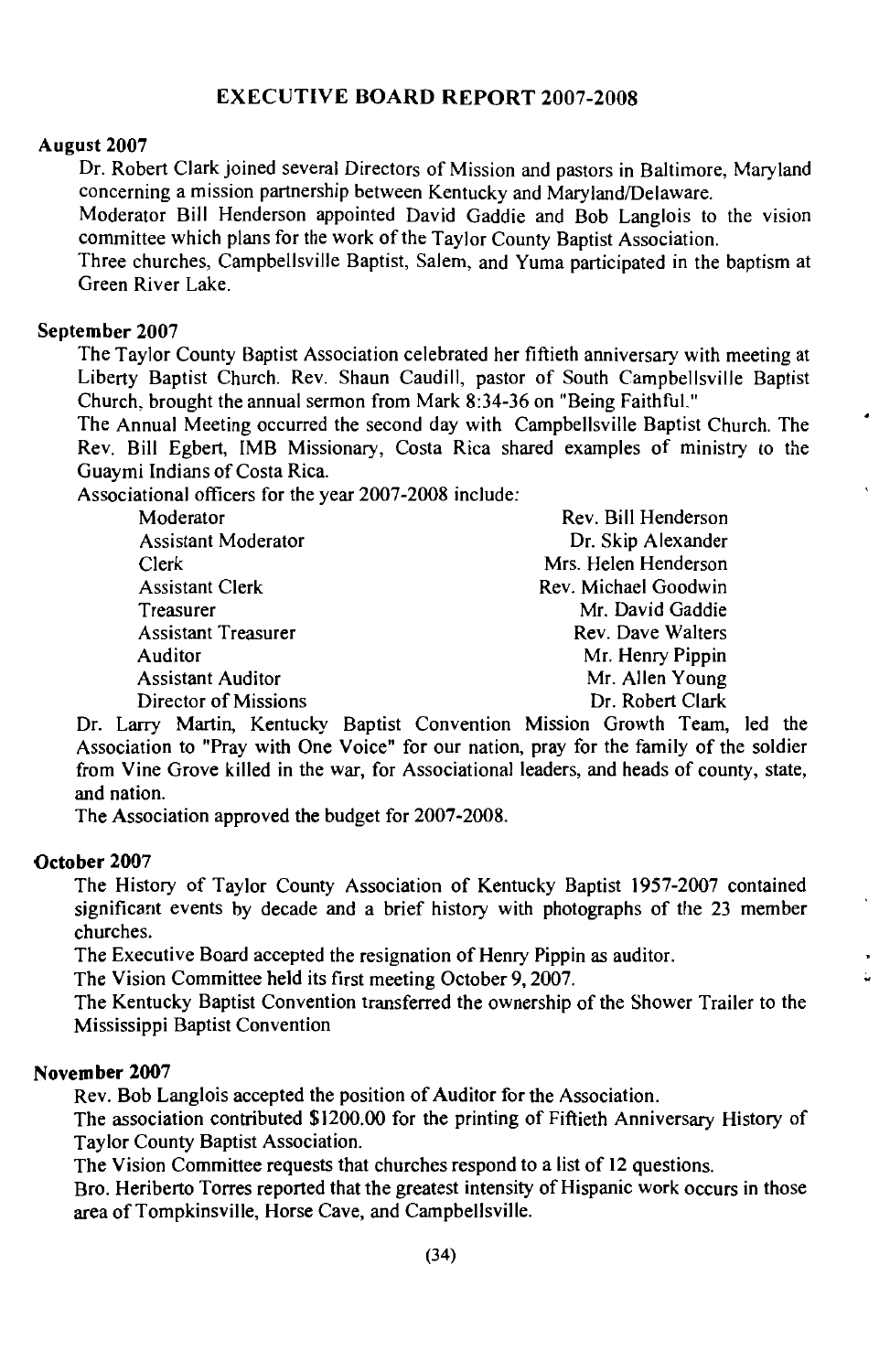Mike Forbis reported that over 600 people attended the Lake Ministry during the summer.

George Phillips was elected to Kentucky Baptist Convention Board.

#### December 2007

The Executive Board of Taylor County Baptist voted NO to any expanded gambling in Kentucky. The Board sent copies of the memorandum to the Honorable Don Kelly, State Senator; and the Honorable Russ Mobley, State Representative.

The Kentucky Baptist Convention recognized several churches in Taylor County for leadership in Cooperative Program gifts.

#### January 2008

The Executive Board voted to participate in the Go-Tell Crusade with Rick Gage.

The Vision Committee sent a survey to each church. It seeks information concerning the future of Associational Ministry.

Churches reported excellent results on the Lottie Moon Christmas Offering for **International Missions** 

#### February 2008

Ministers and spouses enjoyed the Valentine Banquet in the Winters Dining Hall in support of the University Students Missions Outreach.

The Executive Board approved the release of funds from the Russian Building Fund to be used for the Go-Tell Crusade. Clara Tangarife and Penny Akers spoke of the need to support the Hispanic Ministry in Taylor County.

#### **March 2008**

The Executive Committee approved the resolution against the sale of alcohol in Campbellsville.

Training for the Go-Tell Crusade conducted at Campbellsville University.

Dr. Nickolai Syrovatko continue to publish Sunday School and church education materials: totals more than 40 volumes.

Dr. James Jones and Dr. Skip Alexander were named co-chairs for the Go-tell Crusade. The Executive Board approved \$11,000 for the Go-Tell Crusade.

#### **April 2008**

The Executive Board approved an additional \$200.00 for the Go-Tell Crusade.

The Hispanic Ministry Committee shared a report from Kentucky Baptist Convention strategist Carlos Del la Barra that the need of a sponsoring church to search for a bivocational Hispanic pastor.

George Phillips and Larry Hunt along with others from Kentucky Baptist Convention returned from Nicaragua after an eight day mission trip.

Kick-Off Banquet for Go-Tell Crusade held at Campbellsville University.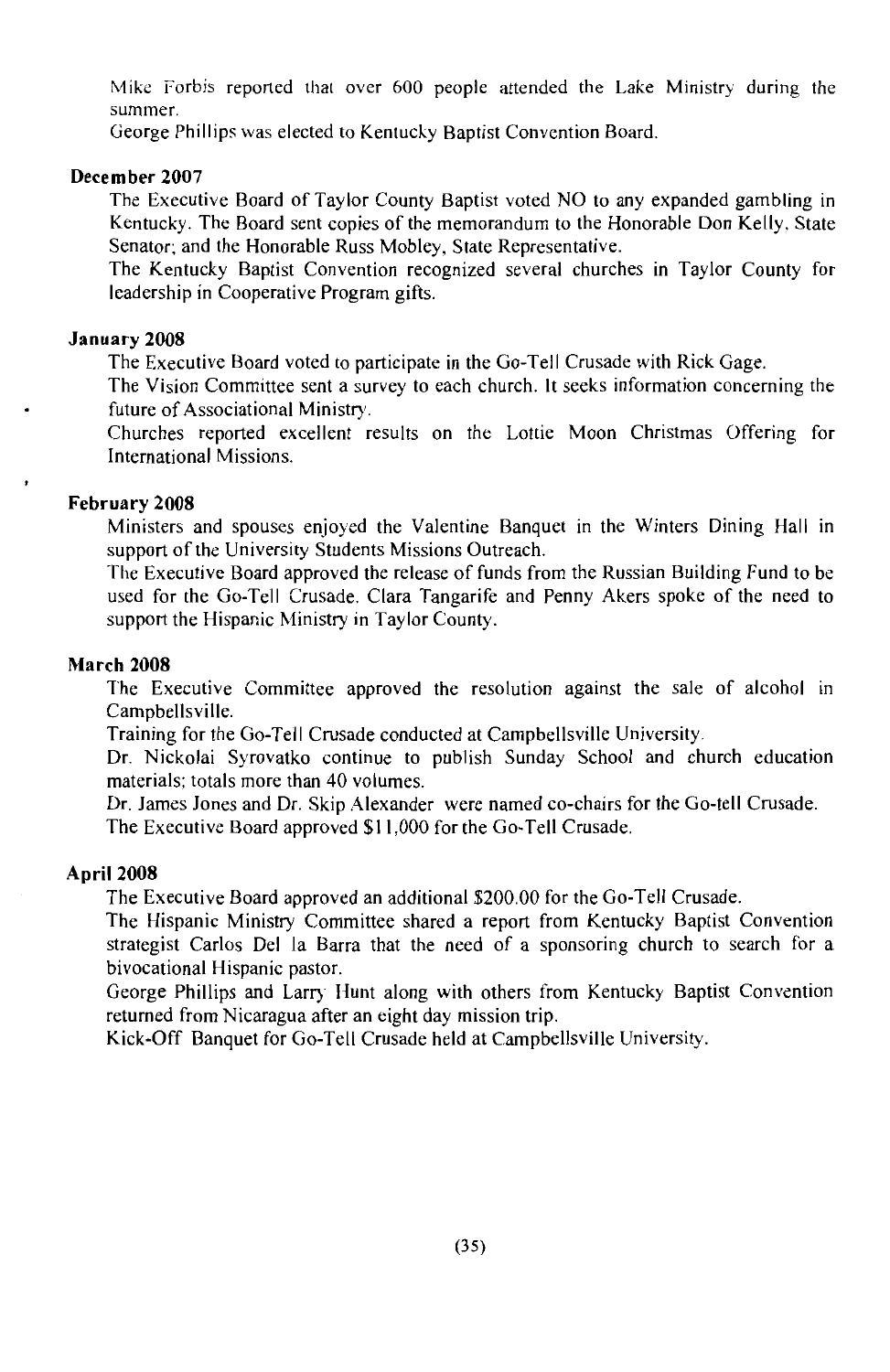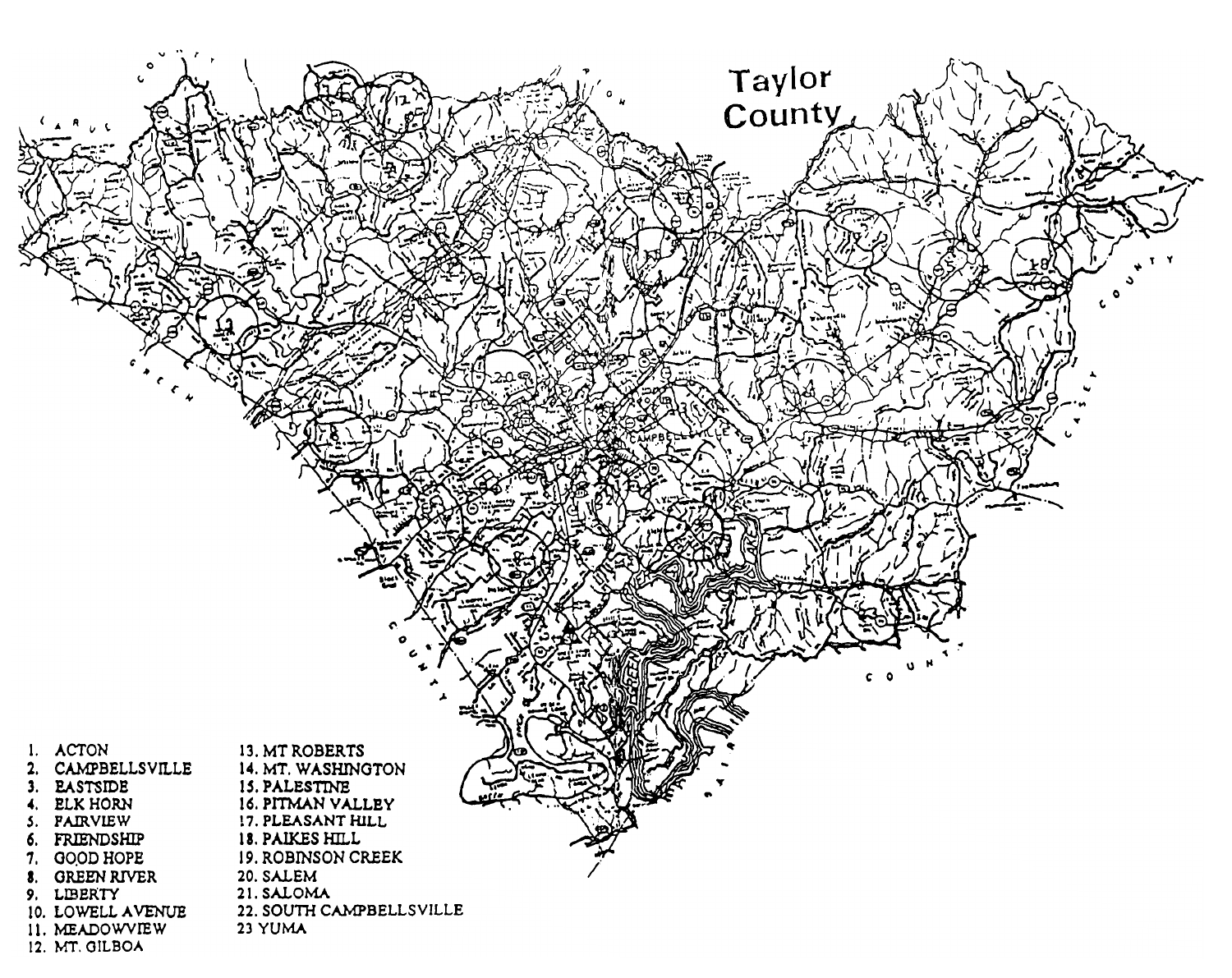#### **May 2008**

The Associational Vacation Bible School Clinic was conducted at Lowell Avenue Baptist Church.

The Association held its 23<sup>rd</sup> Annual Spring Meeting at Eastside Baptist Church on May  $12<sup>th</sup>$ 

Rev. Heriberto Torres, Hispanic Minister to the Southern Kentucky Hispanic Ministries, facilitated the work of five associations.

The Rev. Carlos Compton, pastor, Liberty Baptist Church brought the message "Mandate" from the Living Christ." A personal faith, a powerful faith, a protected faith, and a productive faith.

L.

J.

Election of 2008-2009 Associational Officers

| Moderator                | Dr. Skip Alexander   |
|--------------------------|----------------------|
| Assistant Moderator      | Rev. Danny Pace      |
| Clerk                    | Bro. Jim Campbell    |
| Treasurer                | Mr. David Gaddie     |
| Assistant Treasurer      | Rev. Dave Walters    |
| Auditor                  | Rev. Robert Langlois |
| <b>Assistant Auditor</b> | Mr. Allen Young      |

#### **June 2008**

Bro. Michael Goodwin reported that seven churches in Taylor County participation in the Vacation Bible School Clinic. Churches from Russell Creek and Central Association also participated.

Mrs. Penny Akers reported that 12-25 Hispanics regularly attend worship services and Bible Study. She requested assistant for the planned Hispanic Soccer League outreach program.

Mike Forbis coordinates the Summer Green River Lake Ministries.

Salem Baptist Church ordained Travis Price and Trent Walters as deacons.

#### **July 2008**

The Mission Scholarship Committee approved grants to assist eight people with their mission trip.

Some 93 people enrolled in the Hispanic Soccer League that included 69 Hispanics. A team of Hispanics from Florida participated in Hispanic Ministries in Taylor County with worship, visitation, Bible Study, and Vacation Bible School.

Taylor County Baptist Churches supported people on mission trips during the summer to Costa Rica, Virginia, and Gulf Coast.

Taylor County Baptist Association supported the Go-Tell Crusade Training event.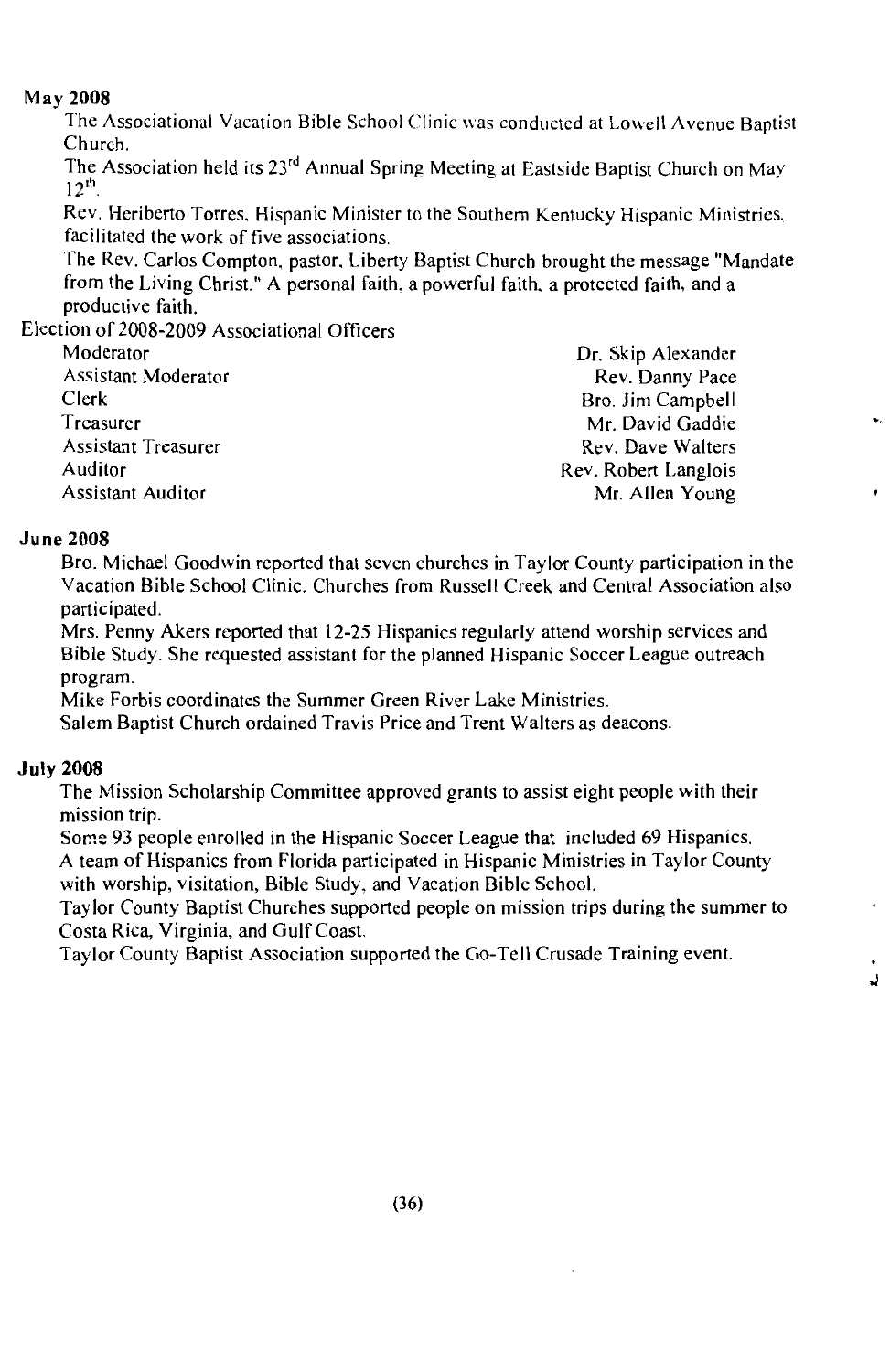#### **LETTER FROM NICKOLAI SYROVATKO**

Dear friends.

I greet everyone at the beginning of new learning year and ask members of Executive Boaru to give brotherly regards at their and other churches of Taylor County Baptist Association. First of all we pray that God will bless annual meeting on September  $\dot{8}^{\text{th}}$ , when you will be discussing and to decide questions which will determine plans of ministries and in particular partnership contacts of churches of Taylor County Baptist Association in fact during next year. What touches on our dreams and plans for next year then they are the same how I informed you during summer months and the same what we are doing during last year-months by month. Sometimes it can seem that similar kinds of works are routine things but exactly these monthly activities definite future successes of our joint ministry. At this point of my letter I want to give one example when one stitch doesn't differ from other stitches but together they determine a quality of wares. Therefore I am glad to do things when we can fulfill God's commands for sharing the Gospel between Russian people.

I pray and hope that God will give new possibilities and resources to our churches for a continuation of our ministry through educational projects at local churches. I pray and ask God to strengthen me spiritually and to use how His tool. I ask all friends to pray for me and our ministry also, please. Sometimes we try to do some auxiliary actions during long period but at one moment begin to understand that we need at other things which determine a success. At like moment we must begin our way to a peak again but from other point and searching a path for a spiritual win. It can compare with a play of a chess-player when he tries to win through building combination from many steps.

Often I have a desire to see everyone from churches of Kentucky who took part at a realization of projects partnership contacts with churches at our regional Brotherhood, who once visited, taught, helped through different ways and continues to pray for us. I want that they will know "that your labor is not vain in the Lord" (I Co. 15:8) and examples of their ministries for the Lord have their continuations today. I ask you to give brotherly greetings and words of thanks for their sowing at any fellowship or phone contacts with pastors and other ministers, please.

Next according to your permission I used bank account and September 1<sup>st</sup> and 3<sup>rd</sup> I withdrew money how monthly funds (\$600--14.500 rubles) for my ministry and family's needs. I thank the churches of Taylor County Baptist Association for this support and pray that God continues to bless your churches, families and individuals at any way of modern life and ministries and needs.

As a final point I remember about your question which touches on Masha's career now. Thanks so much that you pray for us and interest about members of my family. Now Masha is how we say at Russia "new or young specialist." I wrote you that she looks on a variant for her work. At this question "young specialist" has two common ways. The specialist can work at state organizations or at different modern companies and firms. At both cases the specialist can do a career usually if he has some protector or "good familiar" at a structure of an organization. May be like situation existent also at other countries but here at Russia this "principle" is very strong and works on all levels of leaderships and administration structures.

Then it existent other factor which touches on a choice of specialists. This is a salary. Today young specialist can hope to have a salary during first three-four years of his career total \$350-400 per month (state organizations). At the same time living level today is \$600-700 per month. (Most pensioners and many other social groups existent yet at more compound circumstances when they cannot work and have only a pension \$250-300 per month.)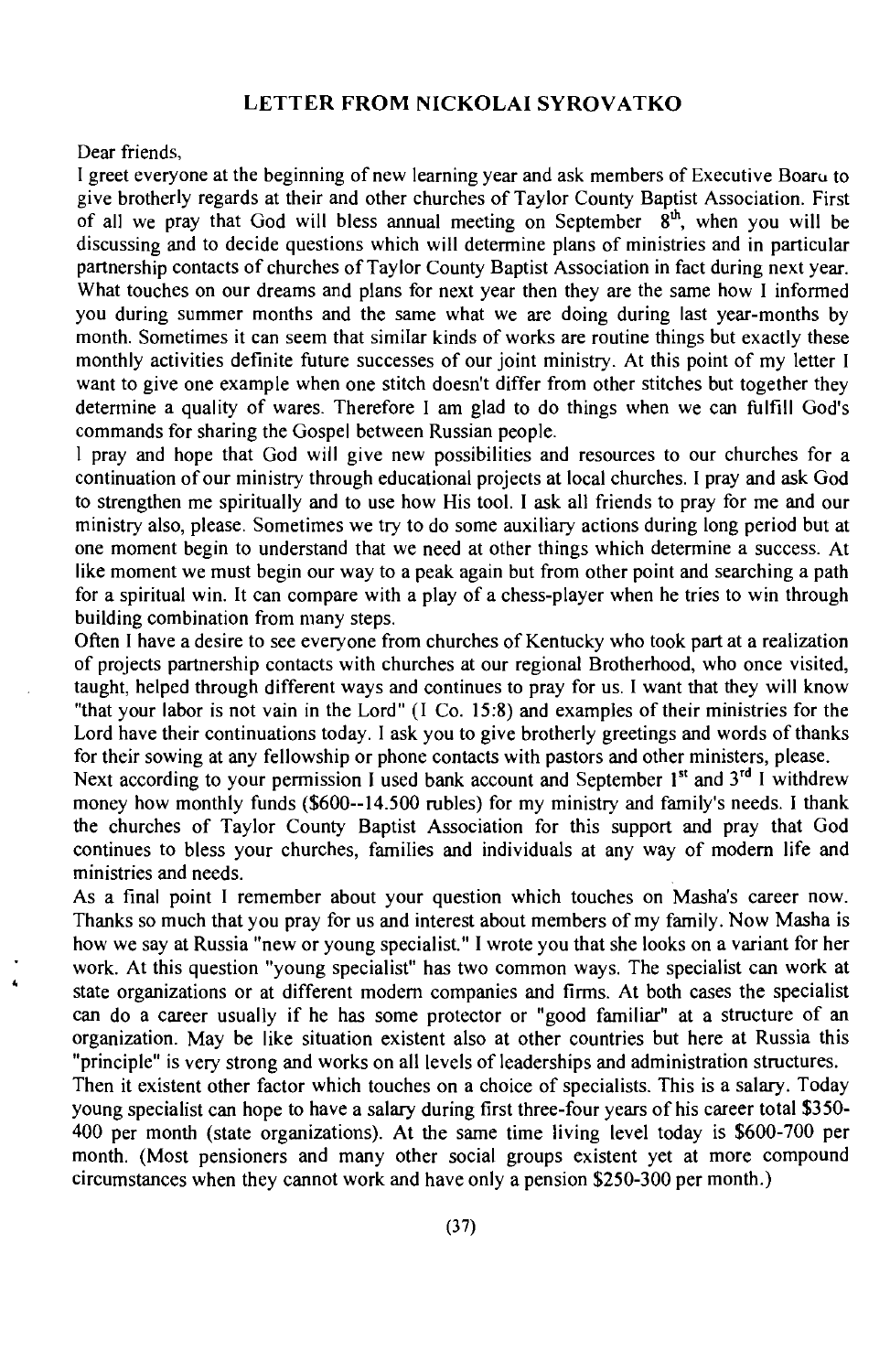All understand the absurd of similar situation at an economy but Russian government decides his "more important" tasks. Therefore people try to work at modern companies. But at this case it existent other difficulty for your specialists. Employers take only those specialists who have experiences of work not smaller two-three years or ages of who not more 40-50 years. Thus you can have common view about one side of building Russian economy.

Now Masha works during last month at one company which trades flowers at Saint Petersburg through a net of shops. She works at legal section of this company. One Russian law which touches on work every specialist during first three months of his work on any new work place says that this period or the specialist can also go out from this firm. Therefore now we pray for Masha's career and wait when it will go a time for next decision which touches on her work in the future. We ask you to support her at your prayers also, please.

During next a few weeks we will be working with pastors and leaders of their churches that they could complete a formation of groups of training members to ministries by their spiritual gifts. I plan also to continue contacts with churches from Northwest region of Russia with the same purpose. A success of last action will depend on more from leaders of Russian Baptist Union. I ask you to pray for this sharing of our efforts how brotherly help for other local churches when they in principle wait support from churches of Saint Petersburg. I continue to inform you and friends from other churches about our work at God's vineyards. May God continue to bless everyone and to help at any circumstances of modern life.

With prayer and Christ's love, sincerely Nickolai Svrovatko

#### **WMU REPORT**

The theme for WMU this year has been Live the Call. Training at the state and local level provided opportunities for leaders and members to find new ways of involving their churches in living the call. All ages have participated in a variety of ministry projects. We have continued to support Operation Christmas Child and the Hispanic Ministry as an association. An email newsletter has provided churches with new ideas and contacts to coordinate projects involving several churches. Living the call this year has provided a foundation to use for our upcoming year as we are Called to Love.

 $\ddot{\phantom{a}}$ 

Respectfully submitted Sharon Wayne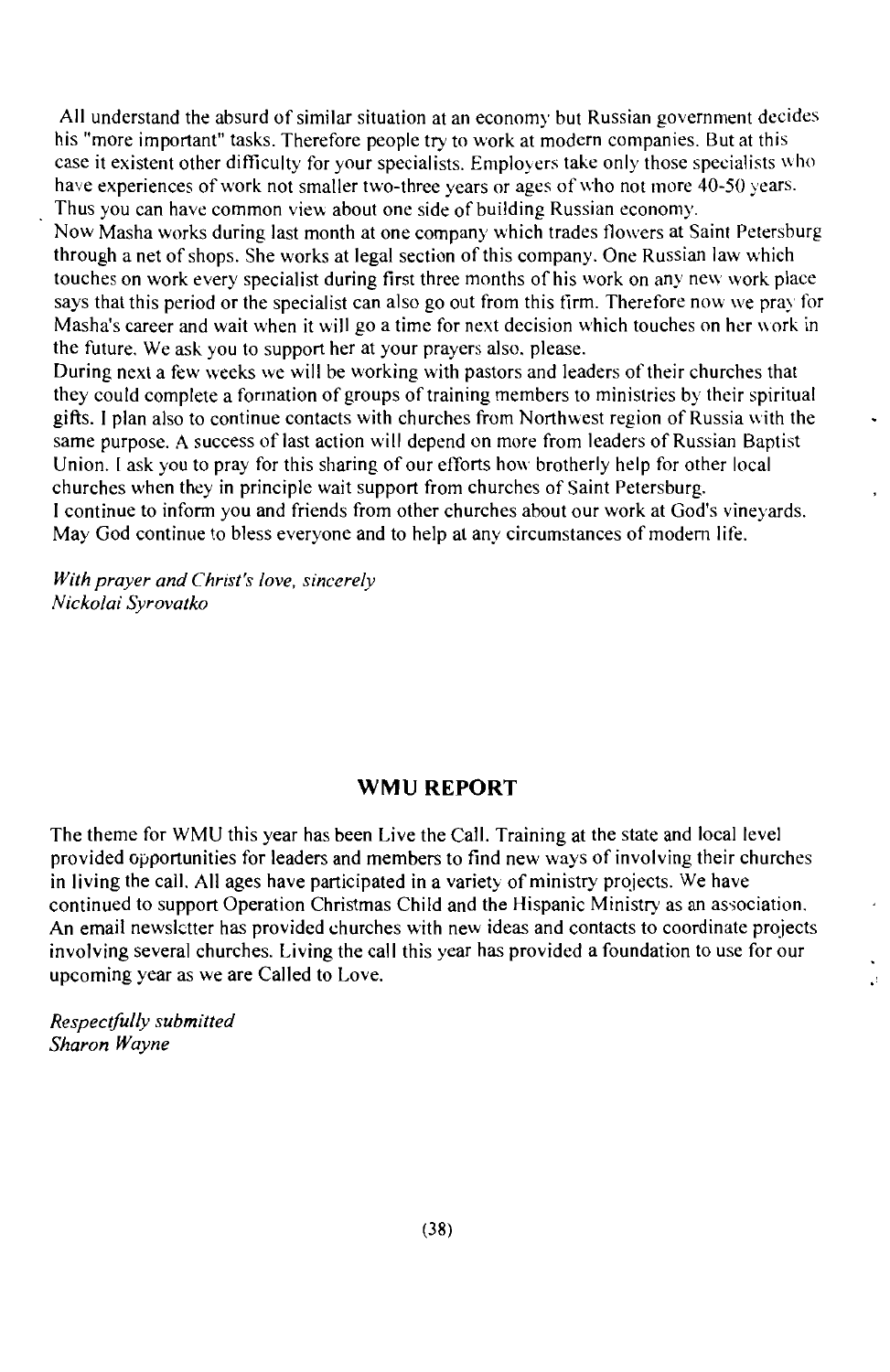#### **DIRECTOR OF MISSIONS REPORT AUGUST 2008**

| Miles travel    | 172 |
|-----------------|-----|
| Telephone calls | 29  |
| Letters         | 95  |
| Conferences     | 8   |

Prepared content for Western Recorder (two issues.) Attended conference concerning jail ministry Attended Baptist Men's Prayer Breakfast Attended Winter Bible Study preview of Exodus led by Dr. Dwayne Howell Church visitation Met with Taylor County Baptist Association Budget Committee Participant Executive Board Taylor County Baptist Association Attended Taylor County Ministerial Association Participant Pastors' Prayer and Fellowship Participant in Greater Campbellsville United Meeting Hospital visitation Nursing Home visitation Attended counseling training for the Go-Tell Crusade with Bill Loveless Attended prayer meeting for Go-Tell Crusade Assisted with memorial service for Dr. Bobby Hines Preached at Friendship Baptist Church Funeral Home visitation Attended meeting of Lighthouse Counseling Participant in Go-Tell Crusade Committee Report for Hospitality Committee

Respectfully submitted, Robert S. Clark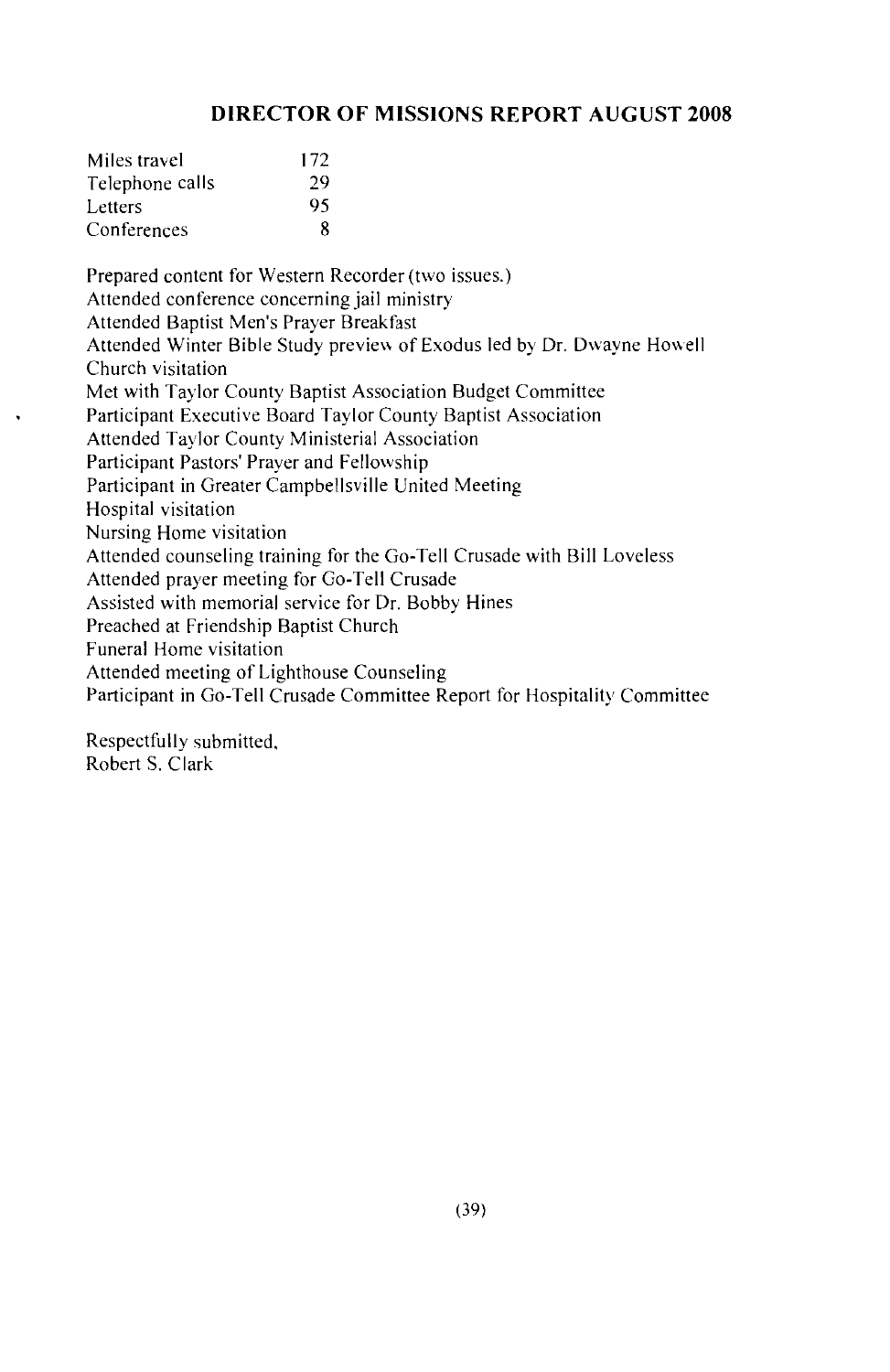#### **MISSION SCHOLARSHIP COMMITTEE REPORT**

The committee members are: Michael Goodwin, Sharon Wayne, Danny Pace, and George Phillips.

This past year eight scholarship were awarded totaling \$4000.00 with the recipients taking mission trips to Lithuania and Costa Rica.

We are currently looking for one more member to join the committee.

Sincerely, Michael E. Goodwin  $Chairman$ 

#### **BAPTIST CAMPUS MINISTRIES**

A brief look at our fall semester saw:

Baptist Campus Ministries aiding students returning to campus by carrying luggage, furniture and supplies at every dorm.

Sunday Night Explosion was attended by 250 students. Sunday Night Explosion is the Baptist Campus Ministries kick-off event to introduce the organization to the campus. An Ice Cream Social immediately following Sunday Night Explosion. Additional student participation made this a great event. We also had information available on Baptist Campus Ministries, activities, and mission opportunities. Baptist Campus Ministry Council members acting as site leaders for the KHO workdays during freshman community service days August 20<sup>th</sup> and 21<sup>st</sup>. The annual Baptist Campus Ministries Picnic was held on Tuesday, August 21<sup>st</sup>. Nearly 300 students came by the courtyard for a cookout and games.

Students were able to be ambassadors of hope as they participated on three mission trips during the fall semester. A team of 16 students drove to New Orleans over fall break to be a part of the ongoing relief effort there.

For the first time, at least in the past 14 years, a team of students traveled over Thanksgiving break to do mission work. Fifteen students drove to Charlotte, NC to be a part of the Operation Christmas Child to crate shoeboxes collected from around country.

A third team went to Arlington, TX to be a part of Mission Arlington. This was the eleventh year in a row Campbellsville University sent a team of students to be a part of this inner-city ministry. Each year our students have been able to tell people the story of Christmas, aid in distributing food and clothes, and help parents select some toys for low-income families.

 $\vec{a}$ 

Weekend ministry teams were in Kentucky Baptist churches every available weekend in the fall semester. Revival, Creative Ministry, and Disciple Now teams traveled from the eastern part of the state to west aiding churches in reaching and ministering to their respective communities. These teams saw 16 people profess their faith in Jesus Christ, in addition to a large number of recommitments.

There were sixteen small groups meeting weekly to study, pray and encourage each other.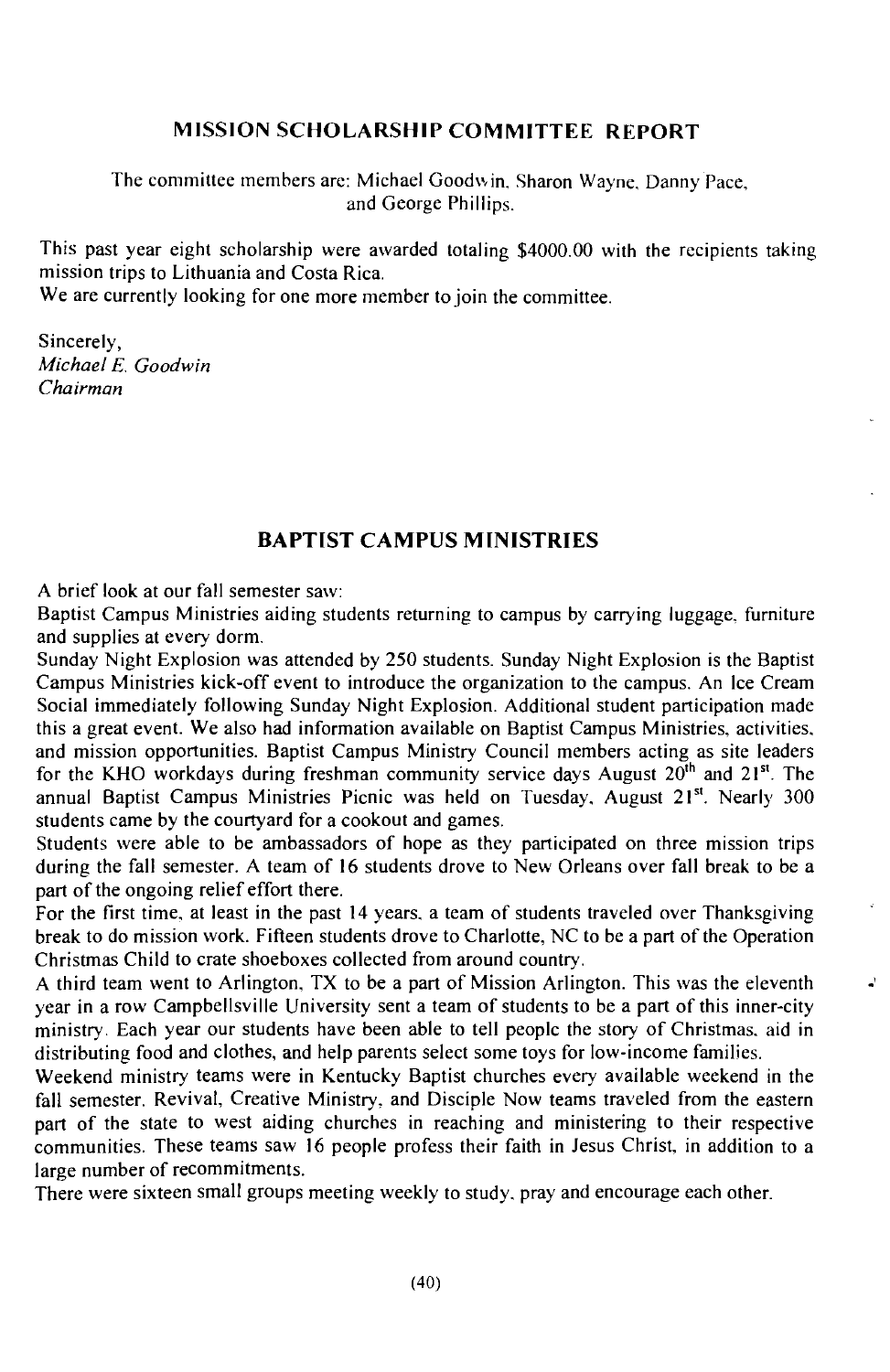Students primarily met as "guys only" or "girls only" groups. They studied prayer, the scripture, "Wild at Heart", Spiritual Warfare, "Boy Meets Girl", "Captivating", "The Ragamuffin Gospel", "God's Promises", "When God Writes Your Love Story", and a Beth Moore study. An effort to especially reach and involve freshmen in these groups has been in order to aide them in developing a sense of community at Campbellsville University.

Oasis averaged 121 in attendance for the spring semester. Speakers have included Daven Watkins, Shane Garrison, Jarvis Williams, Melvin Mills, Micah Carter and Trent Creason. We focused on different aspects; love of God, love of self, love of neighbor, love of those who are different from you, etc.

We had four mission teams, seven discipleship groups and six Bible study groups meeting weekly for personal growth and accountability.

#### Respectfully submitted, **Edwin Pavy** Campus Minister, Campbellsville University

#### TIME, PLACE, PREACHER REPORT

The Time, Place, Preacher Committee recommends the following locations for the 2009 Associational Meetings.

| Spring:           | Monday, May 11, 2009, 7:00 P.M.<br>ElkHorn Baptist Church<br>Rev. Brian Rafferty, Pastor                  |
|-------------------|-----------------------------------------------------------------------------------------------------------|
| Fall              | Monday, September 14, 2009, 7:00 P.M.<br>Green River Memorial Church<br>Rev. Jamie Bennett, Pastor        |
| (Evening Session) | Tuesday, September 15, 2009, at 4:00 P.M.<br>Afternoon Session .7:00 P.M.<br>Pleasant Hill Baptist Church |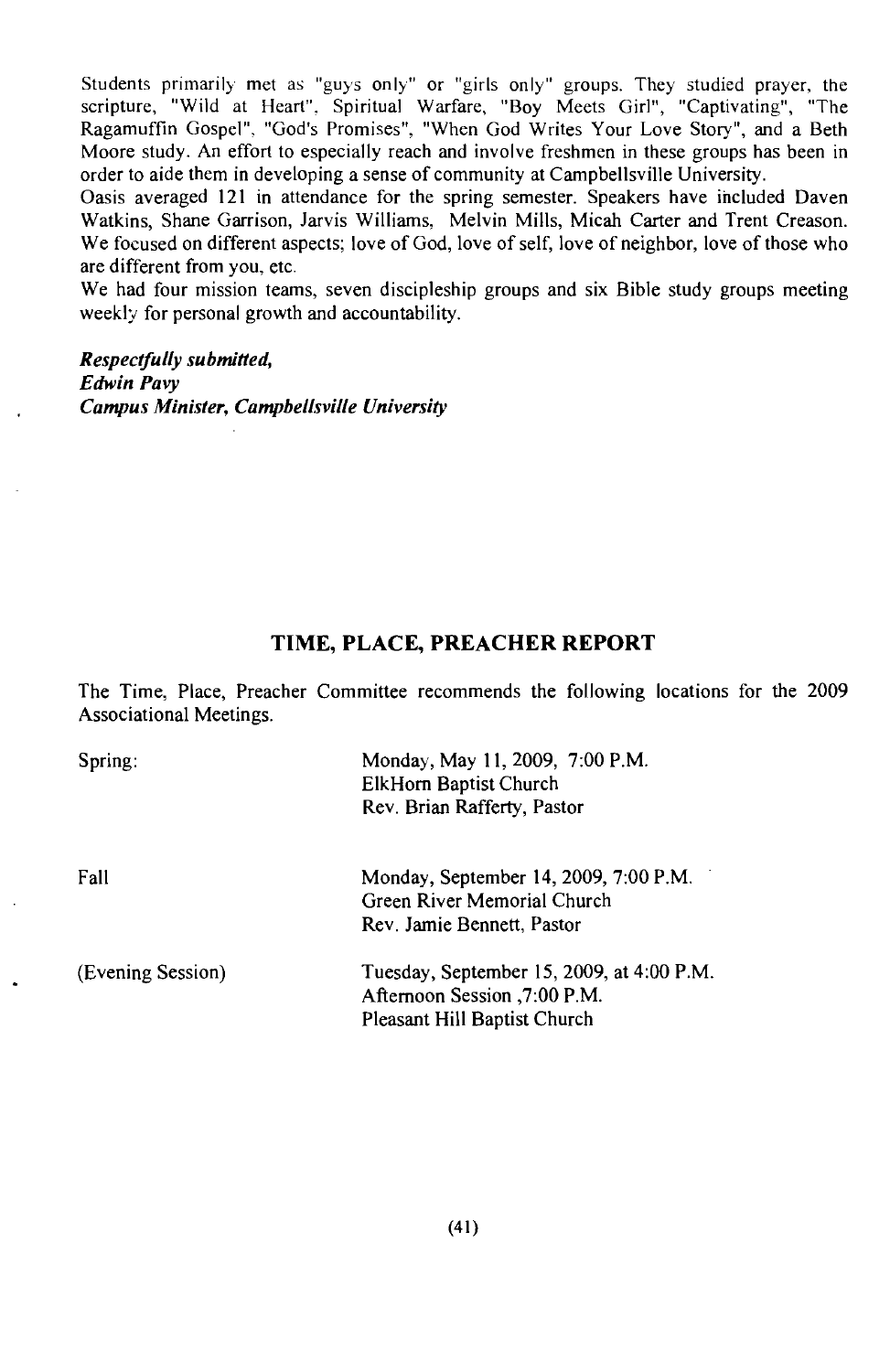#### **LIGHTHOUSE COUNSELING CENTER**

Lighthouses are fascinating places. Built to cast light into dark and often foggy nights, these carefully placed "structures of guidance" are all about bringing persons into safe harbor and thus avoiding the rocky shoals and devastating consequences that often come with both careless and even will-intentioned errors of navigation in difficult weather and storms at sea.

Lighthouse Counseling Center at Campbellsville Baptist Church finished its second year of ministry in July 2008 with a continued mission to help persons who acknowledge their need for both a light and a guide. This carefully placed "structure of guidance" exists to help persons who are interested in seeing a professional counselor who serves under the tutelage of the Wonderful Counselor who is both the Light and the Guide.

This past year (August 2007--July 2008), 339 sessions of counseling were held with individuals, couples, and families from all over Central Kentucky. Approximately 48% of these sessions were held with individuals, 42% with couples, and 10% with families. In addition to serving persons from a broad variety of churches, data from the past seven months alone reveals that 10 different ministers and their families were served in a total of 50 counseling sessions.

Lighthouse Counseling continues to receive referrals from a variety of individuals, churches, and organizations in our community. Presenting concerns are quite diverse, including: depression, anxiety, life management, substance abuse, marriage, family, parenting and premarital counseling. In addition, persons have sought help for bulimia, sexual abuse, grief and loss, infidelity, restoration to ministry, post-traumatic stress, spiritual warfare, job loss and adjustment, career, school problems, spiritual concerns, and various relationship issues.

Campbellsville Baptist Church, in partnership with other churches in the Campbellsville and Central Kentucky area, began this counseling ministry a little over two years ago. Beginning the end of July 2006, Dr. Scott Wigginton assumed the position of Minister of Counseling and Director of the newly formed Lighthouse Counseling Center. He currently provides up to ten hours per week of counseling to individuals, couples, and families.

Counseling services are open to all persons in the community regardless of church affiliation. Referrals can be made by calling Dr. Wigginton at (270) 465-8115 (Ext. 216). Fees are \$75 (\$60 for individuals referred by a local church). The "Lighthouse Fund" is a way for area churches, as well as other organizations and interested individuals, to tangibly care for persons in our community who need counseling but who could not otherwise afford it. Churches and other interested parties are encouraged to make a yearly donation to the fund to defray the costs of both their members and those from the community who need services. Checks may be sent to "Campbellsville Baptist Church Lighthouse Fund" and marked to the attention of Dr. Scott Wigginton.

Thanks to contributors which include: Campbellsville Baptist Church: Taylor County Baptist Association; Campbellsville University; Saloma Baptist Church; Living Grace Church; Rev. John Chowning; Mr. Henry Lee; Mr. Joe Walters; Dennis and Jenny Paiva; Dr. Ted and Sheri Taylor: and Mr. Bobby Eastridge.

Dr. Scott Wiggintion serves in a full-time capacity as Associate Professor of Pastoral Ministries and Counseling at Campbellsville University. A licensed marriage and family therapist, he served from 1993 through 2004 as Executive Director of LifeCare Counseling Center and Counseling Minister at Walnut Street Baptist Church in Louisville, Kentucky. Dr. Wigginton has been married to Elizabeth for over 20 years and they are the proud parents of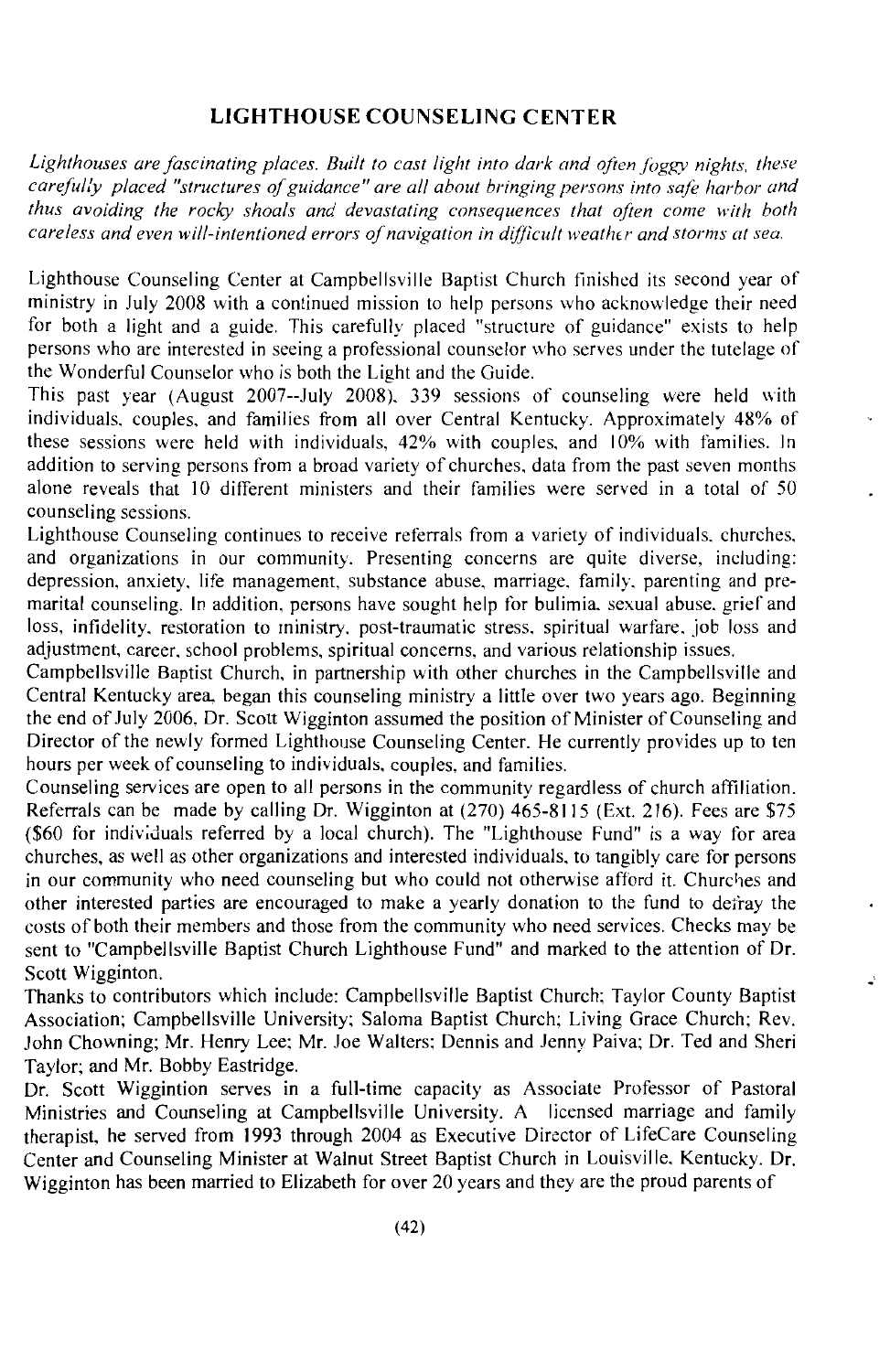Auburn, Hope, and Caleb. In addition to his B.A. from Western Kentucky University, he earned M.Div., Th.M., and Ph.D. degrees from the Southern Baptist Theological Seminary and is a clinical member and Approved Supervisor of the American Association for Marriage and Family Therapy, a clinical member of the American Group Psychotherapy Association, and a Fellow with the American Association of Pastoral Counselors. Besides counseling and teaching. Dr. Wigginton has written a family column for the Western Recorder, the weekly newspaper for the Kentucky Baptist Convention, since 2001. Before coming to Campbellsville University, he taught adjunctively at The Southern Baptist Theological Seminary for almost ten years and served full-time as Associate Professor and Chair of the Counseling Area at Boyce College for two years.

#### **RESOLUTIONS COMMITTEE**

The Resolutions Committee of Taylor County Baptist Association recommends the following points of resolution for approval by the messengers meeting in session on Tuesday. September 9, 2008:

NOW, THEREFORE, BE IT RESOLVED, by the messengers of Taylor County Baptist Association, meeting in annual fall session, on this 9<sup>th</sup> day of September, 2008, at Lowell Avenue Baptist Church, Campbellsville, Kentucky, that:

- Appreciation is expressed to the pastors and members of Meadowview Baptist Church Ť. and Lowell Avenue Baptist Church for hosting the September 8<sup>th</sup>, and 9th, 2008 fall session of the Taylor County Baptist Association.
- Taylor County Baptist Association urges opposition to the proposed Sunday sales of  $2.$ alcoholic beverages in restaurants in the city of Campbellsville.
- We are very concerned about the sale of alcohol in restaurants in the city of  $3<sub>1</sub>$ Campbellsville and urge City Officials to use good judgment and strict enforcement of applicable laws and regulations pursuant to the sales of alcoholic beverages.
- $4.$ We urge Taylor County Baptist Association congregations and members to continue to be vigilant in opposing casino and other forms of expanded gambling in Kentucky. We urge our Governor and members of the General Assembly to not pursue such expanded gambling options. We commend Baptists in Taylor and across Kentucky for their strong opposition in 2008 and pray that such opposition continues in 2009 and beyond.
- 5. We affirm the sanctity of human life and encourage elected officials to support public policies and programs that are pro-life.
- 6. We commit to pray for our elected officials at the local, state, and national levels of government.
- Taylor County Baptists are encouraged to study the issues and to vote their conscience in 7. an important election year.
- 8. We commit to pray for the many men and women who are serving our nation in the military.

Respectfully submitted, Rev. John Chowning Rev. Robert Langlois Rev. Jamie Bennett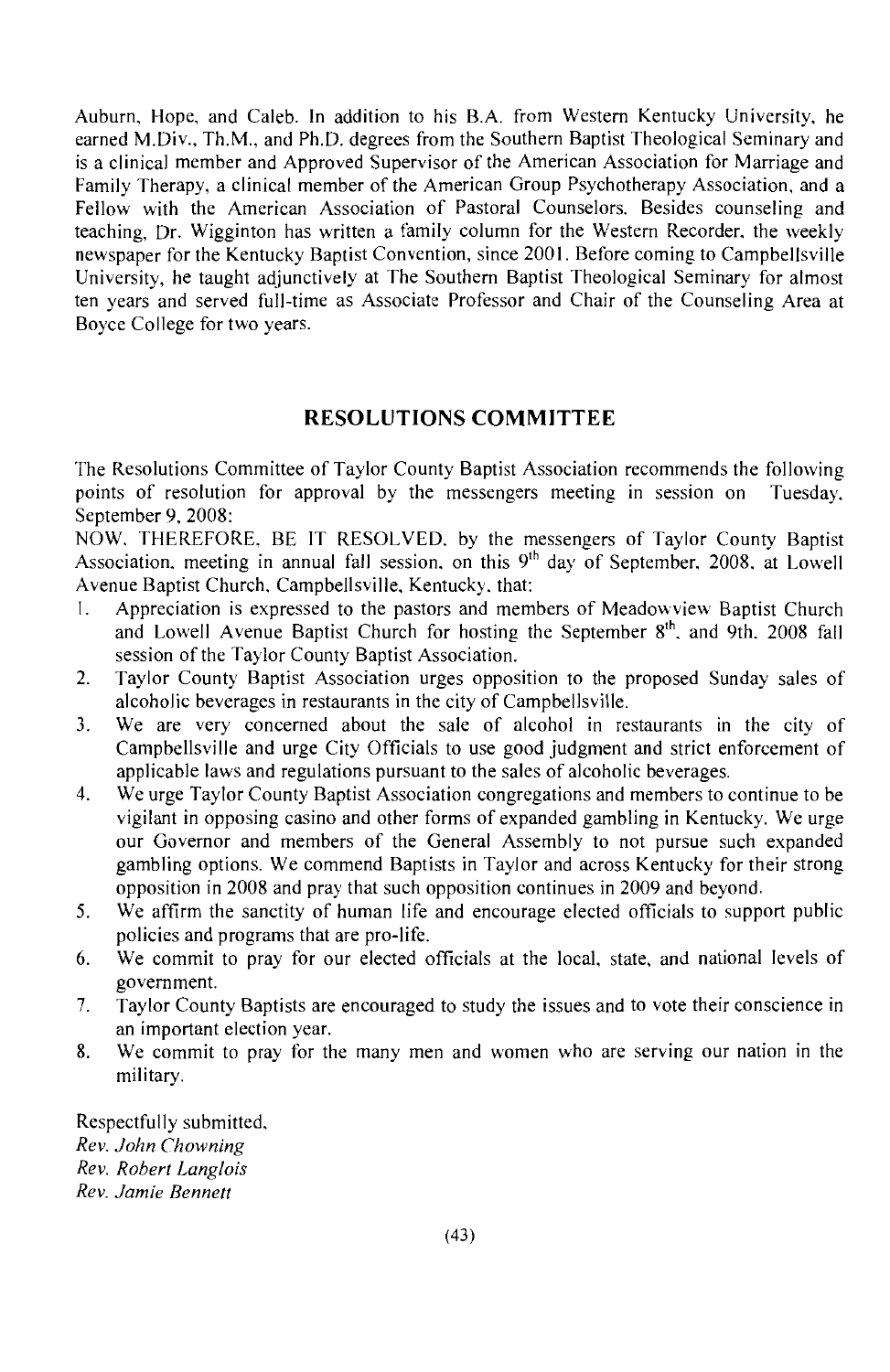#### **AUDITOR REPORT**

This is to certify that the undersigned has on and prior to this date made a careful examination of the records of David Gaddie, the treasurer of the Taylor County Baptist Association. covering the fiscal year of August 1, 2007 through July 31, 2008, including bank deposit slips. statements, reconciliation sheets, checking account and ledger records of both receipts and disbursements, and that after such examination, found all records to be in good order.

The treasurer's records show that, as of the end of the fiscal year, ending July 31, 2008, there was on deposit in the checking account #600-458-5. Taylor County Bank, the sum of sixteen thousand eight hundred fifty dollars and thirty-five cents (\$16,850.35).

Dated this 9<sup>th</sup> day of October, 2008.

Respectfully submitted, **Robert Langlois, Auditor** 

#### **BAPTISTS AND MISSIONS**

In the year 2009 Baptists will celebrate 400 years of witness to the Gospel.

In the year 1707 the first Baptist Association in America occurred with the Philadelphia Baptist Association.

In 1804 the Russell Creek Baptist Association came into existence.

In 1957 the Taylor County Association of Kentucky Baptists was organized.

The churches in our Association cooperate to fulfill the Acts 1:8 mandate through missions. ministries, education, fellowship, and evangelism. In meeting this challenge we begin with missionary minded churches doing missions at home and then expand our vision to include Kentucky, America, and the world.

Just as our churches budgets show their commitment to missions; so does our Taylor County Baptist Associational budget.

Our 2008-2009 proposed budget of \$66,458 reveals a 46 percent commitment to missions! Where do you see greater support for missions?

We increased our support for Hispanic Ministries. We can easily reach this goal (six cents per week) with each church giving \$3.00 per member per year for an expanded Hispanic ministries.

During the past year one church gave up to 5% of the undesignated offerings to Associational Missions. Others gave two and three percent. Certainly a worthy starting point for each church is one per cent. With your contributions you participated in these Associational gifts:

\$2,000 Assist the construction of the food pantry building

\$5,000 Disaster Relief--Gulf Coast

\$25,000 Randsell Chapel

\$10,000 Southern Kentucky Hispanic Ministries Inc. per year

\$5,000 Assist church members on mission trips

\$4,800 Russian Ministry of Nickolai Syrovatko a full time publisher and teacher of Sunday school and church education

 $\mathbf{I}$ 

As God continues to bless the ministry of your church, please consider you commitment to the Taylor County Baptist Association. Our budget gives more consideration to missions than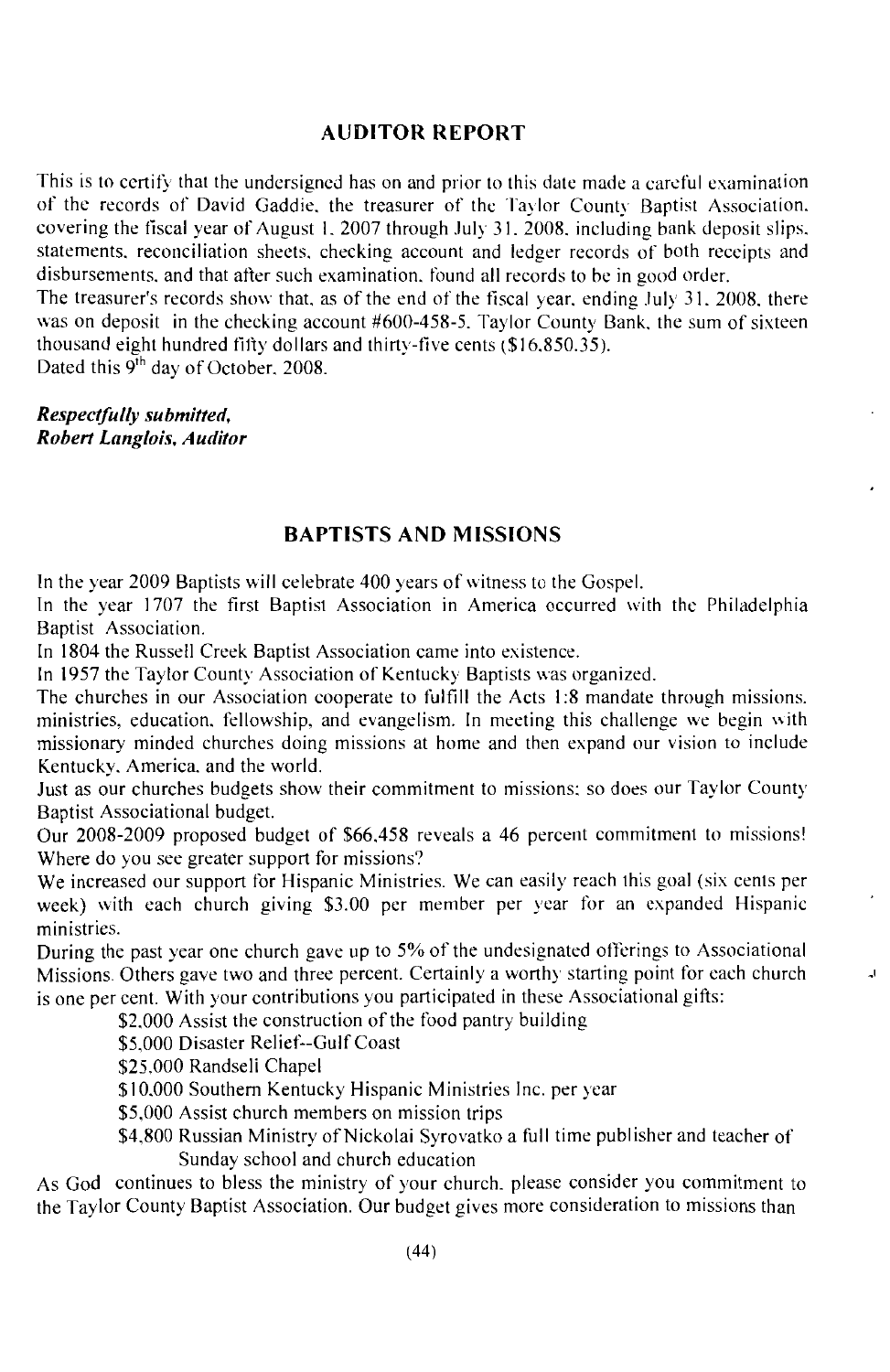on personnel costs and high maintenance of a building. We can do this because of the generosity of Lowell Avenue Baptist Church that provides one room for the Associational Office.

With your prayers and financial support we can do more in direct missions than every before.

#### 2007-2008 CHRISTIAN WOMEN'S JOB CORPS REPORT

The Campbells ville University Christian Women's Job Corps is in its seventh year of operation.

Site registration was renewed for 2008.

Total cash donations received: \$1,035,00.

In-Kind donations received: couch, bed, hutch for kitchen, notebooks and pens for Bible study Wal-Mart gift cards for CWJC participants.

Some of the highlights of the pat year include:

- Edwina Rowell completed site coordinator training last August and is participating as a mentor and as co-site coordinator.
- Advisory Board has been restructured to include nine members.
- A prayer partner ministry was started with three women who receive monthly prayer  $\bullet$ request submitted by the mentors and site coordinators.
- Two of the mentors continue to provide a Bible study on site at the Ravine Way  $\bullet$ location of the Campbellsville Housing Authority-one study has been completed and they have started a new study.
- CWJC will have a permanent site in the new Green River Ministries Emergency Shelter that is scheduled to be completed this fall-plans are to have a central intake person who will be able to help those interested in CWJC complete applications and to provide classes and a group Bible study that will be open to CWJC participants and other women in the community.
- A two day retreat was held in November for the site coordinators and the mentors for extensive prayer time and planning.
- Site coordinators and mentors continue to meet monthly for prayer and sharing
- Hosted a group of women from Korea visiting Kentucky for the WMU meeting held in Bardstown who were interested in knowing more about CWJC and how they could start a ministry.
- Speaking engagements at Saloma Baptist Church in February, Church Relations Council at Campbellsville University in March.
- Campbellsville University CWJC was able to help a new CWJC ministry in Ohio get started by meeting with the Ohio site coordinator and sharing verbal and written information.
- Two CWJC participants have started new jobs at local industries that are full time and include benefits.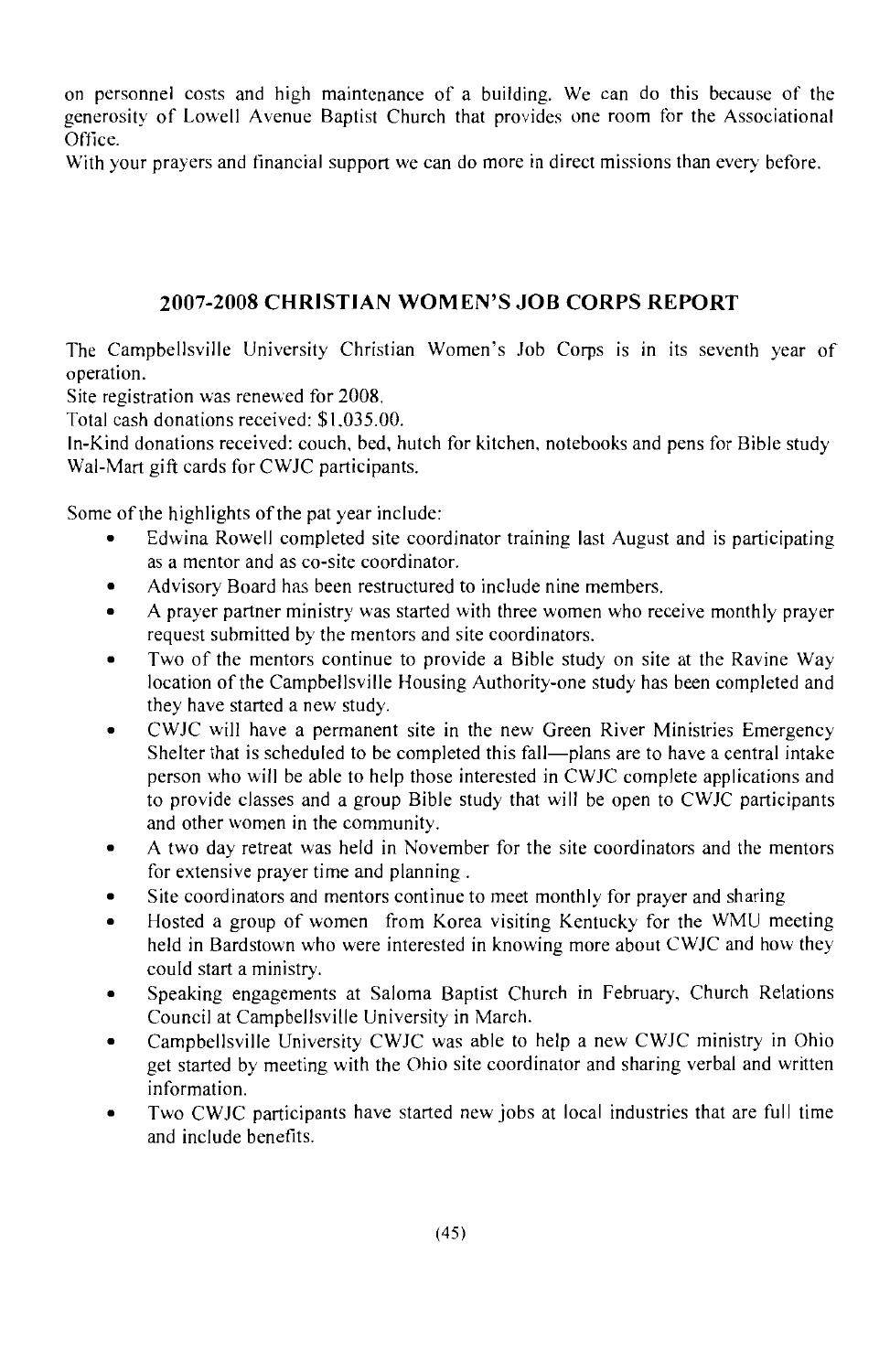- CWJC has been able to get help for a special needs child of a participant.
- CWJC was able to link up a participant with a Financial Advisor who helped her open up a savings account.
- One CWJC participant completed the Bible study Search for Significance by Robert S. McGee and has begun the study Battlefield of the Mind by Joyce Myers.
- One CWJC participant has completed two Bible studies this year, search for Significance by Robert S. McGee and Teach Me to Pray by Kay Arthur and has started on the Bible study Daniel by Beth Moore.
- CWJC site coordinator will lead two workshops entitled "Campbellsville" University—Doing Servant Evangelism " in September at the Pastors and Church Leaders Conference.

As in the past, the Campbellsville University Christian Women's Job Corps is very appreciative of the support of the Taylor County Baptist Association, along with the individual churches. Thank you for helping to make a life changing difference in the lives of the women we attempt to serve. We covet your prayers for these women and their mentors and pray that with the opening of the Green River Ministries shelter that our ministry will expand to others in our community.

Respectfully submitted, Debbie Carter, Site Coordinator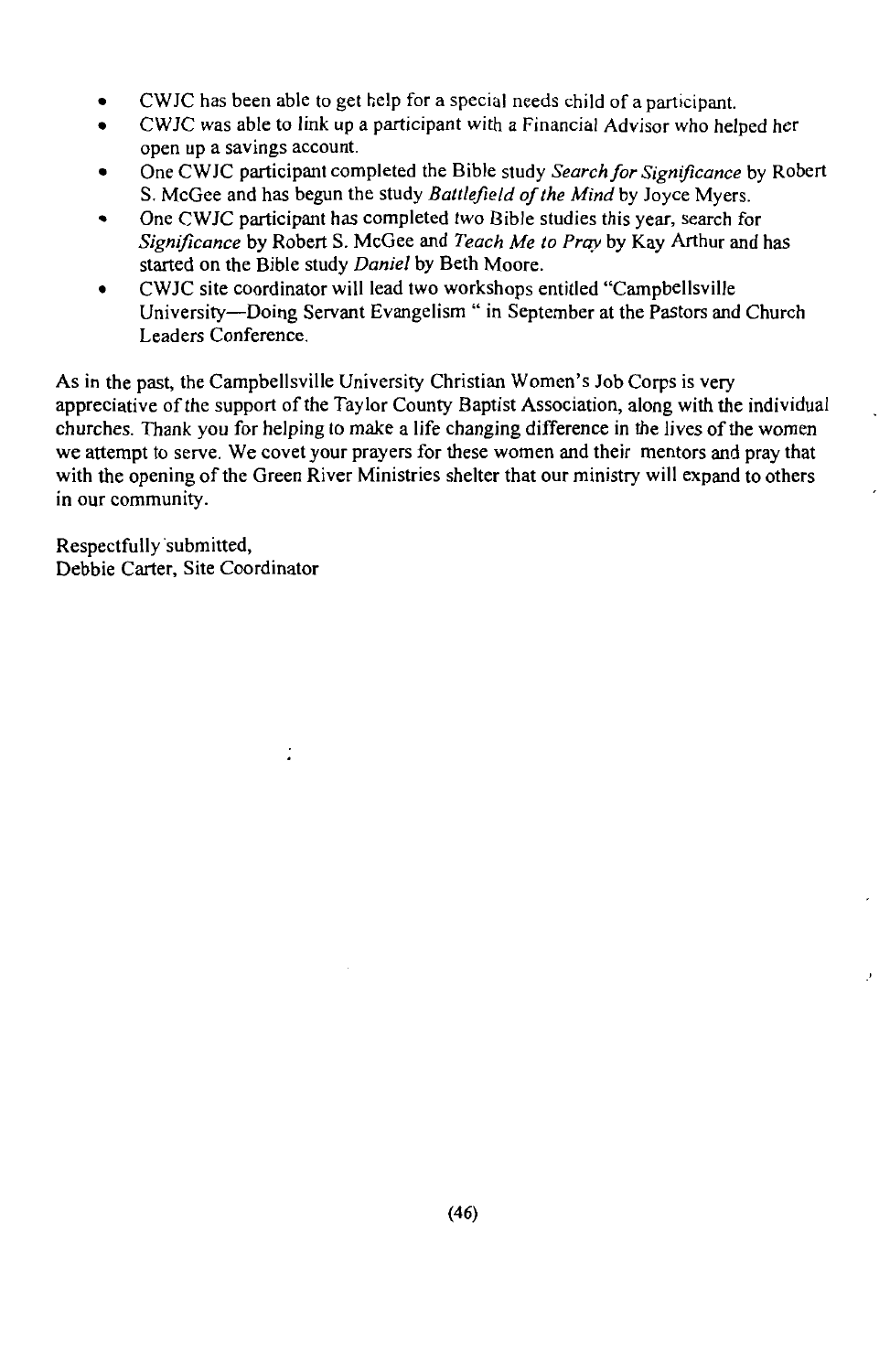## **CLERKS**

| <b>Clerk of Association</b>             |              |
|-----------------------------------------|--------------|
| Jim Campbell, 711 North Columbia Avenue | 270-465-4744 |
| Acton                                   |              |
| Nora Lee Minor, 3515 ElkHorn Road       | 270-465-3420 |
| Campbellsville                          |              |
| Pat Durham, 406 Wildflower              | 270-465-7865 |
| Eastside                                |              |
| Dora Wagoner, 555 Reids Chapel Road     | 270-465-2813 |
| <b>ElkHorn</b>                          |              |
| Fairview                                |              |
| Diane Colvin, 807 North Central Avenue  | 270-465-5388 |
| Friendship                              |              |
| Jane Blevins, 115 Hidden Meadow Drive   | 270-789-1673 |
| Good Hope                               |              |
| Janet Rafferty, 802 West Main Street    | 270-465-6215 |
| <b>Green River Memorial</b>             |              |
| Cheryl Shive, 40 Busy Baker Road        | 270-932-6312 |
| Liberty                                 |              |
| Brian Wise, 160 North Calvary Road      | 270-789-2656 |
| <b>Lowell Avenue</b>                    |              |
| Marietta Moyers, 401 Ingram Avenue      | 270-465-8505 |
| Meadowview                              |              |
| Joy Bryant, 208 Brookside Avenue        | 270-469-8515 |
| <b>Mount Gilboa</b>                     |              |
| JoAnne Hunt, 1615 White Rose Road       | 270-789-2932 |
| <b>Mount Roberts</b>                    |              |
| Amy Parker, 775 Garnett Road            | 270-469-9932 |
| <b>Mount Washington</b>                 |              |
| Garry Miller, 7891 Saloma Road          | 270-465-3794 |
| Palestine                               |              |
| Lena Harmon, 706 Melrose Drive          | 270-465-7510 |
| <b>Pitman Valley</b>                    |              |
| Sharon Clark, 192 Clark Road            | 270-465-2990 |
| <b>Pleasant Hill</b>                    |              |
| Julie Kessler, 6919 Old Lebanon Road    | 270-465-7875 |
| Raikes Hill                             |              |
| <b>Robinson Creek</b>                   |              |
| Dickie Hamilton, 280 Eagle Point Road   | 270-789-6931 |
| Salem                                   |              |
| Brenda Patton, 940 Spears Road          | 270-465-7835 |
| Saloma                                  |              |
| Helen Henderson, 279 Shiloh Road        | 270-465-8998 |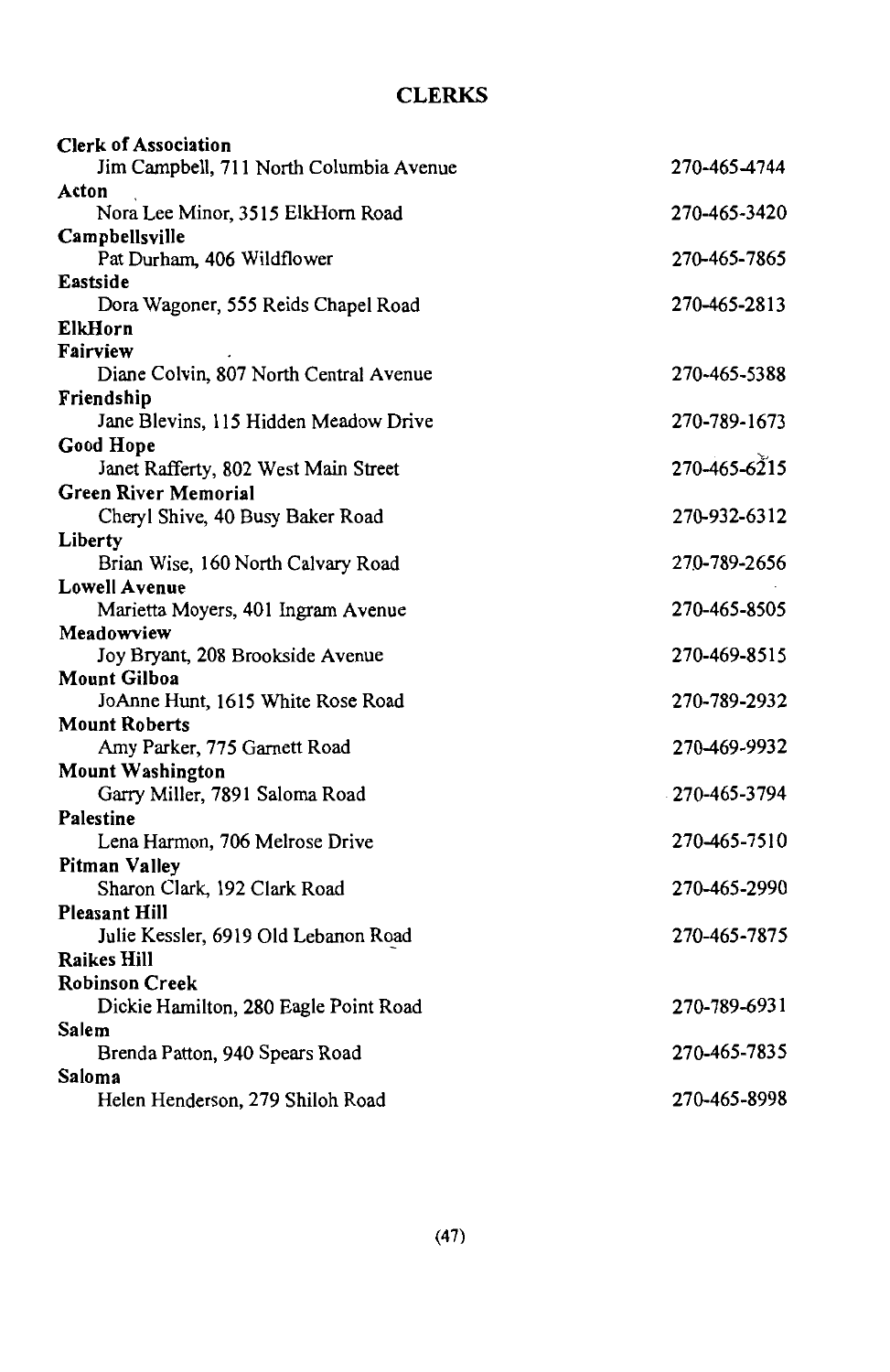| <b>South Campbellsville</b>                       |              |
|---------------------------------------------------|--------------|
| Amy Harrison, PO Box 26, ElkHorn, Kentucky 42733  | 270-465-8217 |
| Yuma                                              |              |
| Larry Bell, PO Box 95, Mannsville, Kentucky 42758 | 606-787-9611 |
|                                                   |              |

## DISCIPLESHIP TRAINING DIRECTOR

| Acton                                                                       |              |
|-----------------------------------------------------------------------------|--------------|
| Paul Pike, 210 Jayne Avenue                                                 | 270-465-2948 |
| Campbellsville                                                              |              |
| Susie Crowder, 200 Mile Lane                                                | 270-469-4019 |
| Eastside                                                                    |              |
| <b>ElkHorn</b>                                                              |              |
| Fairview                                                                    |              |
| Friendship                                                                  |              |
| Bob Riter, 4405 Bengal Road                                                 | 270-789-6649 |
| Good Hope                                                                   |              |
| <b>Green River Memorial</b>                                                 |              |
| Liberty                                                                     |              |
| Lowell Avenue                                                               |              |
| Pam Rogers, 800 Hidden Meadow Drive                                         | 270-789-2519 |
| Meadowview                                                                  |              |
| <b>Mount Gilboa</b>                                                         |              |
| <b>Mount Roberts</b>                                                        |              |
| <b>Mount Washington</b>                                                     |              |
| Palestine                                                                   |              |
| Pitman Valley                                                               |              |
| <b>Pleasant Hill</b>                                                        |              |
| <b>Raikes Hill</b>                                                          |              |
| <b>Robinson Creek</b>                                                       |              |
| Salem                                                                       |              |
| Saloma                                                                      |              |
| Kathy Chowning, 512 Fern Drive                                              | 270-789-2707 |
| South Campbellsville                                                        |              |
| Yuma                                                                        |              |
| Shirley Hughes, 3496 Speck Ridge Road, ElkHorn, Kentucky 42733 270-789-9765 |              |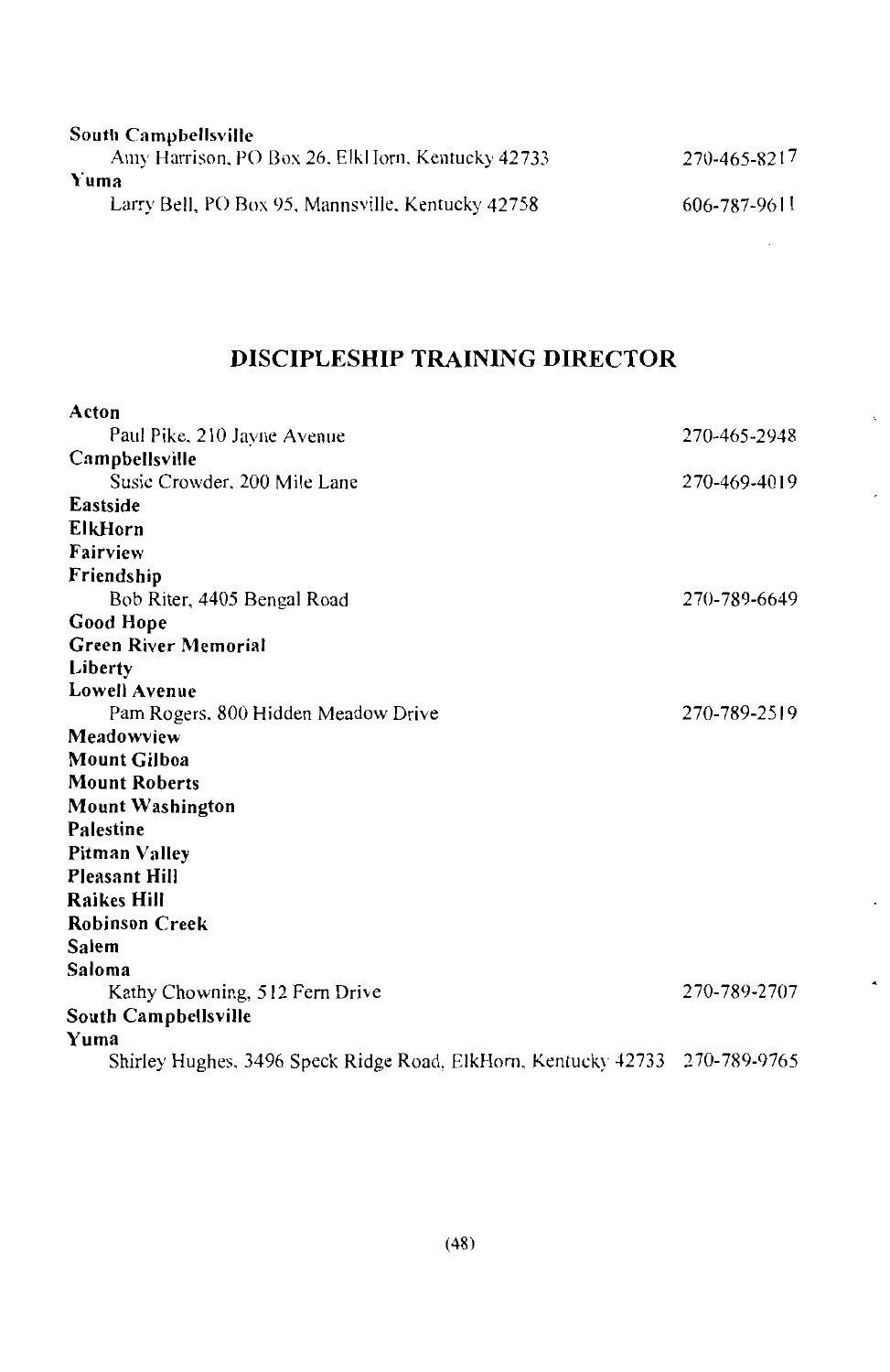## WOMEN MISSIONARY UNION

| <b>WMU Director of Association</b>     |              |
|----------------------------------------|--------------|
| Sharon Wayne, 146 Wayne Road           | 270-789-1088 |
| Acton                                  |              |
| Campbellsville                         |              |
| Eastside                               |              |
| <b>ElkHorn</b>                         |              |
| Fairview                               |              |
| Friendship                             |              |
| Geraldine Jones, 5025 Bengal Road      | 270-465-5156 |
| <b>Good Hope</b>                       |              |
| <b>Green River Memorial</b>            |              |
| Marilyn Shreve, 142 Soule Chapel Road  | 270-465-8309 |
| Liberty                                |              |
| Marie Compton, 405 Dowell Street       | 270-849-2131 |
| <b>Lowell Avenue</b>                   |              |
| Joyce Graham, 2106 Pearl Circle        | 270-789-1750 |
| Meadowview                             |              |
| <b>Mount Gilboa</b>                    |              |
| LaQuita Hunt, 2305 White Rose Road     | 270-465-7671 |
| <b>Mount Roberts</b>                   |              |
| <b>Mount Washington</b>                |              |
| Palestine                              |              |
| Barbara Jean Bault, 828 W. Main Street | 270-465-7746 |
| Pitman Valley                          |              |
| <b>Pleasant Hill</b>                   |              |
| <b>Raikes Hill</b>                     |              |
| <b>Robinson Creek</b>                  |              |
| Missie Collison, 52 McMahan Road       |              |
| Salem                                  |              |
| Sharon Wayne, 146 Wayne Road           | 270-789-1088 |
| Saloma                                 |              |
| Mildred Gibson, 519 Lebanon Avenue     | 270-465-0920 |
| South Campbellsville                   |              |
| Yuma                                   |              |
| Marlene Harper, 2075 Smith Ridge Road  | 270-465-3635 |
|                                        |              |

All addresses are "Campbellsville, Kentucky 42718" unless otherwise noted.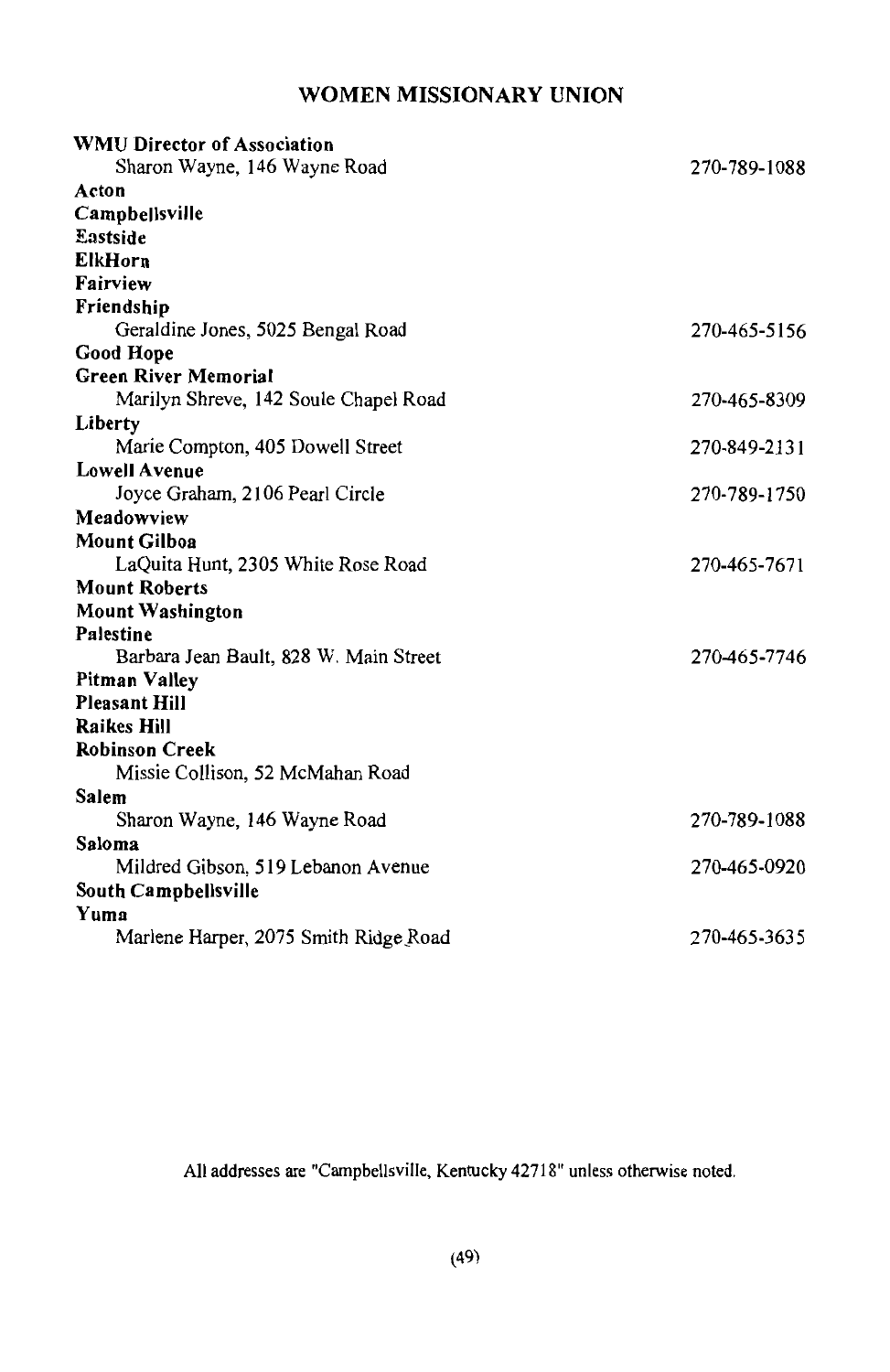### **BROTHERHOOD DIRECTORS**

| Acton                                            |              |
|--------------------------------------------------|--------------|
| Campbellsville                                   |              |
| Mark McKinley, 500 Forest Hill Drive             | 270-465-8105 |
| Eastside                                         |              |
| ElkHorn                                          |              |
| Fairview                                         |              |
| Friendship                                       |              |
| Jim Campbell, 711 N. Columbia                    | 270-465-4744 |
| <b>Good Hope</b>                                 |              |
| Don Green, 213 Crawford Street                   | 270-789-0532 |
| <b>Green River</b>                               |              |
| Liberty                                          |              |
| Paul Lacy, 1808 Barney School Road               | 270-465-2647 |
| <b>Lowell Avenue</b>                             |              |
| Forster Hedgespeth, 505 Pitman Avenue            | 270-465-7000 |
| Meadowview                                       |              |
| <b>Mount Gilboa</b>                              |              |
| <b>Mount Roberts</b>                             |              |
| Mount Washington                                 |              |
| <b>Palestine</b>                                 |              |
| Kelly Beard, 40 Scenic View Circle               | 270-465-3162 |
| Pitman Valley                                    |              |
| <b>Raikes Hill</b>                               |              |
| <b>Robinson Creek</b>                            |              |
| Todd Parrish, 541 Blue Hole Road                 |              |
| Salem                                            |              |
| Saloma                                           |              |
| Mike Forbis, 15 Peachtree Circle                 | 270-465-6245 |
| South Campbellsville                             |              |
| Yuma                                             |              |
| Larry Bell, PO Box 95 Mannsville, Kentucky 42758 | 270-787-9611 |

,

٠,

All addresses are "Campbellsville, Kentucky 42718" unless otherwise noted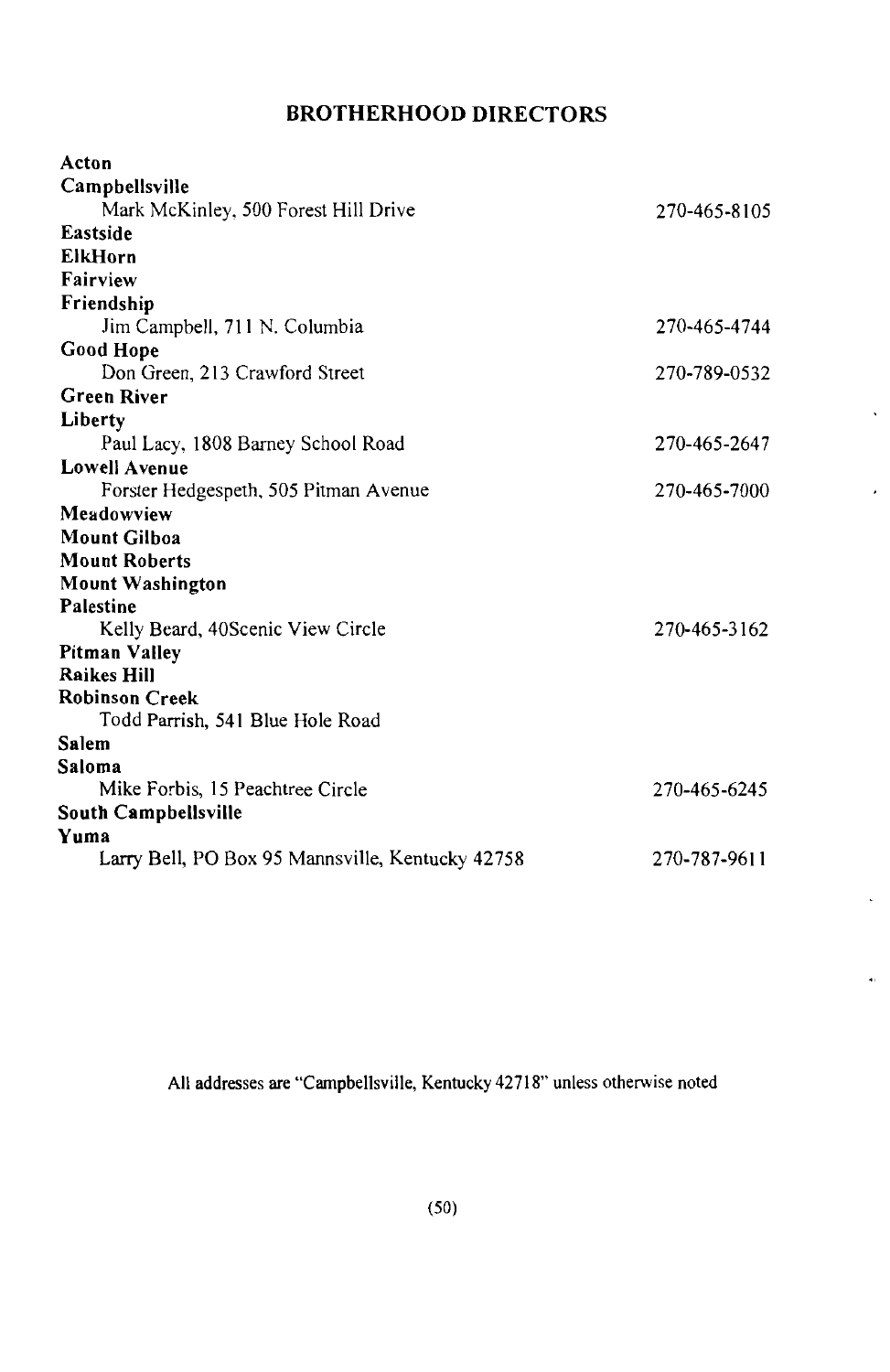## **SUNDAY SCHOOL DIRECTORS**

| <b>Associational Sunday School Director</b>                |              |
|------------------------------------------------------------|--------------|
| Don Gowin, 500 E. Meadow Creek Road                        | 270-465-0122 |
| Acton                                                      |              |
| Dale Price, 1145 Pitman Valley Road                        | 270-465-8890 |
| Campbellsville                                             |              |
| Larry Noe, 260 Cambridge Way                               | 270-465-7989 |
| Eastside                                                   |              |
| <b>ElkHorn</b>                                             |              |
| Fairview                                                   |              |
| Larry Willis, 207 Jan Street                               | 270-789-2457 |
| Friendship                                                 |              |
| <b>Good Hope</b>                                           |              |
| Lynwood Newton, 417 Lowell Avenue                          | 270-465-7652 |
| <b>Green River Memorial</b>                                |              |
| Danny Thompson, 2888 Bengal Road                           | 270-789-2423 |
| Liberty                                                    |              |
| John Smith, 5075 Spurlington Road                          | 270-789-2865 |
| <b>Lowell Avenue</b>                                       |              |
| Kevin Farmer, 109 Wellington Park                          | 270-403-5117 |
| Meadowview                                                 |              |
| Delbert Dix, 822 W. Main Street                            | 270-465-4777 |
| <b>Mount Gilboa</b>                                        |              |
| George Phillips, PO Box 303                                | 270-465-2078 |
| <b>Mount Roberts</b>                                       |              |
| Terry Mardis, 789 Mac Pittman Road                         | 270-465-3291 |
| <b>Mount Washington</b>                                    |              |
| Steve York, 311 Sharon Drive                               | 270-465-7186 |
| Palestine                                                  |              |
| Kim Bailey, 335 Palestine Road                             | 270-789-1107 |
| <b>Pitman Valley</b>                                       |              |
| Timmy Mardis, 2035 Newton Lane                             | 270-789-4223 |
| Pleasant Hill                                              |              |
| Eddie Obanion, 121 Pleasant Hill Church Road               | 270-465-2788 |
| Raikes Hill                                                |              |
| Robinson Creek                                             |              |
| Mike Sprowles, 210 Pickett Road                            | 270-789-1148 |
| Salem                                                      |              |
| Saloma                                                     |              |
| Jason England, 508 Fern Drive                              |              |
| South Campbellsville                                       |              |
| Yuma                                                       |              |
| Garry Bault, 199 Gibb Greer Road, Columbia, Kentucky 42728 | 270-465-3927 |

All addresses are "Campbellsville, Kentucky 42718" unless otherwise noted.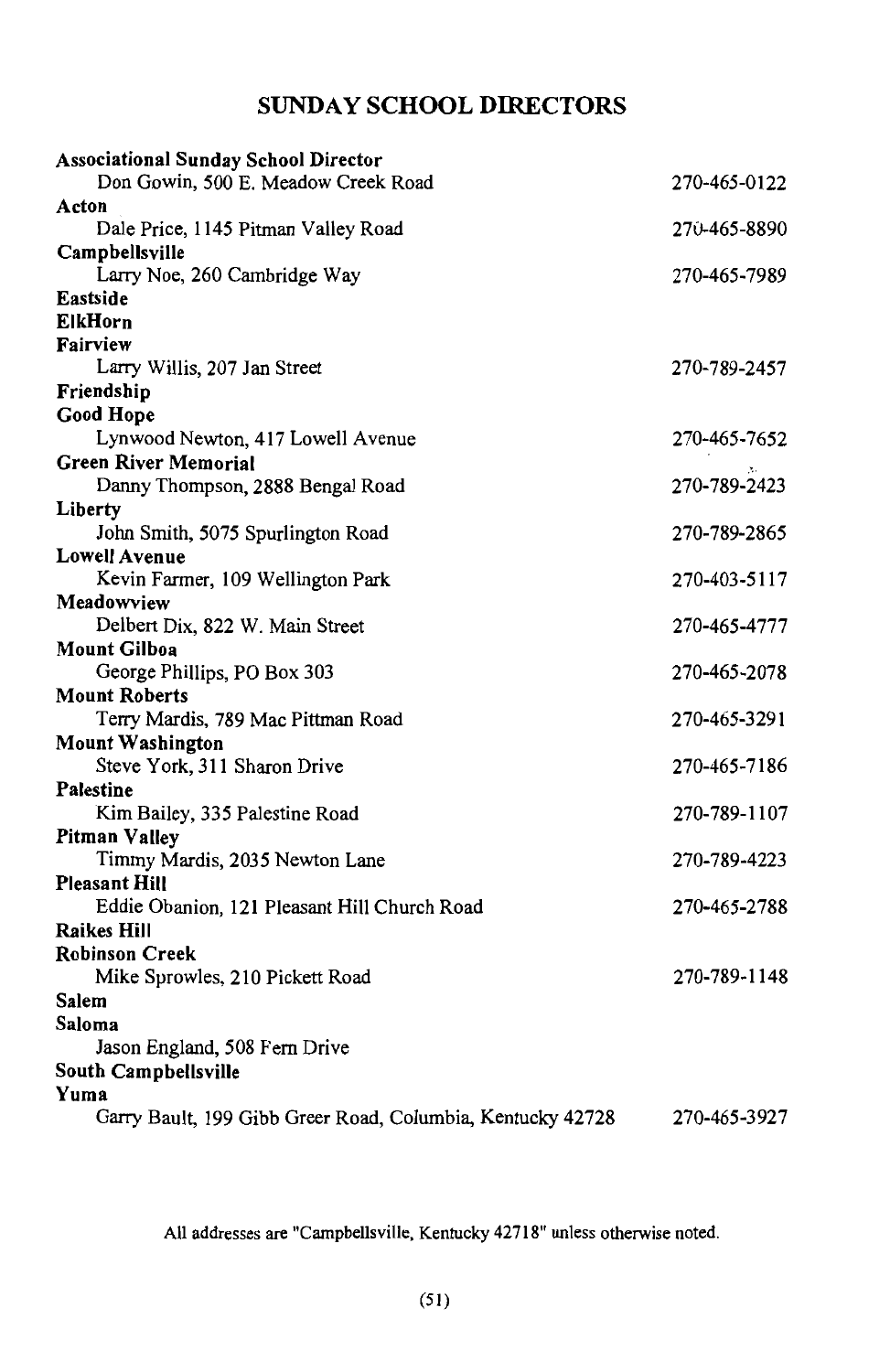## **MUSIC DIRECTORS**

| Acton                                                            |              |
|------------------------------------------------------------------|--------------|
| Dale Emerson, 109 Smith Chappel Road                             | 270-469-1179 |
| Campbellsville                                                   |              |
| David Johnson, PO Box 530                                        | 270-465-8115 |
| Eastside                                                         |              |
| Tina Meece, 75 High Point Crossing                               | 270-849-8829 |
| ElkHorn                                                          |              |
| Greg Ford, 3145 ElkHorn Road                                     | 270-789-2567 |
| Fairview                                                         |              |
| Friendship                                                       |              |
| Jim Campbell, 711 North Columbia Road                            | 270-465-4744 |
| <b>Good Hope</b>                                                 |              |
| Mary Hedgespeth, 8320 Saloma Road<br><b>Green River Memorial</b> | 270-465-8905 |
| Liberty                                                          |              |
| Brian Wise, 160 North Calvary Road                               | 270-789-2656 |
| <b>Lowell Avenue</b>                                             |              |
| Lisa Gupton, 112 Autumn Drive                                    | 270-789-1712 |
| Meadowview                                                       |              |
| Ernest Houk, 395 Spring Hill Drive                               | 270-465-5415 |
| <b>Mount Gilboa</b>                                              |              |
| Nancy Hunt, 902 Gardenia Drive                                   | 270-465-4808 |
| <b>Mount Roberts</b>                                             |              |
| Cheryl Mings, 24 Harris Drive                                    | 270-465-3999 |
| <b>Mount Washington</b>                                          |              |
| Jeff Wright, 10520 Saloma Road                                   | 270-789-2585 |
| Palestine                                                        |              |
| Kelly Calmes, 86 Eunice Drive                                    | 270-465-4527 |
| <b>Pitman Valley</b>                                             |              |
| Terry Dooley. 2505 Roberts Road<br><b>Pleasant Hill</b>          | 270-465-2350 |
| Denis Santos, 100 Todd Street Apartment 8                        | 270-465-0336 |
| Raikes Hill                                                      |              |
| Jim Cheatham, 3564 Bass Ridge Road, ElkHorn, KY 42733            | 270-465-7159 |
| <b>Robinson Creek</b>                                            |              |
| Dan Blakeman, 300 Shreveport Drive                               | 270-789-3908 |
| Salem                                                            |              |
| Connie Arnold, 599 Arnold Road                                   | 270-789-3351 |
| Saloma                                                           |              |
| Britney Hall,                                                    |              |
| South Campbellsville                                             |              |
| Joshua Hensley, 601 South Columbia Avenue                        | 270-465-4261 |
| Yuma                                                             |              |
| Connie Newton, 190 Cindy Ann Avenue                              | 270-789-0016 |

All addresses are "Campbellsville, Kentucky 42718" unless otherwise noted.

 $\rightarrow$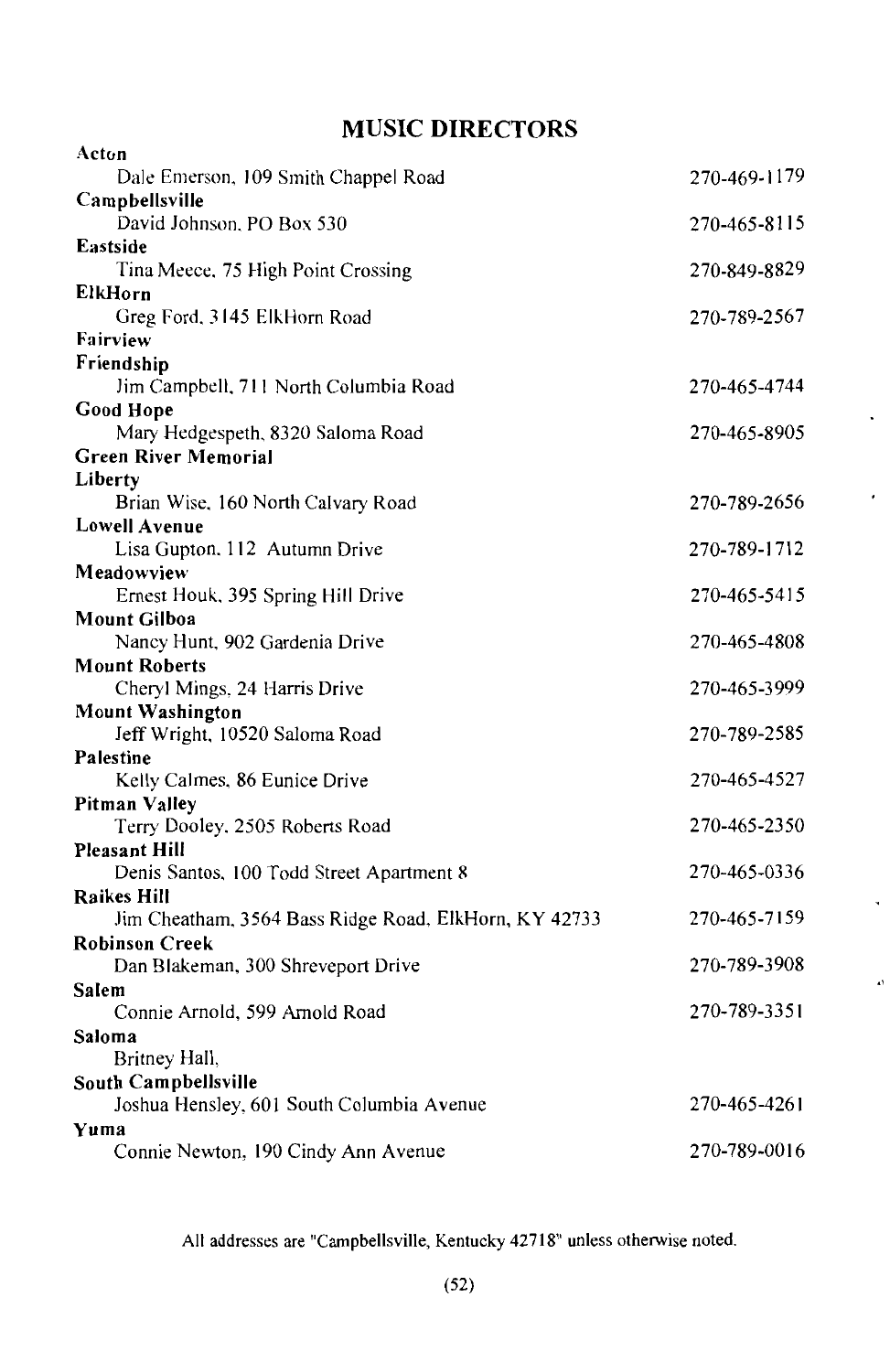## **CHAIRMAN OF DEACONS**

| <b>Moderator of Association</b>            |              |
|--------------------------------------------|--------------|
| Dr. Skip Alexander, 420 N. Central Avenue  | 270-789-0038 |
| Acton                                      |              |
| Paul Pike, 210 Jayne Avenue                | 270-465-2948 |
| Campbellsville                             |              |
| Kenny Bennett, 101 Cox Cove                | 270-465-3838 |
| Eastside                                   |              |
| ElkHorn                                    |              |
| Chris Williams, 209 Taylor Avenue          | 270-465-9190 |
| Fairview                                   |              |
| Friendship                                 |              |
| Milton Jones, 5025 Bengal Road             | 270-465-5156 |
| Good Hope                                  |              |
| E. Poe Young, 320 Robinson Avenue          | 270-465-4443 |
| <b>Green River Memorial</b>                |              |
| Glen Canada, 2422 New Columbia Road        | 270-469-9143 |
| Liberty                                    |              |
| Ed Bush, 1485 Bradfordsville Road          | 270-465-7619 |
| Lowell Avenue                              |              |
| Troy Young, 20 Bridlewood Park             | 270-789-3048 |
| Meadowview                                 |              |
| David Cable, 29 Debra Kay Avenue           | 270-465-2250 |
| Mount Gilboa                               |              |
| George Phillips, PO Box 303                | 270-465-2078 |
| Mount Roberts                              |              |
| Kevin Mings, 24 Harris Drive               | 270-465-3999 |
| <b>Mount Washington</b>                    |              |
| Terry Price, 303 Jayne Avenue              | 270-465-6547 |
| Palestine                                  |              |
| William Bault, 828 West Main street        | 270-465-7746 |
| Pitman Valley                              |              |
| Orville Newton, 172 Newton Lane            | 270-465-3844 |
| Pleasant Hill                              |              |
| Willie White, 106 Tammie Trail             | 270-465-7695 |
| Raikes Hill                                |              |
| Robinson Creek                             |              |
| Mike Sprowles, 210 Pickett Road            | 270-789-1148 |
| Salem                                      |              |
| Jacky Arvin, 601 Hunters Run               | 270-465-7139 |
| Saloma                                     |              |
| Larry Marcum, 1019 Chaney Pike             | 270-465-3946 |
| South Campbellsville                       |              |
| Steve McAllister, 601 South Central Avenue | 270-789-1537 |
| Yuma                                       |              |
| Garry Bault, 199 Gibb Greer Road,          | 270-465-3927 |
| Columbia, Kentucky                         |              |
|                                            |              |

All addresses are "Campbellsville, Kentucky 42718" unless otherwise noted.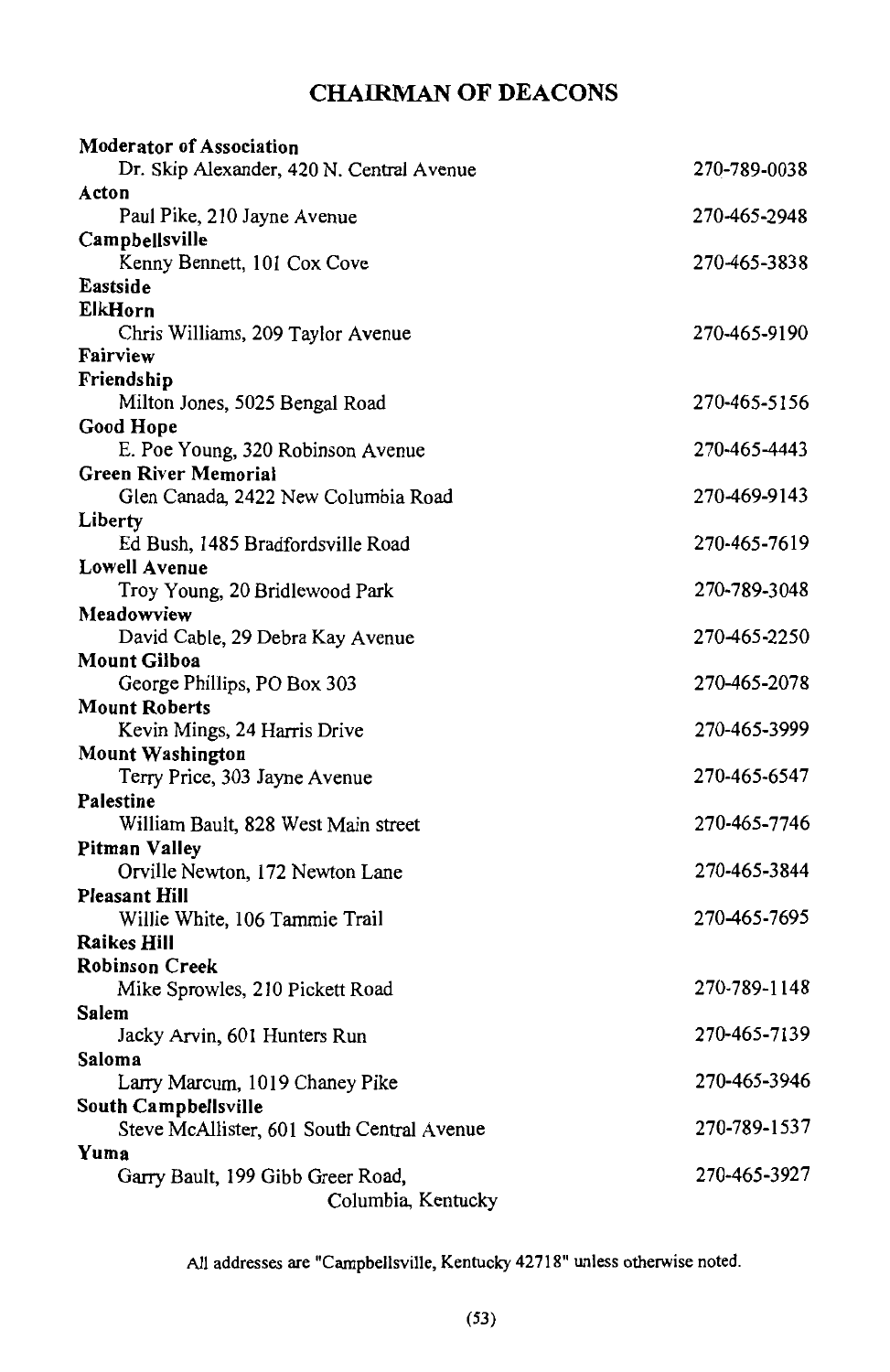## **TREASURER**

| <b>Treasurer of Association</b>                      |              |
|------------------------------------------------------|--------------|
| David Gaddie, 306 Summit Drive                       | 270-789-2913 |
| Acton                                                |              |
| Rosaline Beck, 1715 Kindness Road                    | 270-465-7856 |
| Campbellsville                                       |              |
| Shirley Buckner, PO Box 530                          | 270-465-8115 |
| Eastside                                             |              |
| James Rice, 922 Salem Church Road                    | 270-465-3208 |
| ElkHorn                                              |              |
| Ruth Ann Hayes, 3145 ElkHorn Road<br>Fairview        | 270-789-1136 |
| Danny Woodcox, 2700 ElkHorn road                     | 270-465-2127 |
| Friendship                                           |              |
| Patty McDowell, 71 Dowell Street                     | 270-849-5668 |
| Good Hope                                            |              |
| Terry Dabney, PO Box 426                             | 270-465-2933 |
| <b>Green River Memorial</b>                          |              |
| Faye Clark, 616 Hatcher Road                         | 270-465-6377 |
| Liberty                                              |              |
| Edward McGuire, PO Box 657                           | 270-465-6064 |
| <b>Lowell Avenue</b>                                 |              |
| Henry Pippin, 420 Lowell Avenue                      | 270-465-7163 |
| Meadowview                                           |              |
| Suzy Houk, 395 Spring Hill Drive                     | 270-465-5415 |
| <b>Mount Gilboa</b>                                  |              |
| Phyllis Phillips, PO Box 303<br><b>Mount Roberts</b> | 270-465-2078 |
| Karen Bruce, 360 North Colsby Road                   | 270-465-7613 |
| <b>Mount Washington</b>                              |              |
| Shelia Price, 303 Jayne Avenue                       | 270-465-6547 |
| Palestine                                            |              |
| Brenda Barnett, 3585 New Lebanon Road                | 270-465-8678 |
| <b>Pitman Valley</b>                                 |              |
| Timmy Mardis, 2035 Newton Lane                       | 270-789-1963 |
| <b>Pleasant Hill</b>                                 |              |
| Larry England, 105 Ridgecrest Drive                  | 270-789-1009 |
| <b>Raikes Hill</b>                                   |              |
| <b>Robinson Creek</b>                                |              |
| Jeff Sprowles, 551 Martin Road                       | 270-789-1143 |
| Salem                                                |              |
| David Gaddie, 305 Summit Drive                       | 270-789-2913 |
| Saloma                                               |              |
| Karen Reynolds, 4742 Hodgenville Road                | 270-789-2164 |
| South Campbellsville                                 |              |
| Linda Edrington, 89 Old Pitman Road                  | 270-465-3760 |
| Yuma                                                 | 270-465-3635 |
| Samuel Harper, 2075 Smith Ridge Road                 |              |

All addresses are "Campbellsville, Kentucky 42718" unless otherwise noted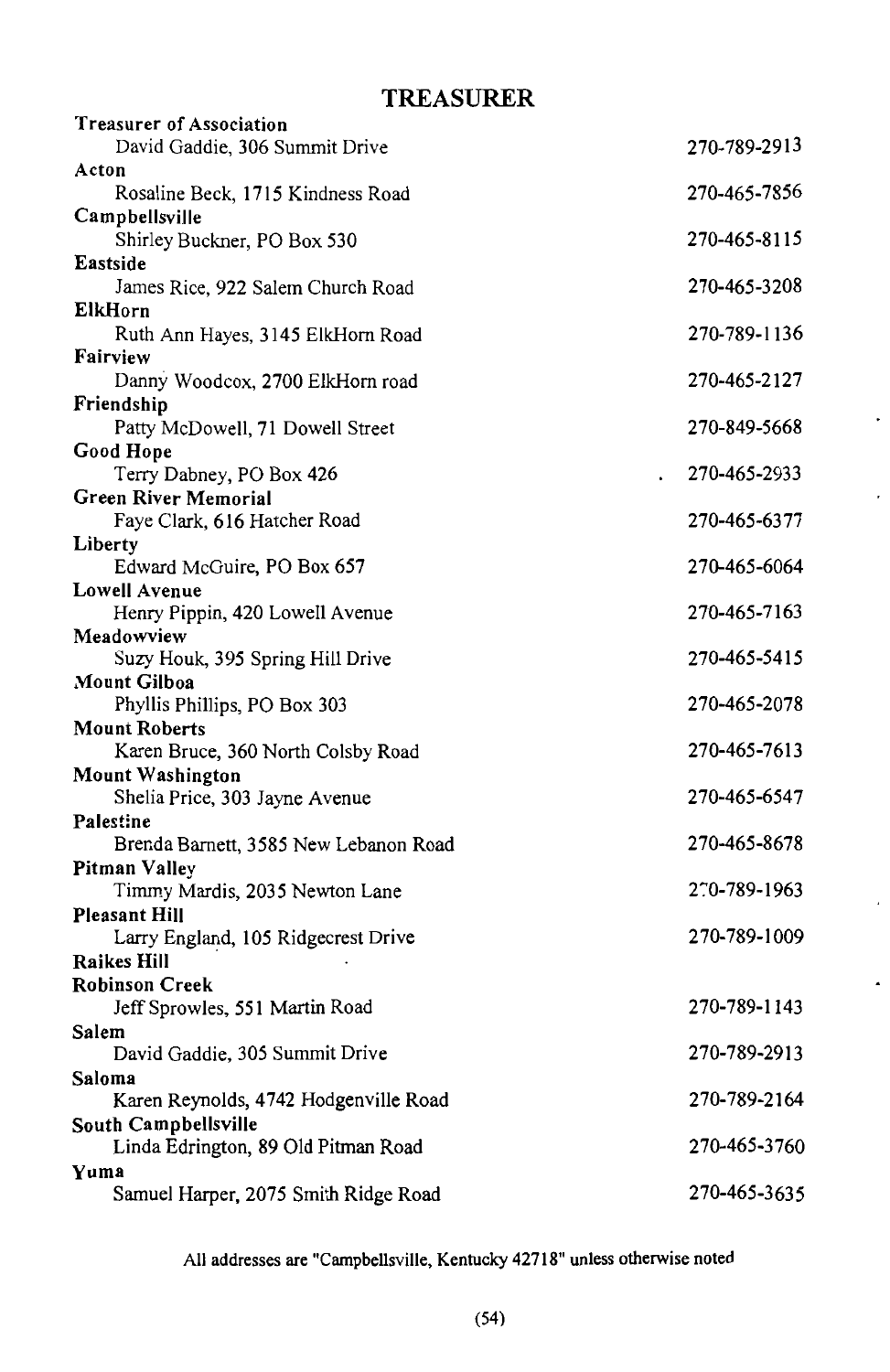# 2008 ACP Bible Study Information

**All Contracts** 

 $\overline{\phantom{a}}$ 

## **Taylor County Baptist Association**

 $\bullet$ 

| Congregations                        |   | CM Total SS | $\leq 6$ | $6 - 11$ | 12-17 | 18-24 | 25-34 | 35-54 | 55-64 | 65-Up | Gen<br><b>Officers</b> | Other | Bible Std SS Avg Att |
|--------------------------------------|---|-------------|----------|----------|-------|-------|-------|-------|-------|-------|------------------------|-------|----------------------|
| <b>ACTON, Campbellsville</b>         | с | 29          | 2        | 5        | 3     |       | 0     | 4     | 10    | Δ     | 0                      | 0     | 22                   |
| CAMPBELLSVILLE, Campbellsville       | c | 1116        | 71       | 112      | 119   | 82    | 58    | 302   | 119   | 197   | 11                     | 44    | 533                  |
| EASTSIDE, Campbellsville             | c | 30          | 0        | 0        | 0     | 0     | 0     | 0     | 0     | 0     | 0                      | 0     | 30                   |
| ELK HORN, Campbellsville             |   | 115         | 13       | 12       | 15    | 6     | 14    | 12    | 12    | 13    |                        | 12    | 85                   |
| FAIRVIEW, Campbellsville             |   | 52          | 6        | 8        | 6     |       |       | 16    | 8     |       |                        |       | 34                   |
| FRIENDSHIP, Campbellsville           | с | 95          | 4        | 12       | 2     |       | 8     | 10    | 15    | 30    |                        |       | 43                   |
| GOOD HOPE, Campbellsville            | c | 115         | 4        | 16       | 16    | 6     | 6     | 18    | 24    | 17    | 5                      |       | 65                   |
| GREEN RIVER MEMORIAL, Campbellsville | c | 88          | 4        | 0        | 9     |       |       |       | 17    | 44    |                        |       | 73                   |
| LIBERTY, Campbellsville              | c | 66          | 4        | 8        | 6     | 5     |       | 9     | 8     | 17    | 2                      |       | 47                   |
| LOWELL AVENUE, Campbellsville        | с | 330         | 30       | 46       | 23    | 21    | 38    | 89    | 41    | 38    |                        |       | 164                  |
| MEADOWVIEW, Campbellsville           |   | 122         | 10       | 10       | 6     |       | 15    | 13    | 41    | 19    |                        |       | 58                   |
| MOUNT GILBOA, Finley                 |   | 38          | 0        | 0        | 9     |       | 0     | 10    | 10    | 4     | 3                      |       | 22                   |
| MOUNT ROBERTS, Campbellsville        | с | 98          | 5        | 18       | 17    |       |       | 20    | 6     | 8     | 12                     |       | 54                   |
| MOUNT WASHINGTON, Raywick            | c | 49          | 3        | 3        |       | 0     | 6     | 10    | 12    | 0     | 8                      |       | 45                   |
| PALESTINE, Campbellsville            | c | 141         |          | 16       | 21    | 0     | 26    | 21    | 0     | 47    | 3                      |       | 75                   |
| PITMAN VALLEY, Campbellsville        |   | 101         | 6        | 15       | 10    | 10    | 15    | 20    | 15    | 10    | 0                      |       | 60                   |
| PLEASANT HILL, Campbellsville        | c | 222         | 6        | 15       | 25    | 12    | 18    | 52    | 35    | 55    | 4                      |       | 155                  |
| RAIKES HILL, Elk Horn                |   |             |          |          |       |       |       |       |       |       |                        |       |                      |
| ROBINSON CREEK, Campbellsville       | c | 152         | 12       | 12       | 20    | 6     | 12    | 12    | 15    | 60    | 3                      | 0     | 82                   |
| SALEM, Campbellsville                |   | 103         | 10       | 17       | 12    | 11    | 15    | 8     | 5     | 25    | 0                      |       | 78                   |
| SALOMA, Campbellsville               | с | 105         | 10       | 8        |       | 4     |       | 11    | 10    | 14    |                        | 30    | 53                   |
| SOUTH CAMPBELLSVILLE, Campbellsville | c | 131         | 14       | 14       | 18    | n     |       | n     | ŋ     | O     |                        |       | 95                   |
| YUMA, Elk Horn                       | c | 51          | 8        | 8        | 6     | 0     | 0     | 8     | 9     | 11    |                        | 0     | 29                   |
| Totals:                              |   | 3349        | 229      | 355      | 357   | 190   | 253   | 651   | 412   | 613   | 75                     | 98    | 1902                 |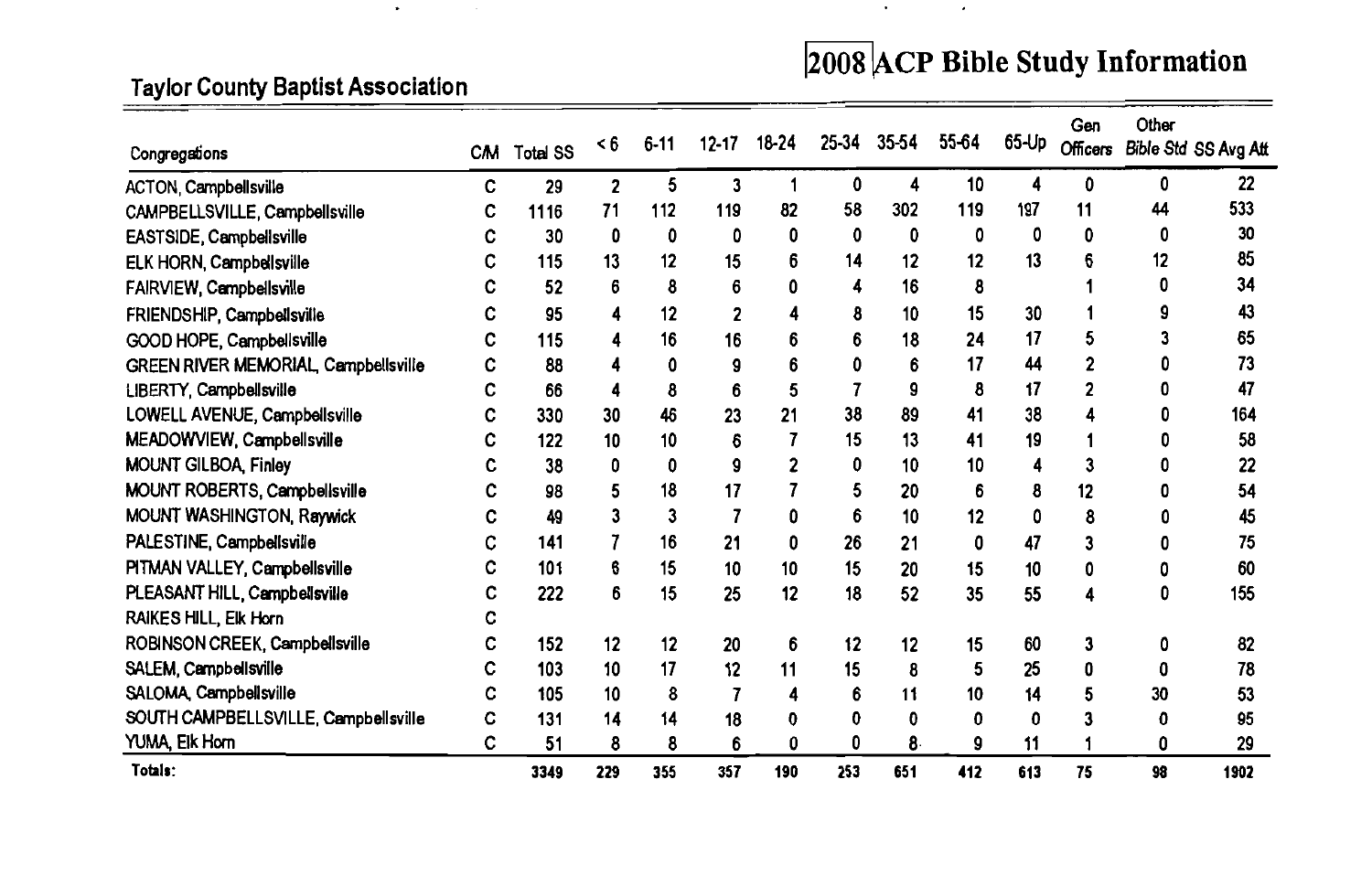# 2008 ACP Baptism Information

 $\bullet$ 

 $\bullet$ 

## **Taylor County Baptist Association**

 $\bullet$ 

 $\tilde{\phantom{a}}$ 

| Congregations                   | C/M | Total | < 6 | $6-8$ | $9-11$ | $12 - 17$ | 18-29 | 30-59 | >59 |
|---------------------------------|-----|-------|-----|-------|--------|-----------|-------|-------|-----|
| <b>ACTON, Campbellsville</b>    | С   | 5     |     | O     |        |           | n     | 3     |     |
| CAMPBELLSVILLE, Campbells       | С   | 36    |     |       |        |           |       |       |     |
| EASTSIDE, Campbellsville        | с   |       |     |       |        |           |       |       |     |
| ELK HORN, Campbellsville        | с   |       |     |       |        |           |       |       |     |
| FAIRVIEW, Campbellsville        | с   |       |     |       |        |           |       |       |     |
| FRIENDSHIP, Campbellsville      | C   |       |     |       |        |           |       |       |     |
| GOOD HOPE, Campbellsville       | C   |       |     |       |        |           |       |       |     |
| <b>GREEN RIVER MEMORIAL, Ca</b> | C   |       |     |       |        |           |       |       |     |
| LIBERTY, Campbellsville         | С   |       |     |       |        |           |       |       |     |
| LOWELL AVENUE, Campbellsv       | C   |       |     |       |        |           |       |       |     |
| MEADOWVIEW, Campbellsville      | C   |       |     |       |        |           |       |       |     |
| MOUNT GILBOA, Finley            | С   |       |     |       |        |           |       |       |     |
| MOUNT ROBERTS, Campbells        | C   |       |     |       |        |           |       |       |     |
| MOUNT WASHINGTON, Raywi         | C   |       |     |       |        |           |       |       |     |
| PALESTINE, Campbellsville       | c   | 10    |     |       |        |           |       |       |     |
| PITMAN VALLEY, Campbellsvill    | C   |       |     |       |        |           |       |       |     |
| PLEASANT HILL, Campbellsvill    | C   |       |     |       |        |           |       |       |     |
| RAIKES HILL, Elk Horn           | c   |       |     |       |        |           |       |       |     |
| ROBINSON CREEK, Campbells       | C   |       |     |       |        |           |       |       |     |
| SALEM, Campbellsville           | c   |       |     |       |        |           |       |       |     |
| SALOMA, Campbellsville          |     |       |     |       |        |           |       |       |     |
| SOUTH CAMPBELLSVILLE, Ca        | С   |       |     |       |        |           |       |       |     |
| YUMA, Elk Horn                  | c   |       |     | O     |        | 0         | n     |       |     |
| Totals:                         |     | 111   |     | 5     | 31     | 22        | 11    | 37    |     |

 $(56)$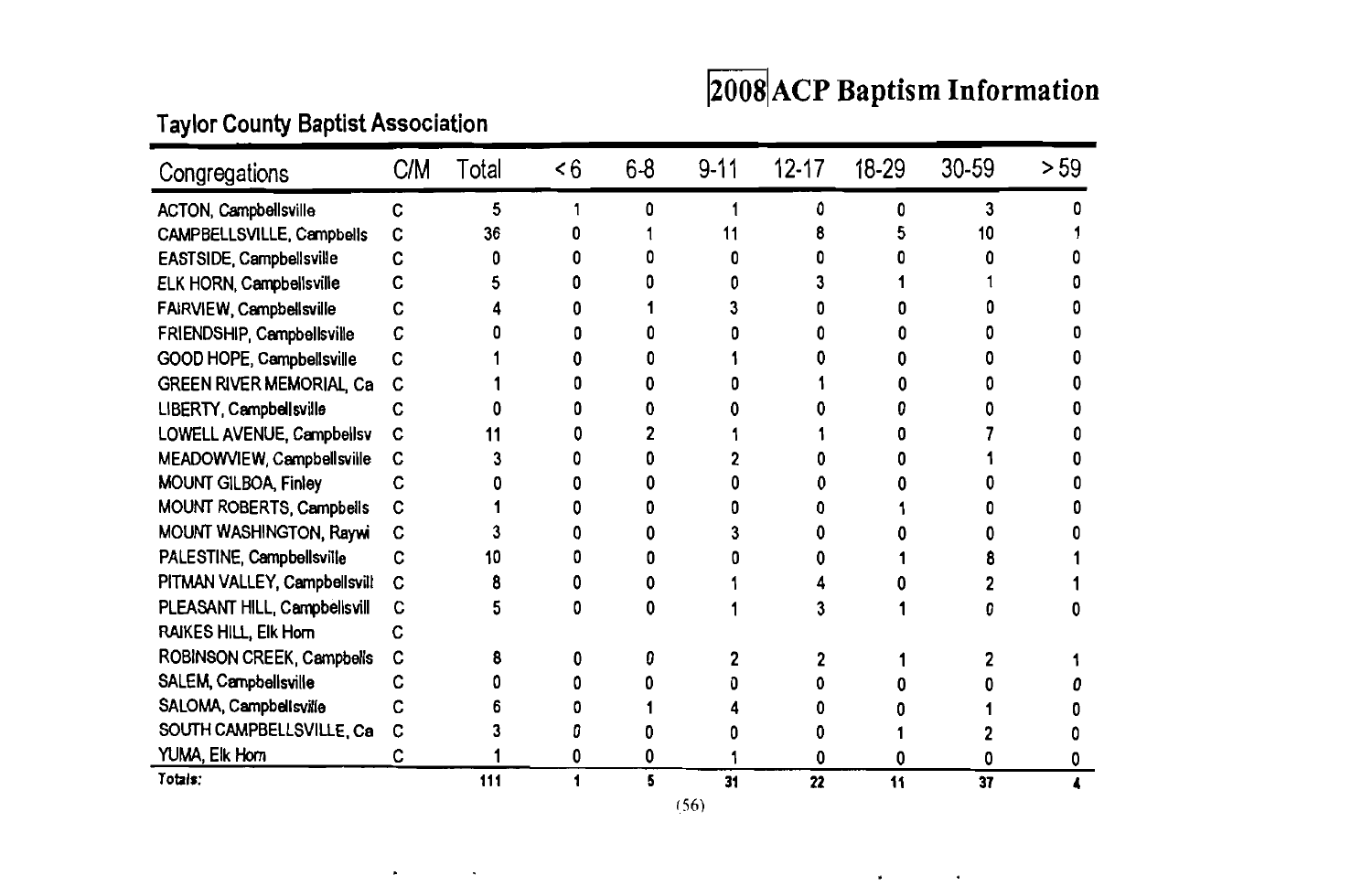**Taylor County Baptist Association** 

 $\bullet$ 

**Contract State** 

2008 ACP Congregation Summary

| Congregations                   |   | C/M Total | Res  |     | Bapt Oth Add SSEN PW Avg Att DT |      |      |     | <b>Music</b> | <b>WMU</b> | Bro | <b>Total Rectps</b> | COP    | <b>Ascn Miss</b> |
|---------------------------------|---|-----------|------|-----|---------------------------------|------|------|-----|--------------|------------|-----|---------------------|--------|------------------|
| <b>ACTON, Campbellsville</b>    | C | 54        | 25   | 5   | 3                               | 29   | 20   | 15  | 0            | 9          | 0   | 44662               | 2181   | 364              |
| CAMPBELLSVILLE, Campbellsvill C |   | 1951      | 1107 | 36  | 24                              | 1116 | 584  | 120 | 277          | 95         | 65  | 1543859             | 156747 | 8667             |
| EASTSIDE, Campbellsville        | C | 105       | 25   | 0   | 0                               | 30   | 30   | 0   | 2            |            | 0   | 10000               | 0      | 0                |
| ELK HORN, Campbellsville        | C | 300       | 196  | 5   | 10                              | 115  | 155  | 20  | 10           |            | 12  | 193279              | 1800   | 1200             |
| FAIRVIEW, Campbellsville        | C | 154       | 98   |     | 0                               | 52   | 55   | 0   |              |            | 0   | 42743               | 3085   | 567              |
| FRIENDSHIP, Campbellsville      | C | 145       | 132  | 0   |                                 | 95   | 45   | 20  |              | 15         | 8   | 111371              | 20916  | 1882             |
| GOOD HOPE, Campbellsville       | C | 154       | 145  |     |                                 | 115  | 90   | 0   | 34           | 24         | 16  | 186068              | 29448  | 2832             |
| GREEN RIVER MEMORIAL, Cam C     |   | 412       | 336  |     |                                 | 88   | 120  | 0   | 23           |            | 0   | 134415              | 16226  | 3287             |
| LIBERTY, Campbellsville         | c | 222       | 159  | 0   |                                 | 66   | 58   | 0   | 17           | 23         | 12  | 82488               | 7324   | 1831             |
| LOWELL AVENUE, Campbellsville C |   | 589       | 525  | 11  |                                 | 330  | 235  | 12  | 36           | 77         | 62  | 337674              | 46188  | 2639             |
| MEADOWVIEW, Campbellsville      | C | 190       | 190  | 3   |                                 | 122  | 88   | 0   |              | 9          | 0   | 77842               | 7654   | 1913             |
| <b>MOUNT GILBOA, Finley</b>     | С | 157       | 119  | 0   | 0                               | 38   | 30   | 0   |              | 15         | 0   | 52854               | 8469   | 700              |
| MOUNT ROBERTS, Campbellsvill C  |   | 181       | 179  |     |                                 | 98   | 100  | O   |              | 66         | 26  | 76695               | 8042   | 597              |
| MOUNT WASHINGTON, Raywick C     |   | 278       | 180  | 3   | 0                               | 49   | 75   | O   | 20           | 11         | 0   | 79592               | 1000   | 1200             |
| PALESTINE, Campbellsville       | C | 354       | 261  | 10  | 10                              | 141  | 116  | 50  | 18           | 29         | 25  | 147877              | 15325  | 1277             |
| PITMAN VALLEY, Campbellsville C |   | 200       | 200  | 8   | 4                               | 101  | 90   | 0   | 0            | 0          | 0   | 74975               | 0      | 240              |
| PLEASANT HILL, Campbellsville   | C | 600       | 513  | 5   | 14                              | 222  | 200  | 0   | 15           | 49         | 0   | 340797              | 61472  | 4540             |
| RAIKES HILL, Elk Horn           |   |           |      |     |                                 |      |      |     |              |            |     |                     |        |                  |
| ROBINSON CREEK, Campbellsvill C |   | 359       | 305  | 8   | 2                               | 152  | 125  | 0   | 23           | 10         | 8   | 171389              | 14774  | 4925             |
| SALEM, Campbellsville           |   | 114       | 114  | 0   |                                 | 103  | 88   | 14  | 8            | 35         | 0   | 137142              | 18924  | 2231             |
| SALOMA, Campbellsville          | c | 165       | 150  | 6   |                                 | 105  | 85   | 30  | 15           | 15         | 12  | 102155              | 12985  | 4328             |
| SOUTH CAMPBELLSVILLE, Cam C     |   | 838       | 783  |     | 13                              | 131  | 162  | 0   |              | 0          | 0   | 206808              | 12932  | 2155             |
| YUMA, Elk Horn                  | C | 147       | 123  |     |                                 | 51   | 35   | 45  |              | 39         | 21  | 42362               | 3681   | 500              |
| $Conose = 23$<br>Totals:        |   | 7669      | 5865 | 111 | 116                             | 3349 | 2586 | 326 | 529          | 528        | 267 | 4197047             | 449173 | 47875            |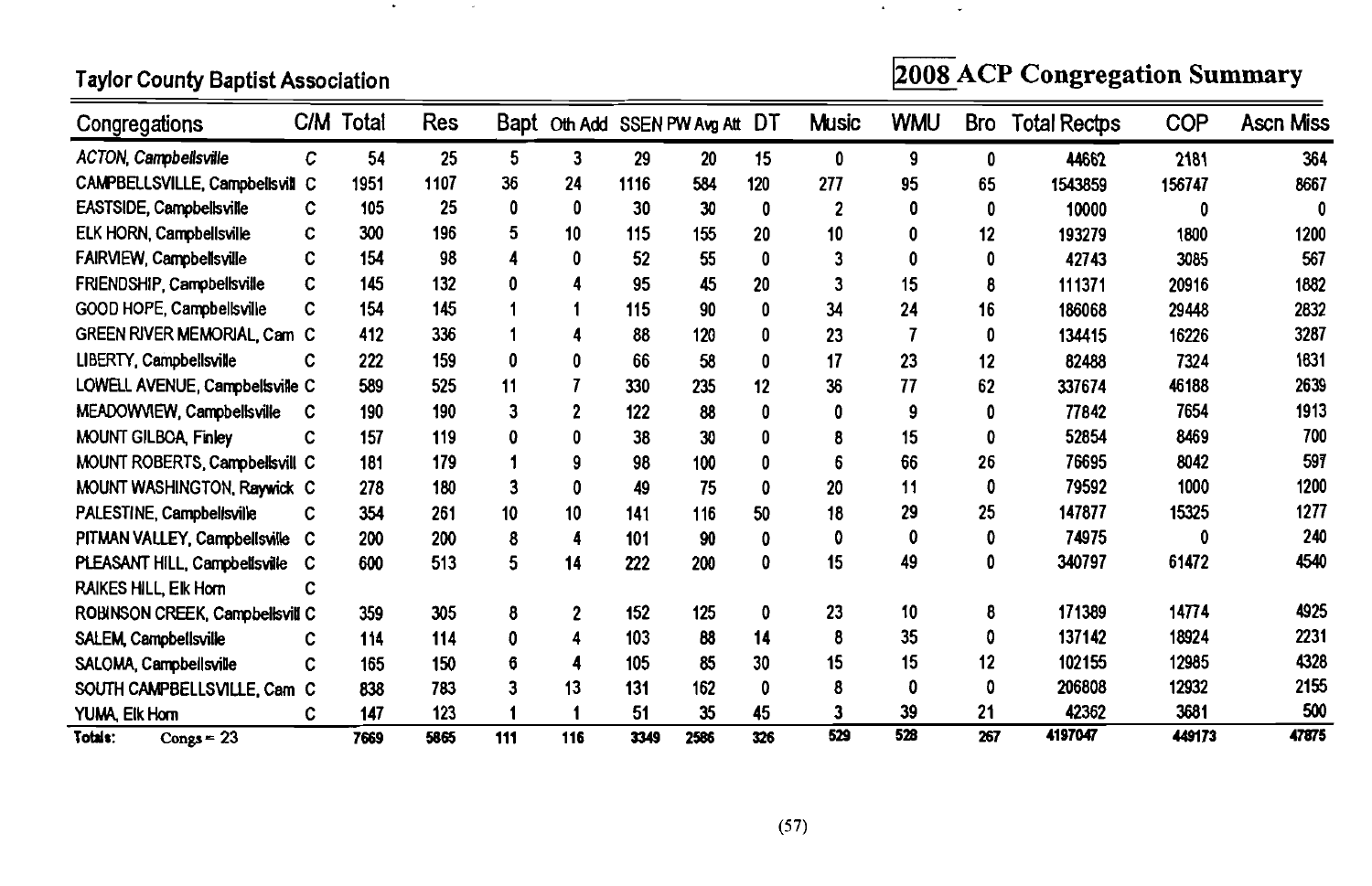## $2008$  Financial Information

## **Taylor County Baptist Association**

 $\sim 10^{11}$  eV

 $\sigma$  .

 $\ddot{\phantom{a}}$ 

| Congregations                     | <b>CM</b> | <b>Undes</b><br>Receipts | Desig<br>Receipts | Total<br>Receipts | Coop<br>Program | Asch<br><b>Missions</b> | <b>State</b><br><b>Missions</b> | Annie<br>Armstrong | Lottie<br>Moon | Other<br><b>Missions</b> |
|-----------------------------------|-----------|--------------------------|-------------------|-------------------|-----------------|-------------------------|---------------------------------|--------------------|----------------|--------------------------|
| <b>ACTON, Campbellsville</b>      | C         | 18966                    | 3365              | 44662             | 2181            | 364                     | 0                               | 35                 | 90             | 40                       |
| CAMPBELLSVILLE, Campbells         | C         | 1206323                  | 265244            | 1543859           | 156747          | 8667                    | 9061                            | 11425              | 55196          | 40278                    |
| <b>EASTSIDE, Campbellsville</b>   | C         | 10000                    | 0                 | 10000             | 0               | 0                       | 0                               | 0                  | 0              | 0                        |
| <b>ELK HORN, Campbellsville</b>   | с         | 159504                   | 30243             | 193279            | 1800            | 1200                    | 0                               | 0                  | 70             | 15371                    |
| FAIRVIEW, Campbellsville          | C         | 29001                    | 13742             | 42743             | 3085            | 567                     | 0                               | 0                  | 652            | 120                      |
| <b>FRIENDSHIP, Campbellsville</b> | C         | 98197                    | 13174             | 111371            | 20916           | 1882                    | 740                             | 1212               | 7920           | 656                      |
| GOOD HOPE, Campbellsville         | C         | 113261                   | 72807             | 186068            | 29448           | 2832                    | 2679                            | 3365               | 6820           | 16232                    |
| <b>GREEN RIVER MEMORIAL Ca</b>    | C         | 108194                   | 25262             | 134415            | 16226           | 3287                    | 1500                            | 1670               | 2611           | 2331                     |
| LIBERTY, Campbellsville           | c         | 72941                    | 5347              | 82488             | 7324            | 1831                    | 195                             | 255                | 520            | 7612                     |
| LOWELL AVENUE, Campbellsv         | с         | 318622                   | 15402             | 337674            | 46188           | 2639                    | 4038                            | 4410               | 6708           | 15291                    |
| MEADOWVIEW, Campbellsville        | C         | 76544                    | 1118              | 77842             | 7654            | 1913                    | 743                             | 0                  | 75             | 1500                     |
| <b>MOUNT GILBOA, Finley</b>       | C         | 44570                    | 8284              | 52854             | 8469            | 700                     | 600                             | 970                | 3920           | 1634                     |
| <b>MOUNT ROBERTS, Campbells</b>   | с         | 59318                    | 17377             | 76695             | 8042            | 597                     | 744                             | 838                | 532            | 1347                     |
| <b>MOUNT WASHINGTON, Raywi</b>    | C         | 73673                    | 2221              | 79592             | 1000            | 1200                    | 1200                            | 1204               | 1565           | 3768                     |
| PALESTINE, Campbellsville         | с         | 131678                   | 15238             | 147877            | 15325           | 1277                    | 642                             | 843                | 1500           | 1618                     |
| PITMAN VALLEY, Campbellsvill      | С         | 74975                    | 0                 | 74975             | 0               | 240                     | 100                             | 0                  | 127            | 100                      |
| PLEASANT HILL, Campbellsvill      | с         | 227310                   | 92487             | 340797            | 61472           | 4540                    | 925                             | 1801               | 4721           | 4291                     |
| <b>RAIKES HILL, Elk Horn</b>      | с         |                          |                   |                   |                 |                         |                                 |                    |                |                          |
| ROBINSON CREEK, Campbells         | с         | 163788                   | 6941              | 171389            | 14774           | 4925                    | 1250                            | 1605               | 2422           | 2611                     |
| SALEM, Campbellsville             | C         | 111716                   | 16452             | 137142            | 18924           | 2231                    | 1678                            | 1919               | 3449           | 1367                     |
| SALOMA, Campbellsville            | C         | 86730                    | 12125             | 102155            | 12985           | 4328                    | 1155                            | 770                | 1693           | 18919                    |
| SOUTH CAMPBELLSVILLE, Ca          | C         | 201914                   | 4894              | 206808            | 12932           | 2155                    | 30                              | 4184               | 969            | 4194                     |
| YUMA, Elk Horn                    | C         | 37469                    | 4893              | 42362             | 3681            | 500                     | 998                             | 567                | 690            | 865                      |
| Totals:                           |           | 3424694                  | 626616            | 4197047           | 449173          | 47875                   | 28278                           | 37073              | 102250         | 140145                   |

 $\bullet$  , and  $\bullet$  , and  $\bullet$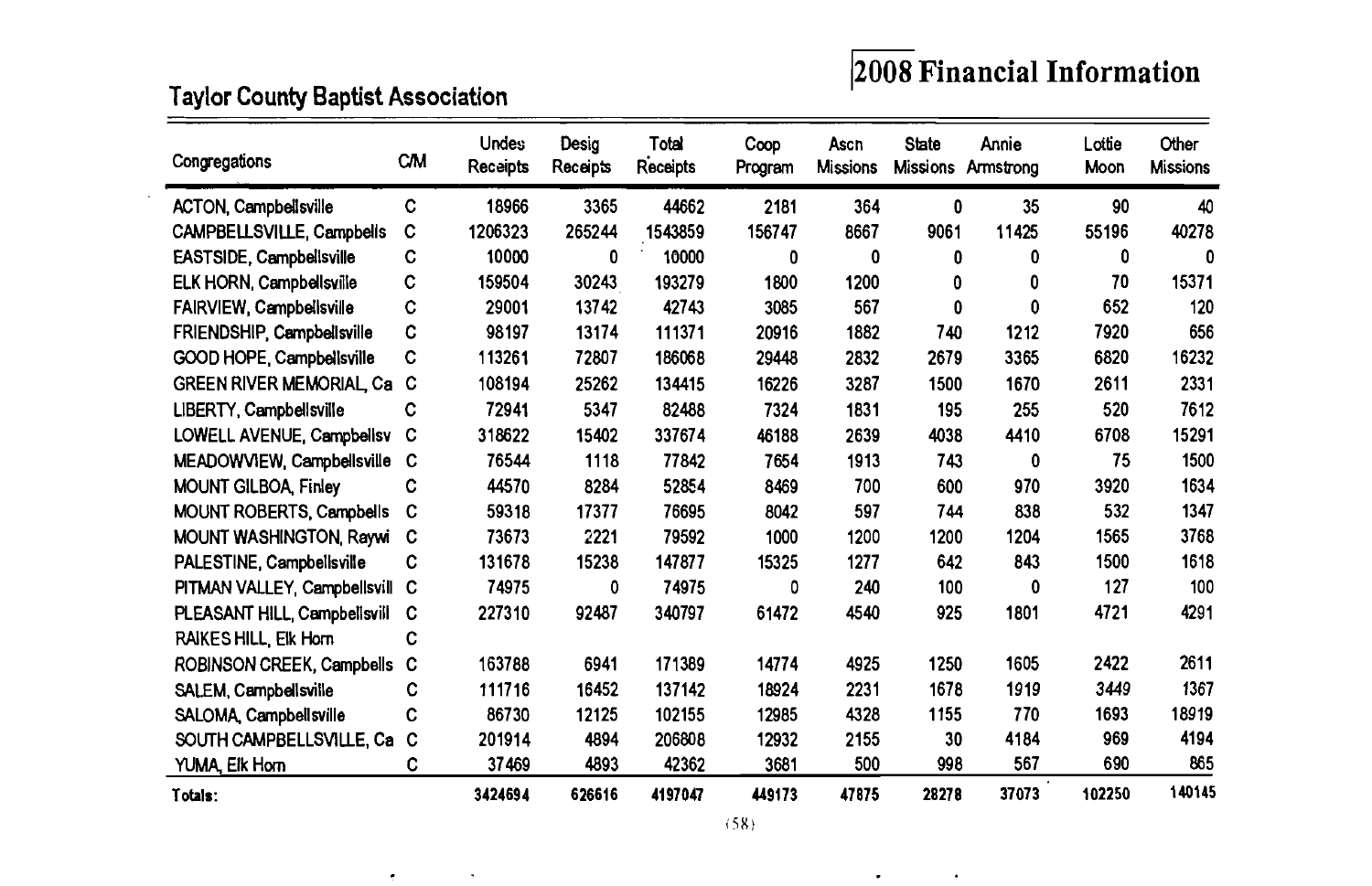#### OTHER PROGRAM INFORMATION TAYLOR COUNTY

 $\sim$ 

 $_{\star}$ 

 $\overline{\phantom{a}}$ 

 $\sim$ 

| Items Reported<br>8--VBS Enrollment | 9--Discipleship Training |     | 10--Music Ministry |          | 11--Mission projects | $12 - WMU$ | 13--Men & Boys Missions |  |
|-------------------------------------|--------------------------|-----|--------------------|----------|----------------------|------------|-------------------------|--|
|                                     |                          |     |                    |          |                      |            |                         |  |
| <b>CONGREATION</b>                  | CM                       | 8   | 9                  | 10       | 11                   | 12         | 13                      |  |
| <b>ACTON</b>                        | C                        | 28  | 15                 | $\bf{0}$ | $\bf{0}$             | 9          | 0                       |  |
| CAMPBELLSVILLE                      |                          | 284 | 120                | 277      | 60                   | 95         | 65                      |  |
| <b>EASTSIDE</b>                     |                          | 27  | 0                  |          | 0                    |            |                         |  |
| <b>ELKHORN</b>                      |                          | 0   | 20                 | 10       | 40                   |            | 12                      |  |
| <b>FAIRVIEW</b>                     | с                        | 66  | $\bf{0}$           |          |                      |            |                         |  |
| <b>FRIENDSHIP</b>                   |                          | 62  | 20                 |          |                      | 15         |                         |  |
| <b>GOOD HOPE</b>                    | C                        | 135 | 0                  | 34       | 80                   | 24         | 16                      |  |
| <b>GREEN RIVER</b>                  | C                        | 102 |                    | 23       |                      |            |                         |  |
| <b>LIBERTY</b>                      |                          | 41  |                    | 17       |                      | 23         | 12                      |  |
| LOWELL AVENUE                       | C                        | 118 | 12                 | 36       | 1200                 | 77         | 62                      |  |
| <b>MEADOWVIEW</b>                   | C                        | 75  |                    |          |                      | 9          |                         |  |
| MOUNT GILBOA                        | с                        | 0   |                    |          | 10                   | 15         |                         |  |
| <b>MOUNT ROBERTS</b>                | С                        | 75  |                    | h        | 13                   | 66         | 26                      |  |
| MOUNT WASHINGTON                    | C                        | 51  |                    | 20       |                      | 11         |                         |  |
| <b>PALESTINE</b>                    |                          | 109 | 50                 | 18       | 59                   | 29         | 25                      |  |
| PITMAN VALLEY                       | C                        | 80  | 0                  | 0        |                      |            |                         |  |
| PLEASANT HILL                       | C                        | 44  | 0                  | 15       | 0                    | 49         |                         |  |
| <b>RAIKES HILL</b>                  |                          |     |                    |          |                      |            |                         |  |
| <b>ROBINSON CREEK</b>               | C                        | 104 | 0                  | 23       |                      | 10         |                         |  |
| <b>SALEM</b>                        |                          | 83  | 14                 |          |                      | 35         |                         |  |
| <b>SALOMA</b>                       |                          | 58  | 30                 | I5       | 45                   | 15         |                         |  |
| SOUTH CAMPBELLSVILLE                | C                        | 123 |                    |          |                      |            |                         |  |
| <b>YUMA</b>                         | С                        | 67  | 45                 |          |                      | 39         | 21                      |  |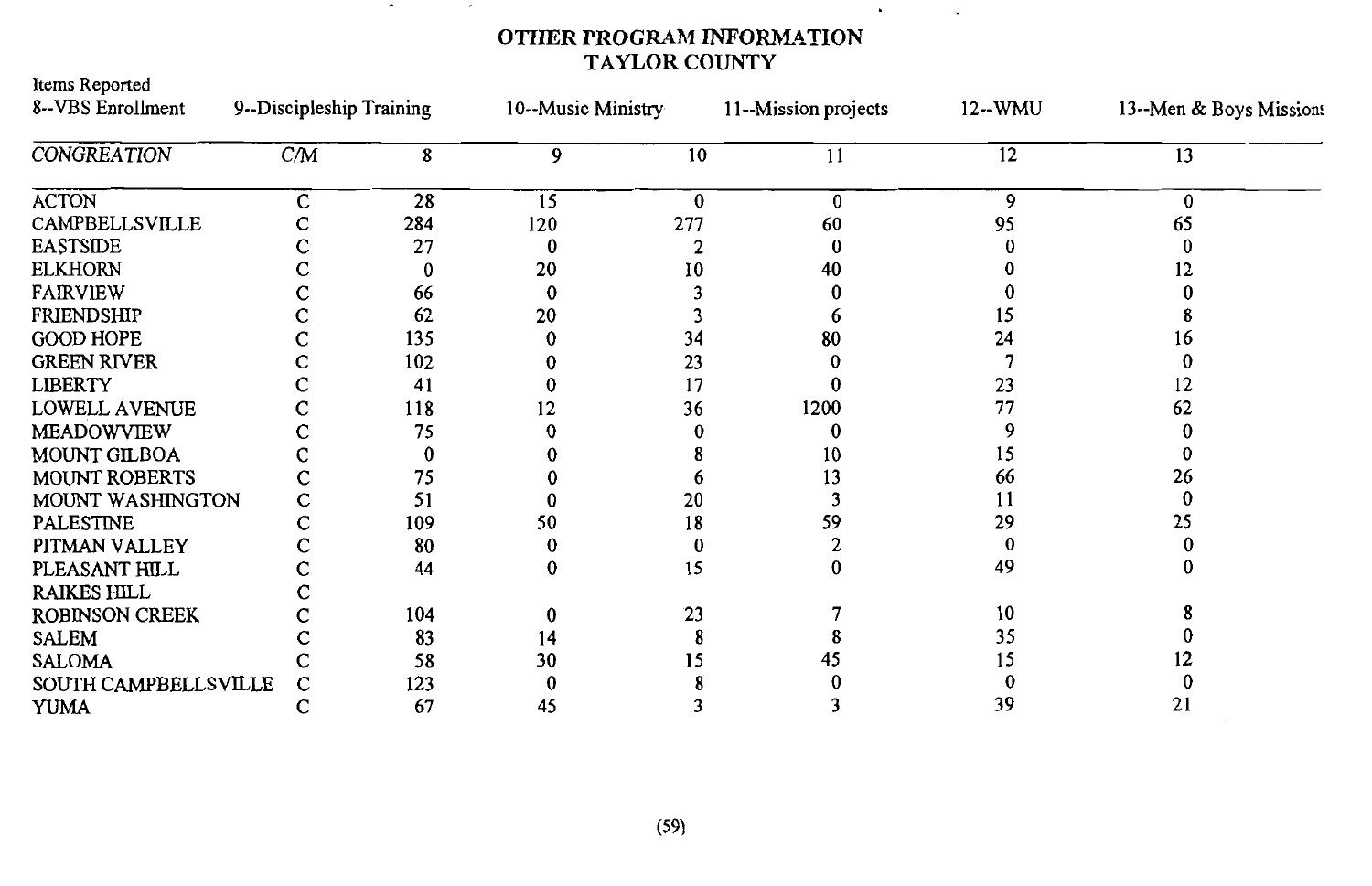### HISTORICAL TABLES (1958-1969)

| Church<br>1958                              | Moderator          | <b>Clerk</b>         | Preacher                            |  |  |
|---------------------------------------------|--------------------|----------------------|-------------------------------------|--|--|
| Campbellsville                              | J. Chester Badgett | Woodruff T. Chandler | D.L. Druin<br>J. Chester Badgett    |  |  |
| 1959<br>ElkHorn                             | J. Chester Badgett | Woodruff T. Chandler | J.A. Parker<br>L.A. Fishburn        |  |  |
| 1960<br>Good Hope<br>Liberty                | D. L. Druien       | Woodruff T. Chandler | W. E. Miller<br>T.H. Harding        |  |  |
| 1961<br>Lone Valley                         | D. L. Druien       | Woodruff T. Chandler | Giblert Sapp<br>H.T. Parrott        |  |  |
| 1962<br>Mt. Gilboa<br>South Campbellsville  | T.H. Harding       | Woodruff T. Chandler | Harvey Morrison<br>Marshall Black   |  |  |
| 1963<br>Palestine<br>Lowell Avenue          | Gilbert Sapp       | Woodruff T. Chandler | Ralph Boots<br>L.M. Hamilton        |  |  |
| 1964<br>Pleasant Hill<br>Campbellsville     | Homer Kirtley      | Woodruff T. Chandler | J. Chester Badgett<br>D.L.Druien    |  |  |
| 1965<br>Robinson Creek<br>Campbellsville    | Homer Kirtley      | Woodruff T. Chandler | Harvey Morrison<br>William R. Beard |  |  |
| 1966<br>Salem<br>Campbellsville             | William R. Beard   | Woodruff T. Chandler | L.M. Hamilton<br>Landon Handley     |  |  |
| 1967<br>Saloma<br>Lowell Avenue             | William R. Beard   | Woodruff T. Chandler | Joe Hampton<br>Arnold Moon          |  |  |
| 1968<br>South Campbellsville<br>Green River | Joe R. Hampton     | J.L. McNeal          | Arnold Moon<br>Ralph Boots          |  |  |
| 1969<br>Campbellsville<br>Meadowview        | J. B. Crawley      | Lonnie Turner<br>(M) | Landon Handley<br>Roy Fowler        |  |  |

(M) Missionary Message

 $\ddot{\phantom{0}}$ 

 $\ddot{\phantom{0}}$ 

l.

 $\bullet$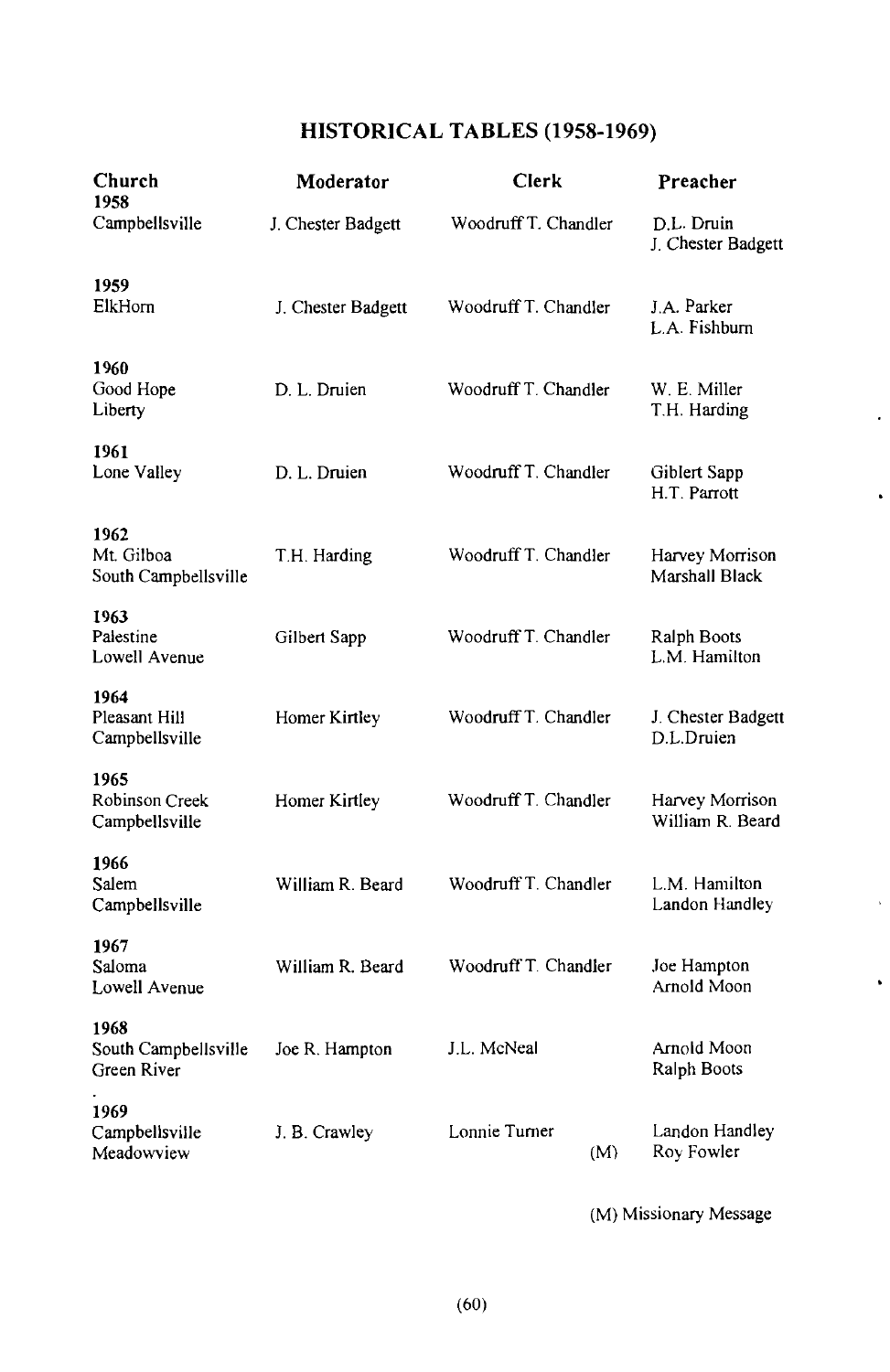## HISTORICAL TABLES (1970-1981)

| <b>CHURCH</b>                                        | <b>MODERATOR</b>       | <b>CLERK</b>     |     | <b>PREACHER</b>                          |
|------------------------------------------------------|------------------------|------------------|-----|------------------------------------------|
| 1970<br>Elkhorn<br>Mt. Gilboa                        | J.B. Crawley           | Lonnie Turner    | (M) | L.D. Kennedy<br>David Jester             |
| 1971<br>Good Hope<br>Liberty                         | Landon Handley         | George R. Gaddie | (M) | J. Gene Hall<br>Richard Clement          |
| 1972<br>Friendship<br>Palestine                      | Landon Handley         | George R. Gaddie | (M) | Hardin Hosey<br>Jim McKinley             |
| 1973<br>Robinson Creek<br>Pleasant Hill              | Darrell Hunt           | George R. Gaddie | (M) | Charles R. Harris<br>Wilburn Hoglen      |
| 1974<br>Salem<br>Lowell Avenue                       | Darrell Hunt           | George R. Gaddie | (M) | Richard Shields<br>William Bender        |
| 1975<br>Green River Memorial<br>South Campbellsville | Richard Shields        | George R. Gaddie | (M) | J. Chester Badgett<br><b>Bobby Evans</b> |
| 1976<br>Saloma<br>Campbellsville                     | <b>Richard Shields</b> | Hardin Hosey     | (M) | Marshall Black<br>Wayne Hassenmyer       |
| 1977<br>Fairview<br>Palestine                        | Jerry Kibbons          | Hardin Hosey     | (M) | George Gaddie<br>Tacahiro Oue            |
| 1978<br>Robinson Creek<br>Elkhorn                    | Jerry Kibbons          | Hardin Hosey     | (M) | Donald Gowin<br>Donald Spiegel           |
| 1979<br>Liberty<br>Good Hope                         | George R. Gaddie       | Hardin Hosey     | (M) | Thurmon Eaton<br>J. Alvin Hardy          |
| 1980<br>Pleasant Hill<br>Mt. Gilboa                  | George R. Gaddie       | L.D. Kennedy     | (M) | Jerry Kibbons<br>L.D. Kennedy            |
| 1981<br>Pitman Valley<br>Salem                       | L.D. Kennedy           | Jim Campbell     | (M) | Paul Homer<br>J. Chester Badgett         |
|                                                      |                        |                  |     | (M) Missionary Message                   |

 $(61)$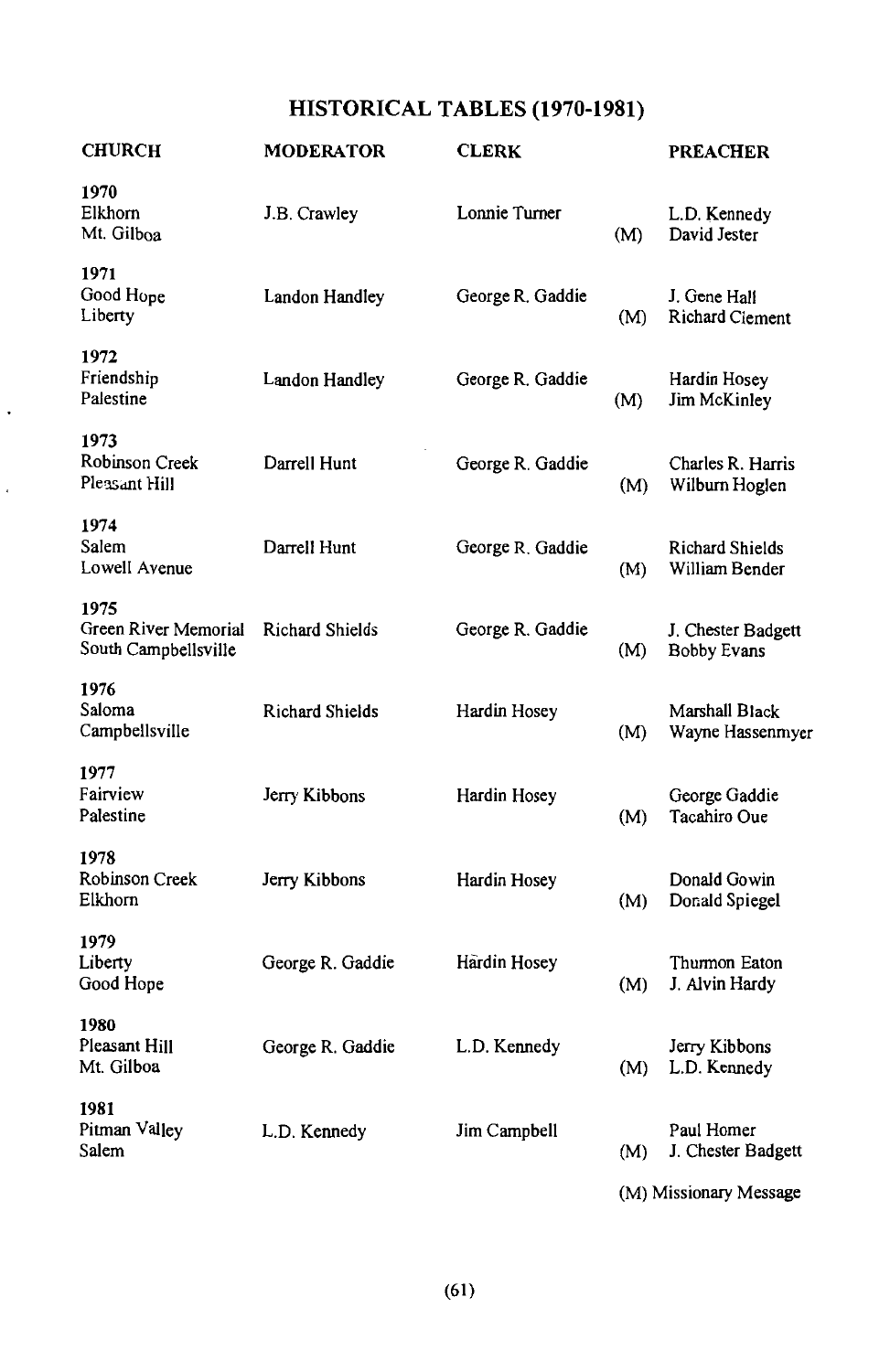## HISTORICAL TABLES (1982-1991)

| <b>CHURCH</b>                                                              | <b>MODERATOR</b>     | <b>CLERK</b> |     | <b>PREACHER</b>                                        |
|----------------------------------------------------------------------------|----------------------|--------------|-----|--------------------------------------------------------|
| 1982<br>Friendship<br>Lowell Avenue                                        | Marshall Black       | Jim Campbell | (M) | Don Watson<br>Jim McKinley                             |
| 1983<br>Meadowview<br>South Campbellsville                                 | Marshall Black       | Jim Campbell | (M) | Bob Martin<br>Jeff Day                                 |
| 1984<br>Yuma<br>Campbellsville                                             | James E. Jones       | Jim Campbell | (M) | Richard Reed<br><b>Bill Marshall</b>                   |
| 1985<br>Saloma<br>Elkhorn                                                  | James E. Jones       | Jim Campbell | (M) | Howard Davenport<br><b>Richard Clement</b>             |
| 1986<br>Spring-Meadowview<br><b>Robinson Creek</b><br>Green River Memorial | Darrell Hunt         | Jim Campbell | (M) | Mike Moynahan<br>George R. Gaddie<br>Allen West        |
| 1987<br>Spring-Good Hope<br>Eastside                                       | Darrell Hunt         | Jim Campbell | (M) | Randy Smith<br>Taylor County/<br>Kenya Partnership     |
| Pleasant Hill                                                              |                      |              |     | James Jones                                            |
| 1988<br>Spring-Salem<br>Mt. Gilboa<br>Palestine                            | Darrell Hunt         | Jim Campbell | (M) | Roger Alford<br>Gilbert Sapp<br><b>Kenneth Winters</b> |
| 1989<br>Spring-Liberty<br>Pitman Valley<br><b>Green River Memorial</b>     | <b>Bob E. Martin</b> | Jim Campbell | (M) | Donald Berry<br>Jim Collison<br>John Wilson            |
| 1990<br>Spring-Friendship<br>Green River Memorial<br>South Campbellsville  | Bob E. Martin        | Jim Campbell | (M) | Landon Hadley<br>J.W. Farmer<br>Calvin Wilkins         |
| 1991<br>Spring-Yuma<br>Saloma<br>Campbellsville                            | Tom Gupton           | Jim Campbell | (M) | Mike Crain<br>Chris Mueller<br>Jim McKinley            |
|                                                                            |                      |              | (M) | Missionary Message                                     |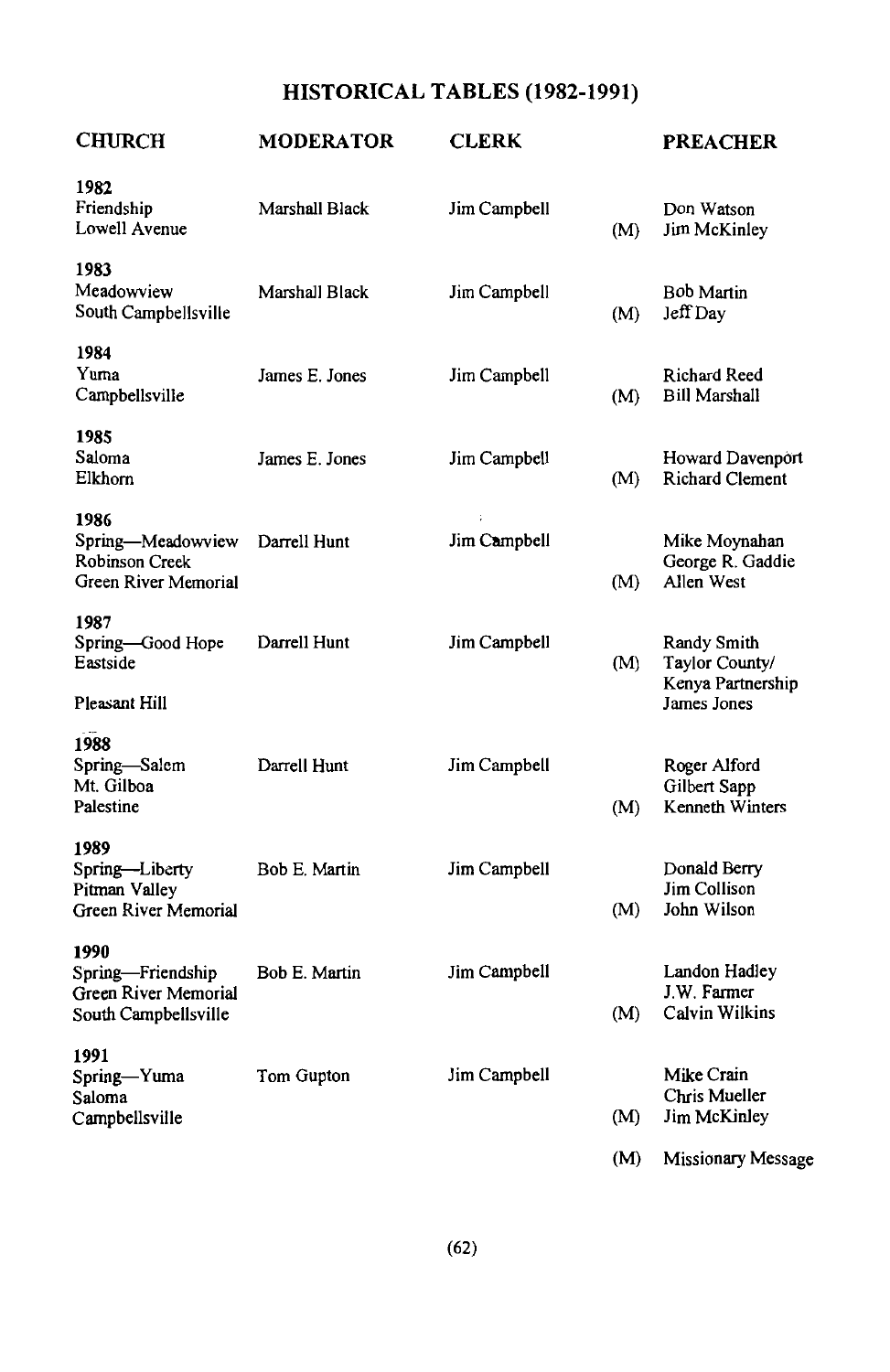## HISTORICAL TABLES (1992-2000)

| <b>CHURCH</b>                                                | <b>MODERATOR</b>                | <b>CLERK</b>                  |     | <b>PREACHER</b>                                                                   |
|--------------------------------------------------------------|---------------------------------|-------------------------------|-----|-----------------------------------------------------------------------------------|
| 1992<br>Spring-Meadowview<br>Robinson Creek<br>Elkhorn       | Tom Gupton                      | Jim Campbell                  | (M) | Mark Jones<br>Al Hardy<br>Charles and<br>Carrie Hedrick                           |
| 1993<br>Spring-Acton<br>Good Hope<br>Pleasant Hill           | Larry Koch                      | Jim Campbell                  | (M) | J.V. Mullen<br>Larry Koch<br>Bill and<br>Laverne Arnold                           |
| 1994<br>Spring-Fairview<br>Salem<br>Campbells ville          | Larry Koch                      | Jim Campbell                  | (M) | Tim Najpaver<br><b>Brian Fannin</b><br><b>Bill Jaggers</b>                        |
| 1995<br>Spring-Fairview<br>Salem<br>Campbellsville           | David Henderson<br>Darrell Hunt | Jim Campbell                  | (M) | John Chowning<br>Dewayne Howell<br>Becky Mann and<br>Ed Garr                      |
| 1996<br>Spring-Good Hope<br>Pitman Valley<br>Lowell Avenue   | Darrell Hunt                    | Jim Campbell                  | (M) | Fred Miller<br>Herman Wilkins<br><b>Benton Williams</b>                           |
| 1997<br>Spring-Friendship<br>Liberty<br>Green River Memorial | Darrell Hunt                    | Jim Campbell                  | (M) | Ray England<br>Dan Hunt, Sr.<br>Jim Strange,<br>Dianna Derringer,<br>J.B. Crawley |
| 1998<br>Spring-Eastside<br>Friendship<br>Palestine           | Dwayne Howell                   | Jim Campbell                  | (M) | Jeff McCarty<br>James E. Jones<br>David Coppage                                   |
| 1999<br>Spring-Yuma<br>Meadowview<br>South Campbellsville    | Dwayne Howell                   | Jim Campbell<br>Nancy Walters | (M) | George Gaddie<br>Linda Egbert                                                     |
| 2000<br>Spring-Salem<br>Saloma<br>Campbellsville             | Al Hardy                        | Michael Goodwin               | (M) | Gene Hall<br>Donnie Blick<br>Larrry Rowell                                        |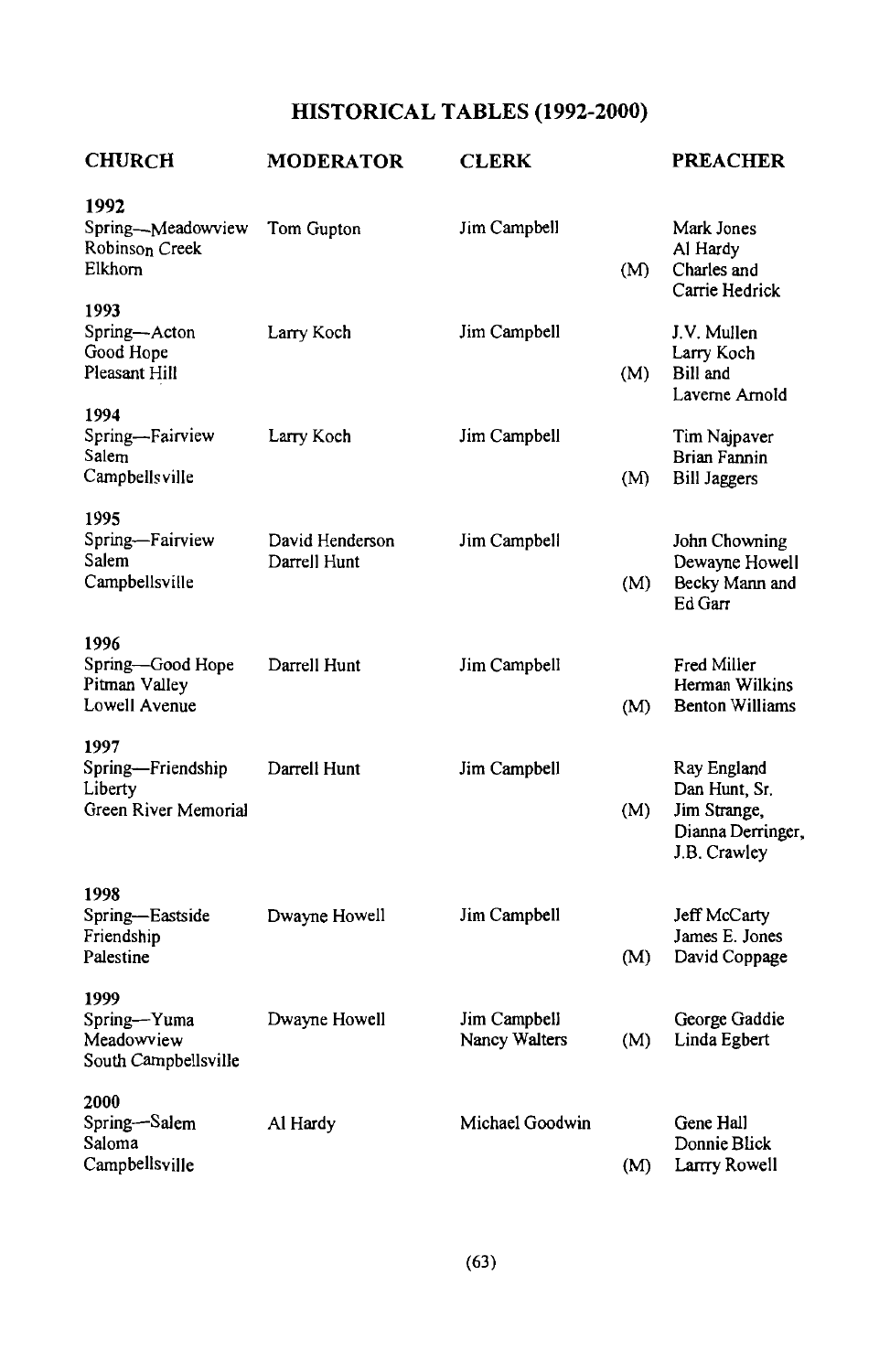## HISTORICAL TABLES (2001-2007)

| <b>CHURCH</b>                                                               | <b>MODERATOR</b>      | <b>CLERK</b>    |     | <b>PREACHER</b>                                                                                         |
|-----------------------------------------------------------------------------|-----------------------|-----------------|-----|---------------------------------------------------------------------------------------------------------|
| 2001<br>Spring-Mt. Roberts<br>Mt. Gilboa<br>Robinson Creek                  | Al Hardy              | Michael Goodwin | (M) | Dr. Ted Taylor<br>Dr. Nikolai<br>Syrovatka                                                              |
| 2002<br>Spring-Acton<br>Pleasant Hill<br>Elkhorn                            | Michael Goodwin       | Helen Franklin  | (M) | Bro. Dave Walters<br>Ron Gleaves<br>David Hill                                                          |
| 2003<br>Spring—<br>Mt. Washington<br>Faiview<br>Lowell Avenue               | Michael Goodwin       | Helen Franklin  | (M) | Jimmie York<br>Skip Alexander<br>John Kelly                                                             |
| 2004<br>Spring-<br>Pitman Valley<br>Palestine<br>Goo <b>d</b> Hope          | George Phillips       | Helen Franklin  |     | Rev. Gary Durham<br>Rev. John Chowning<br>(M) Dr. Van Thompson                                          |
| 2005<br>Spring<br>Raikes Hill<br>Green River<br>Fairview                    | George Phillips       | Helen Franklin  | (M) | Rev. Roger Robertson<br>Rev. Danny Pace<br>Mrs. Marilyn Goodwin<br>Rev. Larry Rowell<br>George Phillips |
| 2006<br>Spring<br>Yuma<br>Friendship<br>Pleasant Hill                       | Gary Durham           | Helen Henderson |     | Rev. Michael Goodwin<br>Rev. Danny Nelson<br>(M) Bro. Alan Funk                                         |
| 2007<br>Spring<br>South Campbellsville<br>Liberty<br>Campbellsville Baptist | <b>Bill Henderson</b> | Helen Henderson |     | Bro. John Batcher<br>Bro. Shawn Caudill<br>(M) Rev. Bill Egbert                                         |

• (M) Missionary Message

×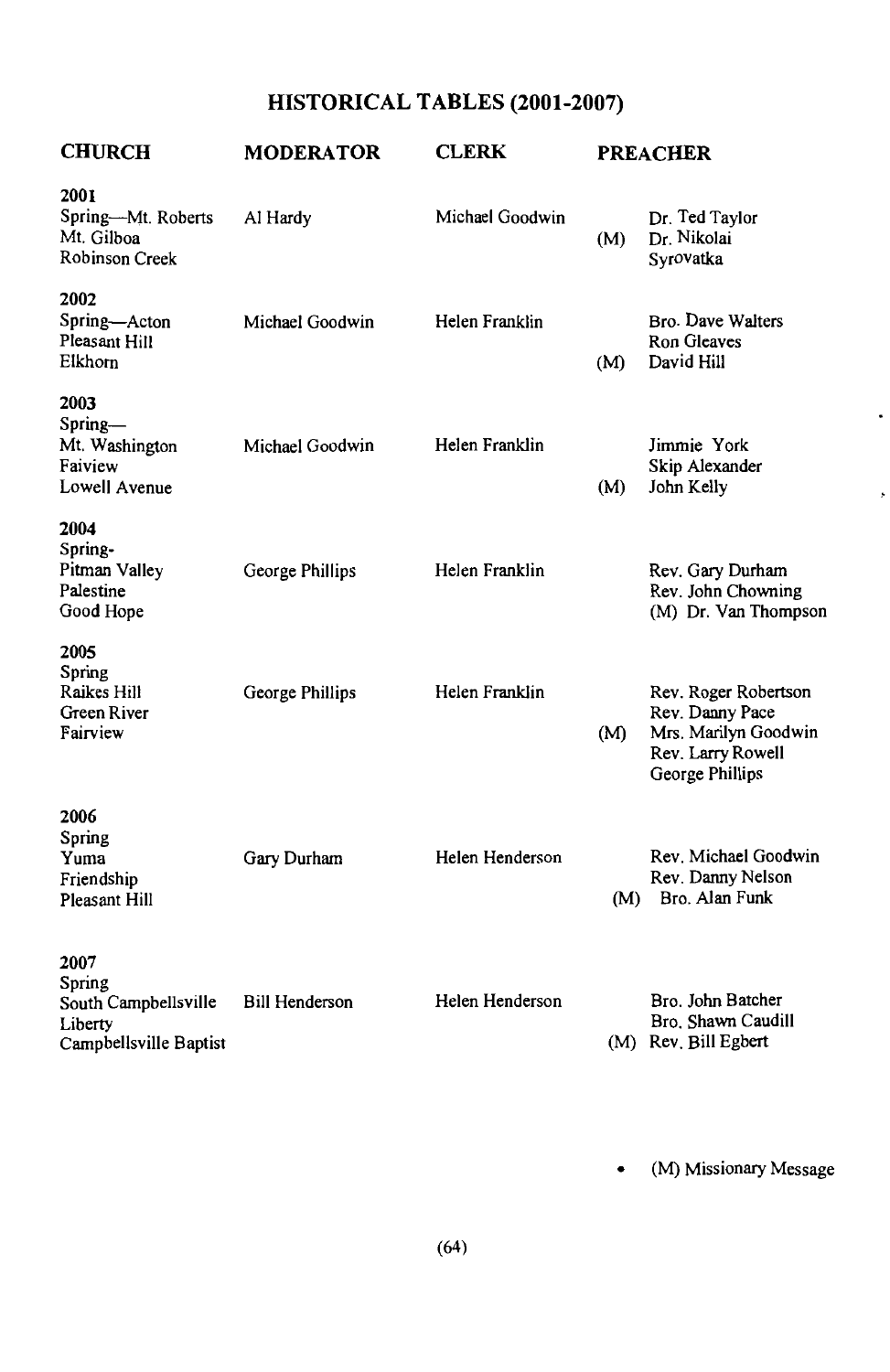## HISTORICAL TABLES (2008-2009)]

| <b>CHURCH</b>                                                                          | <b>MODERATOR</b>      | <b>CLERK</b>                    | <b>PREACHER</b>                                                  |
|----------------------------------------------------------------------------------------|-----------------------|---------------------------------|------------------------------------------------------------------|
| 2008<br>Spring<br>Eastside Baptist<br>Meadowy <sub>ie</sub> w Baptist<br>Lowell Ayenue | <b>Bill Henderson</b> | Helen Henderson<br>Jim Campbell | Bro. Carlos Compton<br>Bro. James Collison<br>Bro. Darryl Wilson |
| 2009<br>Spring<br>ElkHorn Baptist<br>Green River Memorial<br>Pleasant Hill Baptist     | Dr. Skip Alexander    | Jim Campbell                    | Bro. Brian Rafferty<br>Bro. Jamie Bennett                        |

,